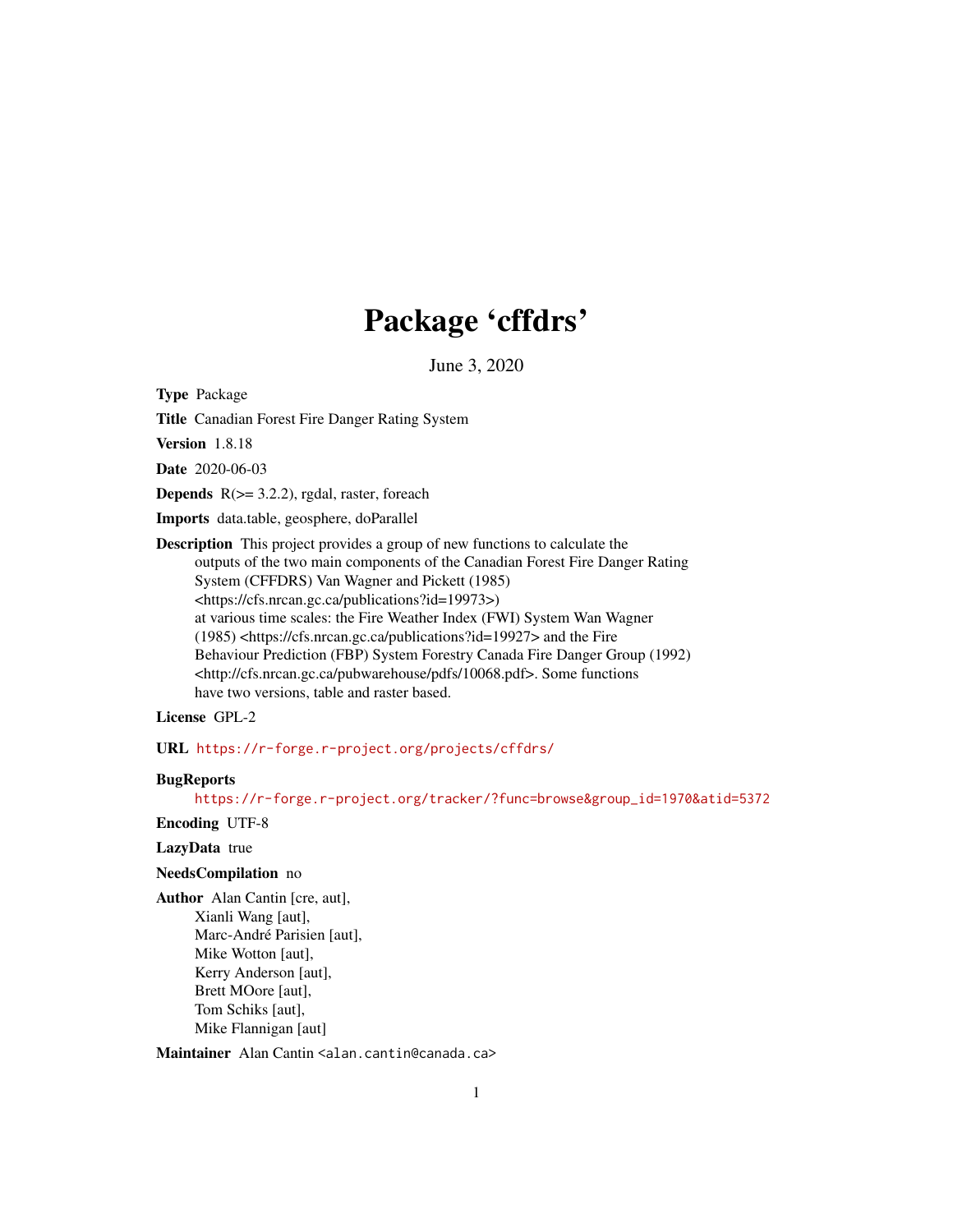<span id="page-1-0"></span>Repository CRAN Date/Publication 2020-06-03 17:30:12 UTC

# R topics documented:

|       |  |  |  |  |  |  |  |  |  |  |  |  |  |  |  |  |  |  | 50   |
|-------|--|--|--|--|--|--|--|--|--|--|--|--|--|--|--|--|--|--|------|
|       |  |  |  |  |  |  |  |  |  |  |  |  |  |  |  |  |  |  | 47   |
|       |  |  |  |  |  |  |  |  |  |  |  |  |  |  |  |  |  |  | 46   |
|       |  |  |  |  |  |  |  |  |  |  |  |  |  |  |  |  |  |  | 46   |
|       |  |  |  |  |  |  |  |  |  |  |  |  |  |  |  |  |  |  | 45   |
|       |  |  |  |  |  |  |  |  |  |  |  |  |  |  |  |  |  |  | 44   |
|       |  |  |  |  |  |  |  |  |  |  |  |  |  |  |  |  |  |  | 44   |
|       |  |  |  |  |  |  |  |  |  |  |  |  |  |  |  |  |  |  | 43   |
|       |  |  |  |  |  |  |  |  |  |  |  |  |  |  |  |  |  |  | 43   |
|       |  |  |  |  |  |  |  |  |  |  |  |  |  |  |  |  |  |  | 42   |
|       |  |  |  |  |  |  |  |  |  |  |  |  |  |  |  |  |  |  | 42   |
|       |  |  |  |  |  |  |  |  |  |  |  |  |  |  |  |  |  |  | 40   |
|       |  |  |  |  |  |  |  |  |  |  |  |  |  |  |  |  |  |  | -37  |
| lros. |  |  |  |  |  |  |  |  |  |  |  |  |  |  |  |  |  |  | -35  |
|       |  |  |  |  |  |  |  |  |  |  |  |  |  |  |  |  |  |  | 33   |
|       |  |  |  |  |  |  |  |  |  |  |  |  |  |  |  |  |  |  | 29   |
|       |  |  |  |  |  |  |  |  |  |  |  |  |  |  |  |  |  |  | 27   |
|       |  |  |  |  |  |  |  |  |  |  |  |  |  |  |  |  |  |  | 24   |
|       |  |  |  |  |  |  |  |  |  |  |  |  |  |  |  |  |  |  | 20   |
|       |  |  |  |  |  |  |  |  |  |  |  |  |  |  |  |  |  |  | 17   |
|       |  |  |  |  |  |  |  |  |  |  |  |  |  |  |  |  |  |  | - 11 |
|       |  |  |  |  |  |  |  |  |  |  |  |  |  |  |  |  |  |  | -5   |
|       |  |  |  |  |  |  |  |  |  |  |  |  |  |  |  |  |  |  |      |

cffdrs-package *Canadian Forest Fire Danger Rating System*

# **Description**

The cffdrs package allows R users to calculate the outputs of the two main components of the Canadian Forest Fire Danger Rating System (CFFDRS; [http://cwfis.cfs.nrcan.gc.ca/background/](http://cwfis.cfs.nrcan.gc.ca/background/summary/fdr) [summary/fdr](http://cwfis.cfs.nrcan.gc.ca/background/summary/fdr)): the Fire Weather Index (FWI) System ([http://cwfis.cfs.nrcan.gc.ca/backgro](http://cwfis.cfs.nrcan.gc.ca/background/summary/fwi)und/ [summary/fwi](http://cwfis.cfs.nrcan.gc.ca/background/summary/fwi)) and the Fire Behaviour Prediction (FBP) System ([http://cwfis.cfs.nrcan.gc.](http://cwfis.cfs.nrcan.gc.ca/background/summary/fbp) [ca/background/summary/fbp](http://cwfis.cfs.nrcan.gc.ca/background/summary/fbp)) along with additional methods created and used Canadian fire modelling. These systems are widely used internationally to assess fire danger (FWI System) and quantify fire behavior (FBP System).

The FWI System (Van Wagner 1987) is based on the moisture content and the effect of wind of three classes of forest fuels on fire behavior. It consists of six components: three fuel moisture codes (Fire Fuel Moisture Code, Duff Moisture Code, Drought Code), and three fire behavior indexes representing rate of spread (Initial Spread Index), fuel consumption (Buildup Index), and fire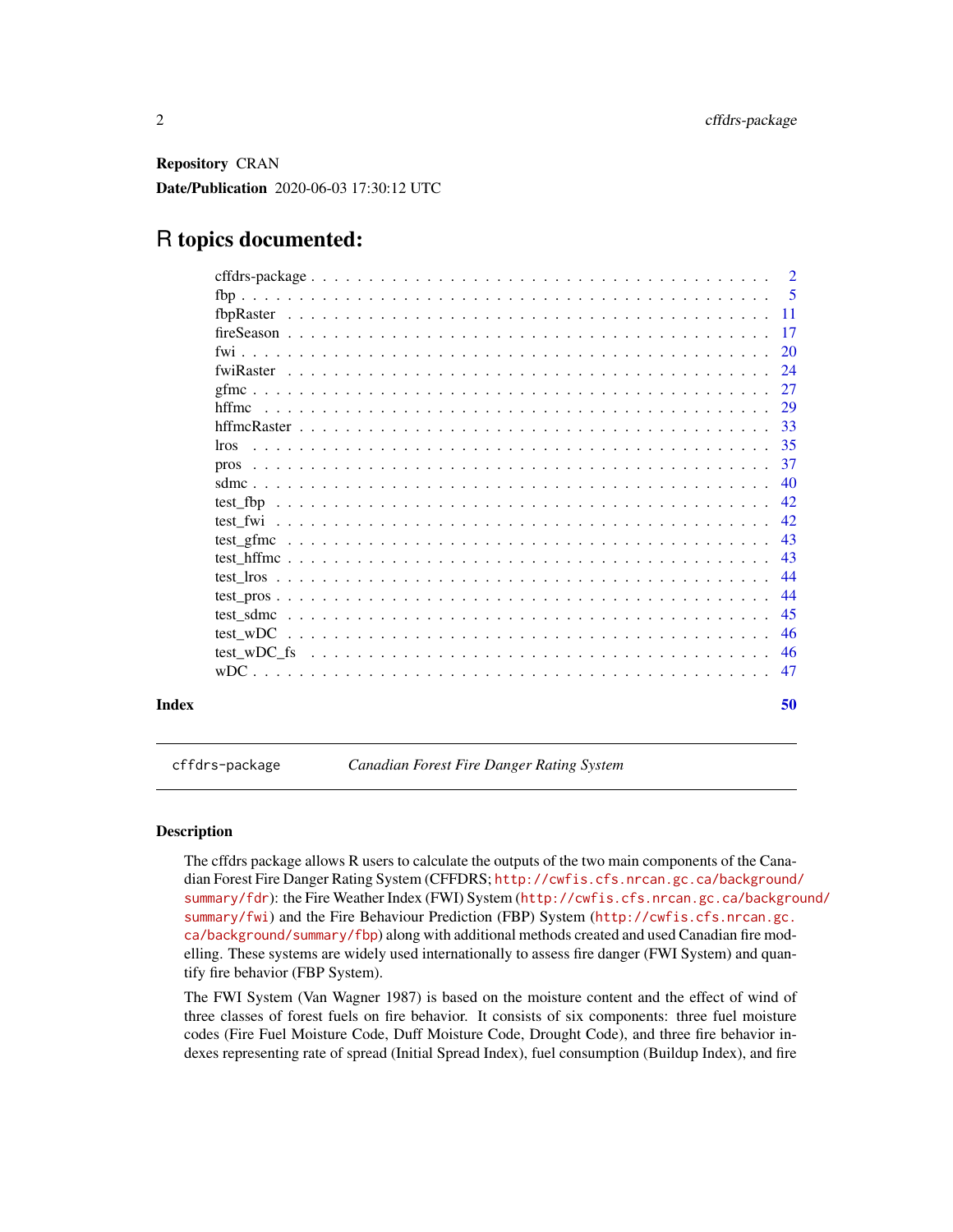# <span id="page-2-0"></span>cffdrs-package 3

intensity (Fire Weather Index). The FWI System outputs are determined from daily noon weather observations: temperature, relative humidity, wind speed, and 24-hour rainfall.

The FBP System (Forestry Canada Fire Danger Group 1992; Hirsch 1996) provides a set of primary and secondary measures of fire behavior. The primary outputs consist of estimates of fire spread rate, fuel consumption, fire intensity, and fire description (i.e., surface, intermittent, or crown fire). The secondary outputs, which are not used nearly as often, give estimates of fire area, perimeter, perimeter growth rate, and flank and back fire behavior based on a simple elliptical fire growth model. Unlike the FWI System, which is weather based, the FBP System also requires information on vegetation (hereafter, fuel types) and slope (if any) to calculate its outputs. Sixteen fuel types are included in the FBP System, covering mainly major vegetation types in Canada.

#### Details

| Package: | cffdrs     |
|----------|------------|
| Type:    | Package    |
| Version: | 1.8.18     |
| Date:    | 2020-06-03 |
| License: | $GPI - 2$  |

This package includes eleven functions. Seven functions, [fwi](#page-19-1), [fwiRaster](#page-23-1), [hffmc](#page-28-1), [hffmcRaster](#page-32-1), [sdmc](#page-39-1), [gfmc](#page-26-1), and [wDC](#page-46-1) are used for FWI System calculation, whereas two functions, [fbp](#page-4-1) and [fbpRaster](#page-10-1) are used for FBP System calculation. One function, [fireSeason](#page-16-1) determines fire season start and end dates based on weather. Two functions [pros](#page-36-1) and [lros](#page-34-1) are rate of spread and direction calculations across tiangles. These functions are not fully independent: their inputs overlap greatly and the users will have to provide FWI System outputs to calculate FBP System outputs. The fwi, fwiRaster, and sdmc functions calculate the outputs based on daily noon local standard time (LST) weather observations of temperature, relative humidity, wind speed, and 24-hour rainfall, as well as the previous day's moisture content. The hffmc, gfmc, and hffmcRaster functions calculate the outputs based on hourly weather observations of temperature, relative humidity, wind speed, and hourly rainfall, as well as the previous hour's weather conditions. The fbp and fbpRaster functions calculate the outputs of the FBP System based on given set of information about fire weather conditions (weather observations and their associated FWI System components), fuel type, and slope (optional).

#### Author(s)

Xianli Wang, Alan Cantin, Marc-André Parisien, Mike Wotton, Kerry Anderson, Brett Moore, Tom Schiks, and Mike Flannigan

Maintainer: Alan Cantin <Alan.Cantin@Canada.ca>

# References

1. Van Wagner, C.E. and T.L. Pickett. 1985. Equations and FORTRAN program for the Canadian Forest Fire Weather Index System. Can. For. Serv., Ottawa, Ont. For. Tech. Rep. 33. 18 p.

2. Van Wagner, C.E. 1987. Development and structure of the Canadian forest fire weather index system. Forest Technology Report 35. (Canadian Forestry Service: Ottawa).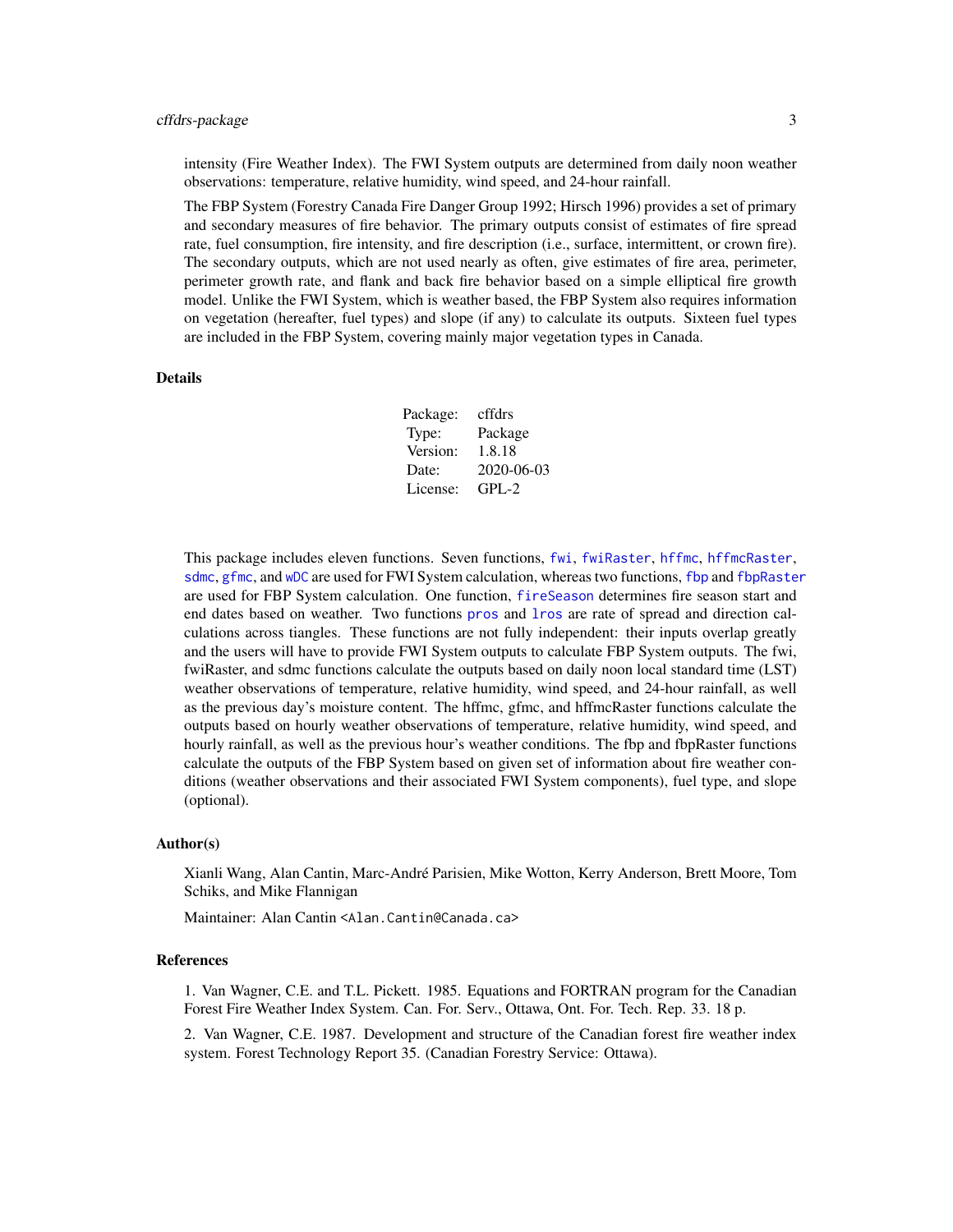<span id="page-3-0"></span>3. Lawson, B.D. and O.B. Armitage. 2008. Weather guide for the Canadian Forest Fire Danger Rating System. Nat. Resour. Can., Can. For. Serv., North. For. Cent., Edmonton, AB.

4. Hirsch K.G. 1996. Canadian Forest Fire Behavior Prediction (FBP) System: user's guide. Nat. Resour. Can., Can. For. Serv., Northwest Reg., North. For. Cent., Edmonton, Alberta. Spec. Rep. 7. 122p.

5. Forestry Canada Fire Danger Group. 1992. Development and structure of the Canadian Forest Fire Behavior Prediction System. Forestry Canada, Ottawa, Ontario Information Report ST-X-3. 63 p. <http://cfs.nrcan.gc.ca/pubwarehouse/pdfs/10068.pdf>

6. Wotton, B.M., Alexander, M.E., Taylor, S.W. 2009. Updates and revisions to the 1992 Canadian forest fire behavior prediction system. Nat. Resour. Can., Can. For. Serv., Great Lakes For. Cent., Sault Ste. Marie, Ontario, Canada. Information Report GLC-X-10, 45p. [http://publications.](http://publications.gc.ca/collections/collection_2010/nrcan/Fo123-2-10-2009-eng.pdf) [gc.ca/collections/collection\\_2010/nrcan/Fo123-2-10-2009-eng.pdf](http://publications.gc.ca/collections/collection_2010/nrcan/Fo123-2-10-2009-eng.pdf)

7. Tymstra, C., Bryce, R.W., Wotton, B.M., Armitage, O.B. 2009. Development and structure of Prometheus: the Canadian wildland fire growth simulation Model. Nat. Resour. Can., Can. For. Serv., North. For. Cent., Edmonton, AB. Inf. Rep. NOR-X-417.

#### See Also

[fbp](#page-4-1), [fireSeason](#page-16-1), [fwi](#page-19-1), [fwiRaster](#page-23-1), [gfmc](#page-26-1), [hffmc](#page-28-1), [hffmcRaster](#page-32-1), [lros](#page-34-1), [pros](#page-36-1), [sdmc](#page-39-1), [wDC](#page-46-1)

#### Examples

#Calculating daily FWI with wintering DC

# This exercise demonstrates how to calculate daily FWI System variables given a chronical two years # daily fire weather observations from one weather station. In the example, we showed first how to # decide fire season start and end dates with fireSeason, we then made overwintering DC adjustment # with wDC for the second fire season, and eventually calculated the daily FWI System variables over # two fire seasons with fwi. All these steps were packed up into an example user's function, which # could be modified by various user groups. Note: the data used in this example is also the test # data for wDC. library(cffdrs)

```
#Example of a customised function to calculate fwi and
#overwinter DC. This could be further modified by
#users with various needs.
fwi_fs_wDC <- function(input){
 all.fwi <- NULL
 curYr.fwi <- NULL
 #Create date variable
 input$date <- as.Date(as.POSIXlt(paste(input$yr, "-", input$mon, "-", input$day,sep="")))
 #use default fire season start and end temperature thresholds
 fs <- fireSeason(input)
 #Fire season dates, ordered chronologically
 fs <- with(fs,fs[order(yr,mon,day),])
 #Create same Date format as weather dataset for comparison
 fs$date <- as.Date(as.POSIXlt(paste(fs$yr,"-",fs$mon,"-",fs$day,sep="")))
```
theyears <- unique(fs\$yr)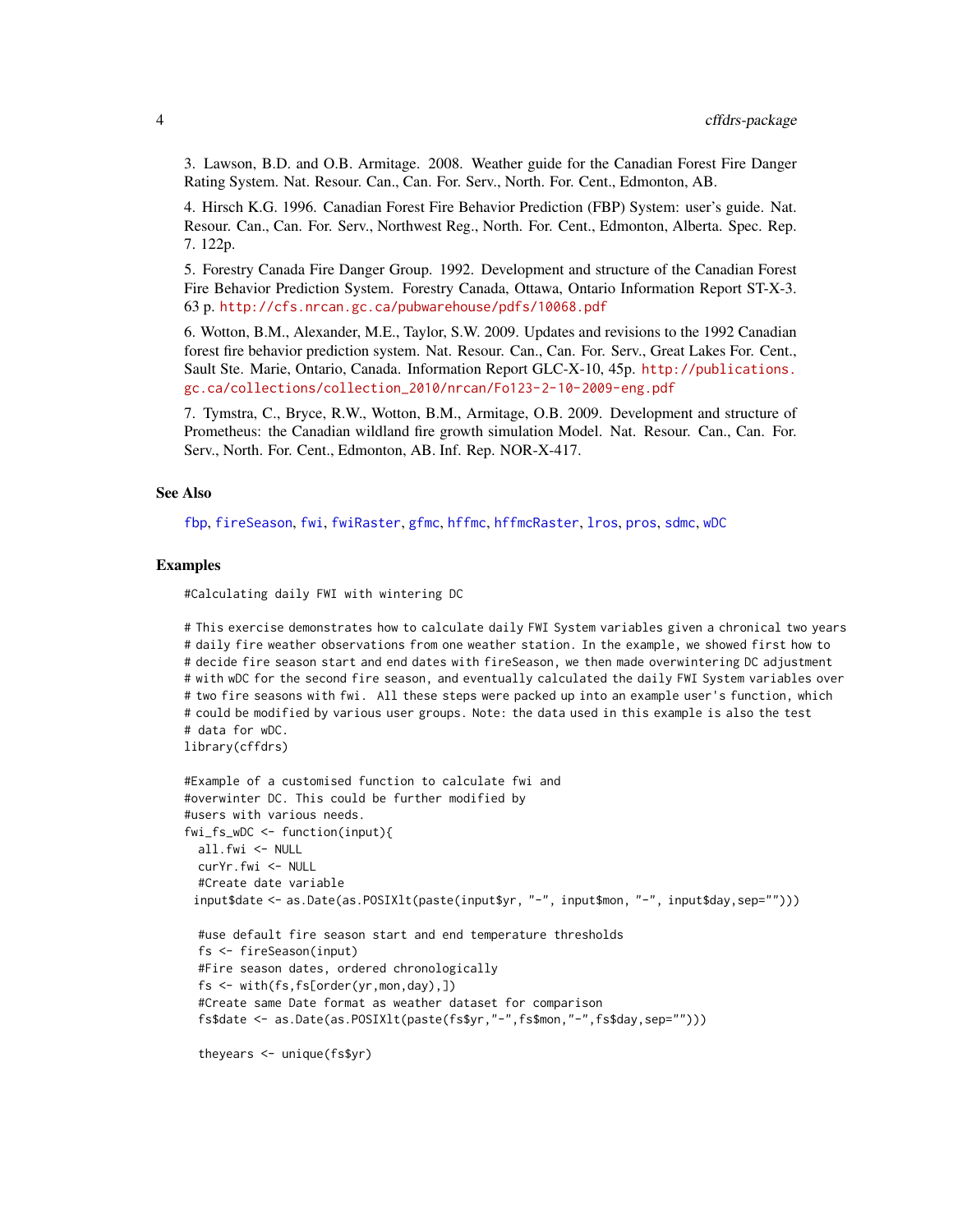```
for(curYr.row in 1:length(theyears)){
    curYr <- theyears[curYr.row]
    curYr.d <- fs[fs$yr==curYr,]
    curYr.init <- data.frame(ffmc=80,dmc=10,dc=16) #set an initial startup values
  #if there is more than one year of data, accumulate precipitation, then calculate overwinterDC
    #and continue
    if(curYr.row > 1){
     #calculate the overwinter period
      #end of last year's fire season
     curYr.owd <- curYr.fsd[nrow(curYr.fsd),]
      #rbind with beginning of current year's fire season
      curYr.owd <- rbind(curYr.owd, curYr.d[1,])
     #accumulate precipitation for the period between end of last and start of current
     curYr.owdata <- sum(input[(input$date>curYr.owd[1,"date"] &
                          input$date < curYr.owd[2,"date"]),]$prec)
    owDC <- wDC(DCf=tail(curYr.fwi$DC,n=1),rw=curYr.owdata) #calculate overwinter DC value
     curYr.init <- data.frame(ffmc=80,dmc=10,dc=owDC) #Initialize moisture codes
    }
    curYr.fsd <- curYr.d[c(1,nrow(curYr.d)),]#get first and last dates of this year
    #match input data to those dates for fire season data
    curYr.fsdata <- input[input$yr == curYr & input$date >= curYr.fsd[1,"date"] &
                          input$date <= curYr.fsd[2,"date"],]
    #run fwi on fireseason data
    curYr.fwi <- fwi(curYr.fsdata,init=curYr.init)
    #force column names to be uppercase for consistency
   names(curYr.fwi) <- toupper(names(curYr.fwi))
   all.fwi <- rbind(all.fwi,curYr.fwi)
 }
 all.fwi
##Usage of the custom function
# Load the test dataset, which is also the test data for wDC:
data("test_wDC")
#select 1 weather station
localWX_1 <- test_wDC[test_wDC$id==1,]
#run function with the data and fire season values
fwi_withFSwDC <- fwi_fs_wDC(localWX_1)
#Check the resulting fwi indices, calculated with a fire season start and end date, and using
#overwintered DC
```

```
fwi_withFSwDC
```
<span id="page-4-1"></span>

}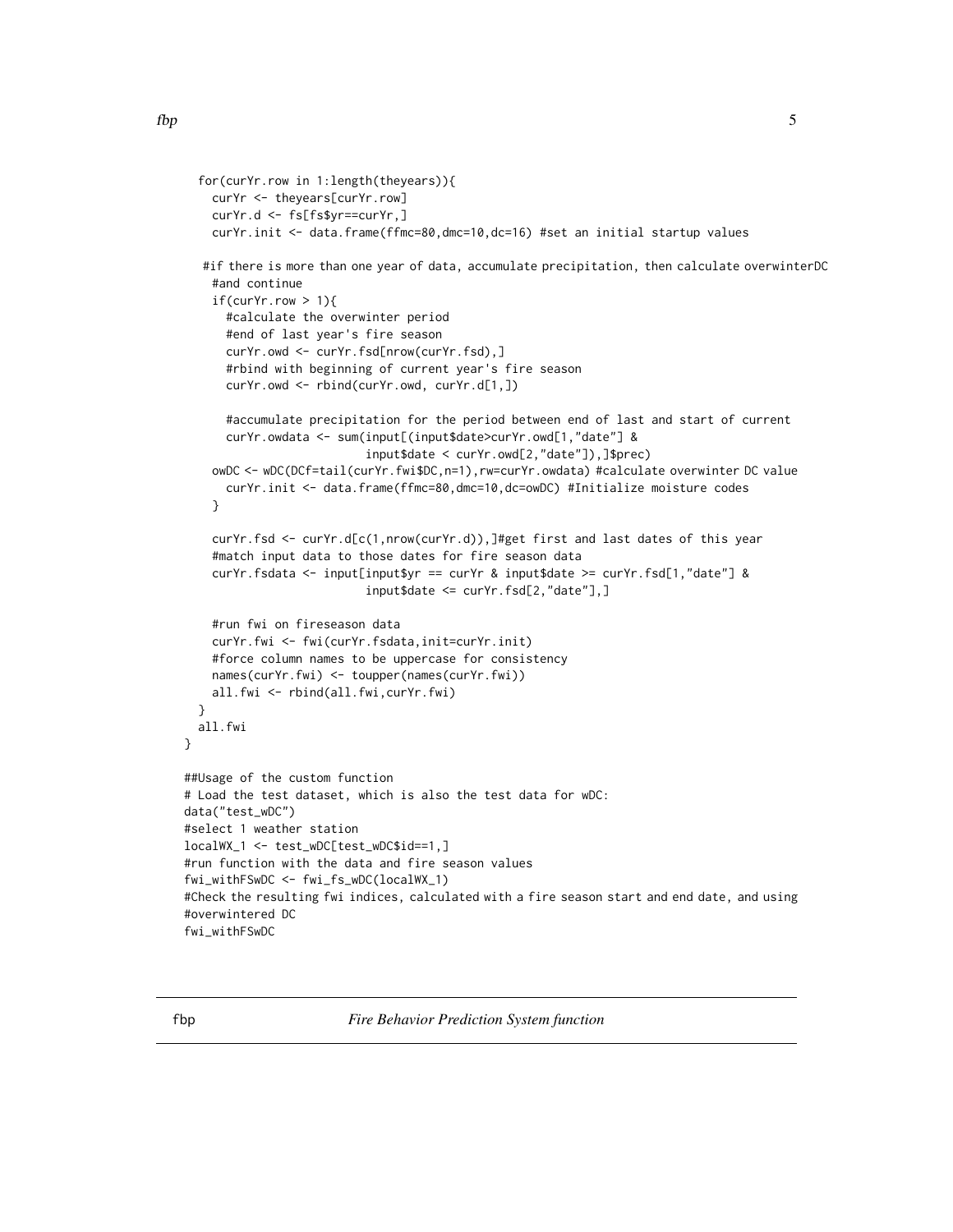# <span id="page-5-0"></span>Description

fbp calculates the outputs from the Canadian Forest Fire Behavior Prediction (FBP) System (Forestry Canada Fire Danger Group 1992) based on given fire weather and fuel moisture conditions (from the Canadian Forest Fire Weather Index (FWI) System (Van Wagner 1987)), fuel type, date, and slope. Fire weather, for the purpose of FBP System calculation, comprises observations of 10 m wind speed and direction at the time of the fire, and two associated outputs from the Fire Weather Index System, the Fine Fuel Moisture Content (FFMC) and Buildup Index (BUI). FWI System components can be calculated with the sister function [fwi](#page-19-1).

#### Usage

fbp(input, output="Primary",m=NULL,cores=1)

# Arguments

input The input data, a data.frame containing fuel types, fire weather component, and slope (see below). Each vector of inputs defines a single FBP System prediction for a single fuel type and set of weather conditions. The data.frame can be used to evaluate the FBP System for a single fuel type and instant in time, or multiple records for a single point (e.g., one weather station, either hourly or daily for instance) or multiple points (multiple weather stations or a gridded surface). All input variables have to be named as listed below, but they are case insensitive, and do not have to be in any particular order. Fuel type is of type character; other arguments are numeric. Missing values in numeric variables could either be assigned as NA or leave as blank. Required Inputs:

| Input       | <b>Description/Full name</b>                                               | <b>Defaults</b> |
|-------------|----------------------------------------------------------------------------|-----------------|
| id          | Unique identifier of a weather station or spatial point (no restriction on |                 |
|             | data type). Will use row names of the Inputs dataset if not specified      | N/A             |
| FuelType    | FBP System Fuel Types including "C-1", "C-2", "C-3", "C-4", "C-5",         |                 |
|             | "C-6", "C-7", "D-1", "M-1", "M-2", "M-3", "M-4", "S-1", "S-2",             |                 |
|             | "S-3", "O-1a", and "O-1b". "WA" and "NF" stand for "water" and             |                 |
|             | "non-fuel", respectively. The "-" in the Fuel Type names could             |                 |
|             | be omitted, and the Fuel Type names are also case-insensitive.             | "C2"            |
| LAT         | Latitude [decimal degrees]                                                 | 55              |
| <b>LONG</b> | Longitude [decimal degrees]                                                | $-120$          |
| <b>FFMC</b> | Fine fuel moisture code [FWI System component]                             | 90              |
| BUI         | Buildup index [FWI System component]                                       | 60              |
| WS          | Wind speed [km/h]                                                          | 10              |
| GS          | Ground Slope [percent]                                                     | $\Omega$        |
| Dj          | Julian day                                                                 | 180             |
| Aspect      | Aspect of the slope [decimal degrees]                                      | $\theta$        |

Optional Inputs (1): Variables associated with certain fuel types. These could be skipped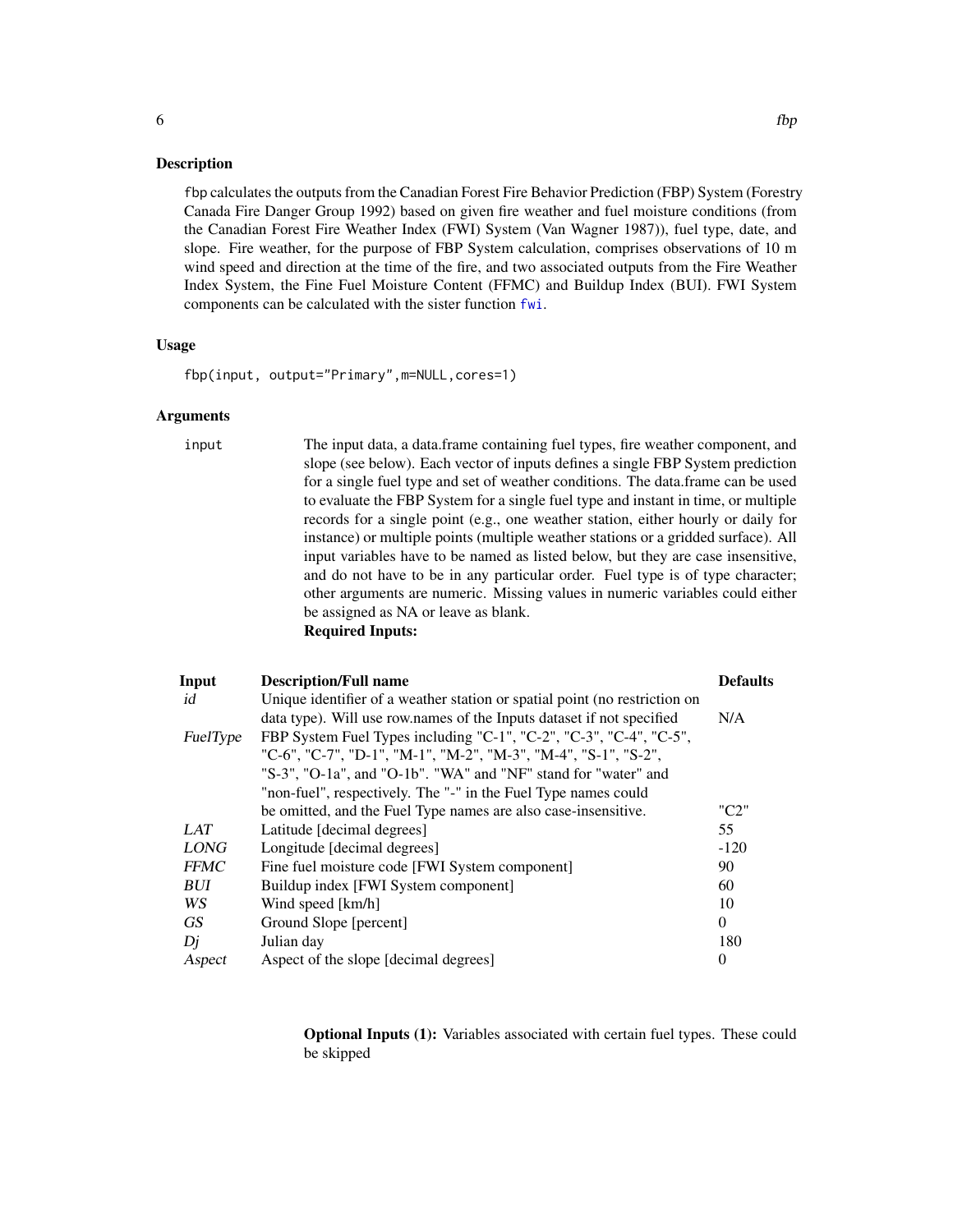if relevant fuel types do not appear in the input data.

| Input      | <b>Full names of inputs</b>          | <b>Defaults</b> |
|------------|--------------------------------------|-----------------|
| PC.        | Percent Conifer for M1/M2 [percent]  | 50              |
| <b>PDF</b> | Percent Dead Fir for M3/M4 [percent] | 35              |
| cc         | Percent Cured for O1a/O1b [percent]  | 80              |
| GFL        | Grass Fuel Load [kg/m^2]             | 0.35            |

Optional Inputs (2): Variables that could be ignored without causing major impacts to the primary outputs

| Input          | <b>Full names of inputs</b>                   | <b>Defaults</b> |
|----------------|-----------------------------------------------|-----------------|
| <b>CBH</b>     | Crown to Base Height [m]                      | 3               |
| <b>WD</b>      | Wind direction [decimal degrees]              | 0               |
| Accel          | Acceleration: $1 = point$ , $0 = line$        | $\theta$        |
| $ELV^*$        | Elevation [meters above sea level]            | NA              |
| <b>BUIEff</b>  | Buildup Index effect: $1 = yes$ , $0 = no$    |                 |
| D <sub>0</sub> | Julian day of minimum Foliar Moisture Content | $\theta$        |
| hr             | Hours since ignition                          |                 |
| ISI            | Initial spread index                          | $\theta$        |
| <b>CFL</b>     | Crown Fuel Load [kg/m <sup>2</sup> ]          | 1.0             |
| <b>FMC</b>     | Foliar Moisture Content if known [percent]    | $\theta$        |
| SН             | C-6 Fuel Type Stand Height [m]                | $\theta$        |
| SD.            | C-6 Fuel Type Stand Density [stems/ha]        | 0               |
| theta          | Elliptical direction of calculation [degrees] |                 |

output FBP output offers 3 options (see details in Values section):

| <b>Outputs</b>    | <b>Number of outputs</b> |
|-------------------|--------------------------|
| Primary (default) | 8                        |
| Secondary         | 34                       |
| A 11              | 42                       |
|                   |                          |

m Optimal number of pixels at each iteration of computation when nrow(input) >= 1000. Default m = NULL, where the function will assign m = 1000 when nrow(input) is between 1000 and 500,000, and m = 3000 otherwise. By including this option, the function is able to process large dataset more efficiently. The optimal value may vary with different computers. cores Number of CPU cores (integer) used in the computation, default is 1. By signing

cores > 1, the function will apply parallel computation technique provided by the foreach package, which significantly reduces the computation time for large input data (over a million records). For small dataset, cores=1 is actually faster.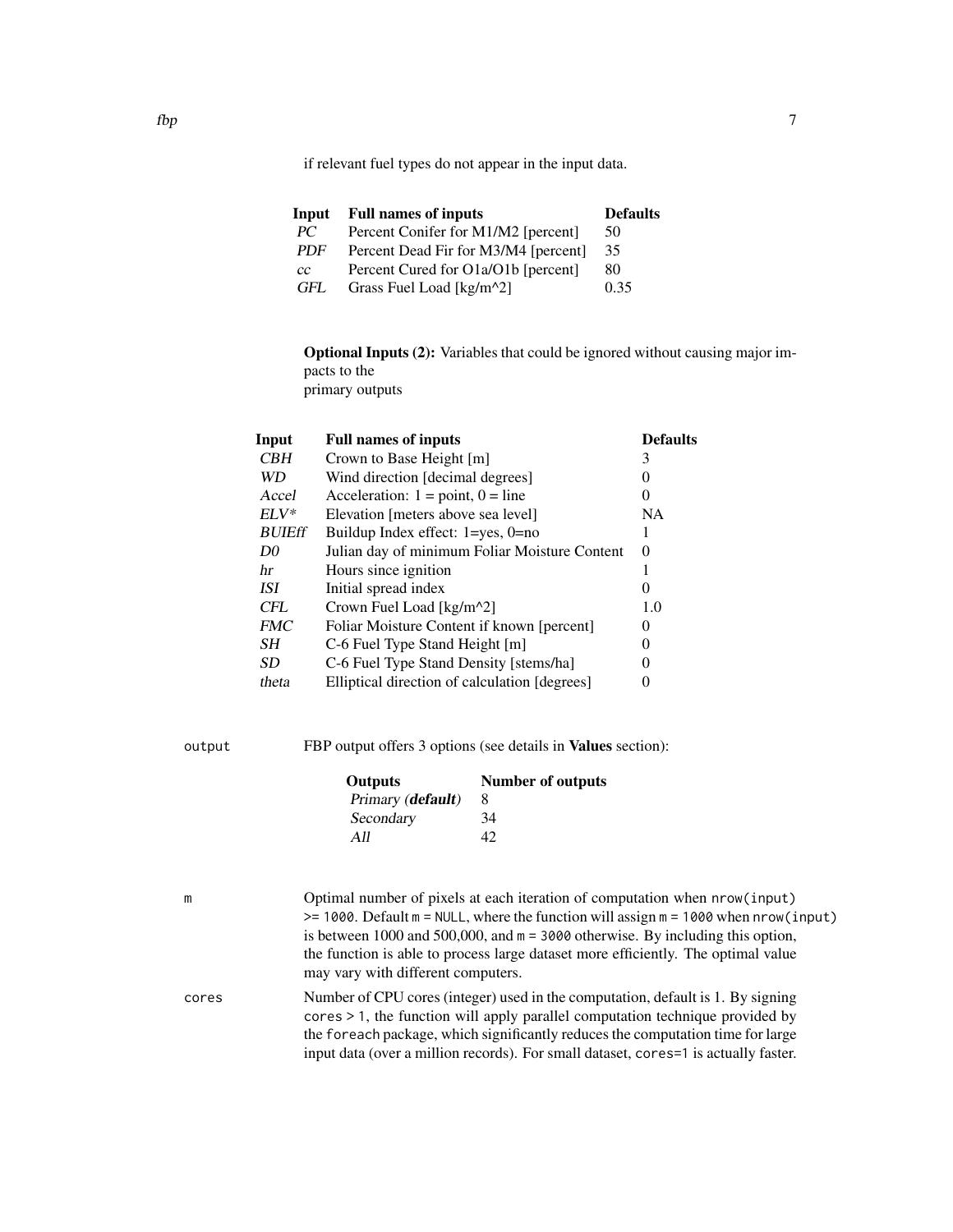\* Elevation is only used in the calculation of Foliar Moisture Content (FMC). However, FMC can also be calculated without elevation input. The default is to not use elevation in the calculation of FMC.

# Details

The Canadian Forest Fire Behavior Prediction (FBP) System (Forestry Canada Fire Danger Group 1992) is a subsystem of the Canadian Forest Fire Danger Rating System, which also includes the Canadian Forest Fire Weather Index (FWI) System. The FBP System provides quantitative estimates of head fire spread rate, fuel consumption, fire intensity, and a basic fire description (e.g., surface, crown) for 16 different important forest and rangeland types across Canada. Using a simple conceptual model of the growth of a point ignition as an ellipse through uniform fuels and under uniform weather conditions, the system gives, as a set of secondary outputs, estimates of flank and back fire behavior and consequently fire area perimeter length and growth rate.

The FBP System evolved since the mid-1970s from a series of regionally developed burning indexes to an interim edition of the nationally develop FBP system issued in 1984. Fire behavior models for spread rate and fuel consumption were derived from a database of over 400 experimental, wild and prescribed fire observations. The FBP System, while providing quantitative predictions of expected fire behavior is intended to supplement the experience and judgment of operational fire managers (Hirsch 1996).

The FBP System was updated with some minor corrections and revisions in 2009 (Wotton et al. 2009) with several additional equations that were initially not included in the system. This fbp function included these updates and corrections to the original equations and provides a complete suite of fire behavior prediction variables. Default values of optional input variables provide a reasonable mid-range setting. Latitude, longitude, elevation, and the date are used to calculate foliar moisture content, using a set of models defined in the FBP System; note that this latitude/longitudebased function is only valid for Canada. If the Foliar Moisture Content (FMC) is specified directly as an input, the fbp function will use this value directly rather than calculate it. This is also true of other input variables.

Note that Wind Direction (WD) is the compass direction from which wind is coming. Wind azimuth (not an input) is the direction the wind is blowing to and is 180 degrees from wind direction; in the absence of slope, the wind azimuth is coincident with the direction the head fire will travel (the spread direction azimuth, RAZ). Slope aspect is the main compass direction the slope is facing. Slope azimuth (not an input) is the direction a head fire will spread up slope (in the absence of wind effects) and is 180 degrees from slope aspect (Aspect). Wind direction and slope aspect are the commonly used directional identifiers when specifying wind and slope orientation respectively. The input theta specifies an angle (given as a compass bearing) at which a user is interested in fire behavior predictions; it is typically some angle off of the final spread rate direction since if for instance theta=RAZ (the final spread azimuth of the fire) then the rate of spread at angle theta (TROS) will be equivalent to ROS.

#### Value

fbp returns a dataframe with primary, secondary, or all output variables, a combination of the primary and secondary outputs.

Primary FBP output includes the following 8 variables:

CFB Crown Fraction Burned by the head fire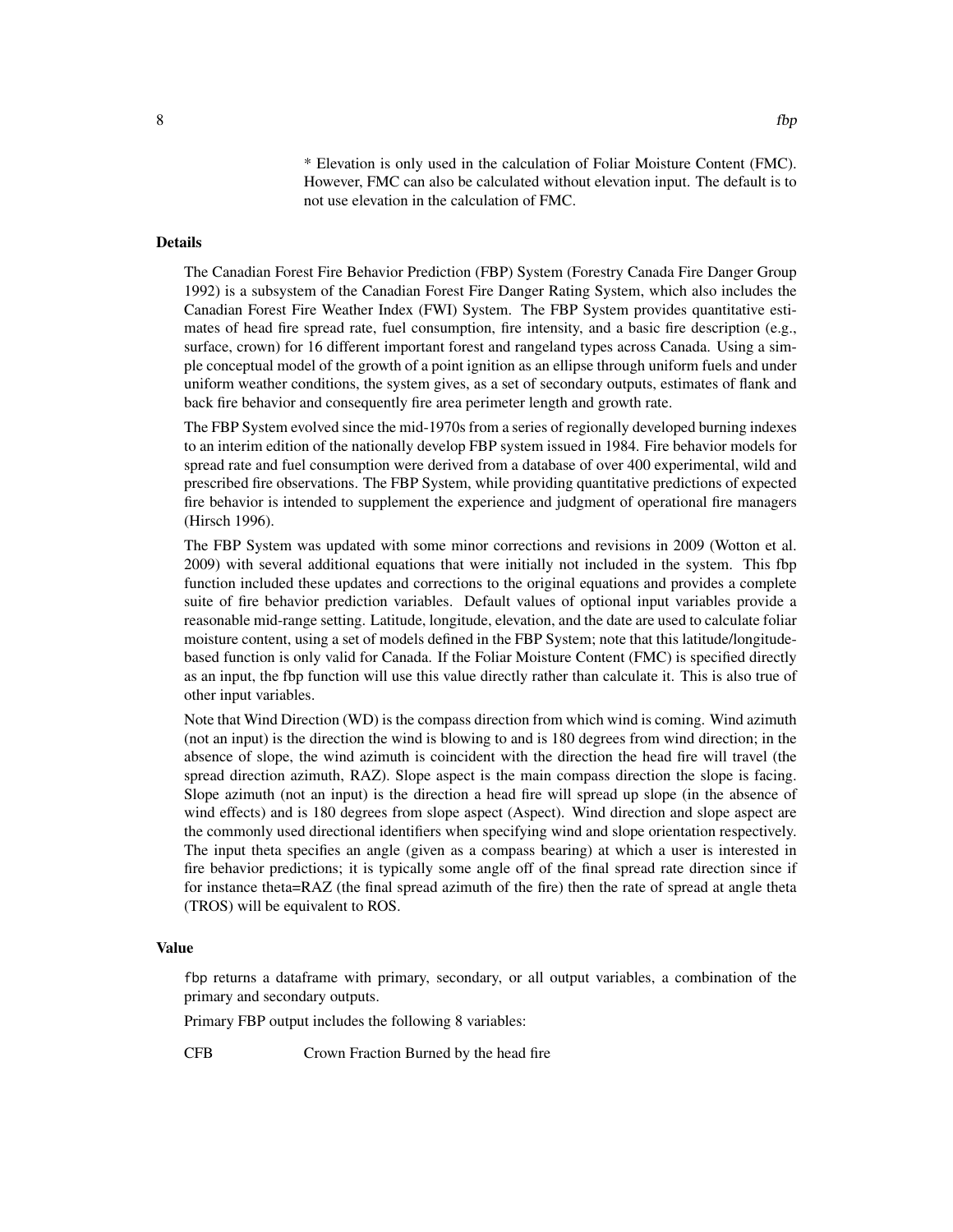| CFC. | Crown Fuel Consumption [kg/m^2]                       |
|------|-------------------------------------------------------|
| FD   | Fire description (S=Surface, I=Intermittent, C=Crown) |
| HFI  | Head Fire Intensity [kW/m]                            |
| RAZ  | Spread direction azimuth [degrees]                    |
| ROS  | Equilibrium Head Fire Rate of Spread [m/min]          |
| SFC  | Surface Fuel Consumption [kg/m <sup>2</sup> ]         |
| TFC  | Total Fuel Consumption [kg/m^2]                       |
|      |                                                       |

Secondary FBP System outputs include the following 34 raster layers. In order to calculate the reliable secondary outputs, depending on the outputs, optional inputs may have to be provided.

| BE             | BUI effect on spread rate                                |
|----------------|----------------------------------------------------------|
| SF             | Slope Factor (multiplier for ROS increase upslope)       |
| ISI            | <b>Initial Spread Index</b>                              |
| <b>FFMC</b>    | Fine fuel moisture code [FWI System component]           |
| <b>FMC</b>     | Foliar Moisture Content [%]                              |
| D <sub>0</sub> | Julian Date of minimum FMC                               |
| <b>RSO</b>     | Critical spread rate for crowning [m/min]                |
| <b>CSI</b>     | Critical Surface Intensity for crowning [kW/m]           |
| <b>FROS</b>    | Equilibrium Flank Fire Rate of Spread [m/min]            |
| <b>BROS</b>    | Equilibrium Back Fire Rate of Spread [m/min]             |
| <b>HROSt</b>   | Head Fire Rate of Spread at time hr [m/min]              |
| FROSt          | Flank Fire Rate of Spread at time hr [m/min]             |
| <b>BROSt</b>   | Back Fire Rate of Spread at time hr [m/min]              |
| <b>FCFB</b>    | Flank Fire Crown Fraction Burned                         |
| <b>BCFB</b>    | <b>Back Fire Crown Fraction Burned</b>                   |
| FFI            | Equilibrium Spread Flank Fire Intensity [kW/m]           |
| <b>BFI</b>     | Equilibrium Spread Back Fire Intensity [kW/m]            |
| <b>FTFC</b>    | Flank Fire Total Fuel Consumption [kg/m^2]               |
| <b>BTFC</b>    | Back Fire Total Fuel Consumption [kg/m^2]                |
| DH             | Head Fire Spread Distance after time hr [m]              |
| DB             | Back Fire Spread Distance after time hr [m]              |
| DF             | Flank Fire Spread Distance after time hr [m]             |
| TI             | Time to Crown Fire Initiation [hrs since ignition]       |
| FTI            | Time to Flank Fire Crown initiation [hrs since ignition] |
| <b>BTI</b>     | Time to Back Fire Crown initiation [hrs since ignition]  |
| LB             | Length to Breadth ratio                                  |
| LBt            | Length to Breadth ratio after elapsed time hr            |
| <b>WSV</b>     | Net vectored wind speed [km/hr]                          |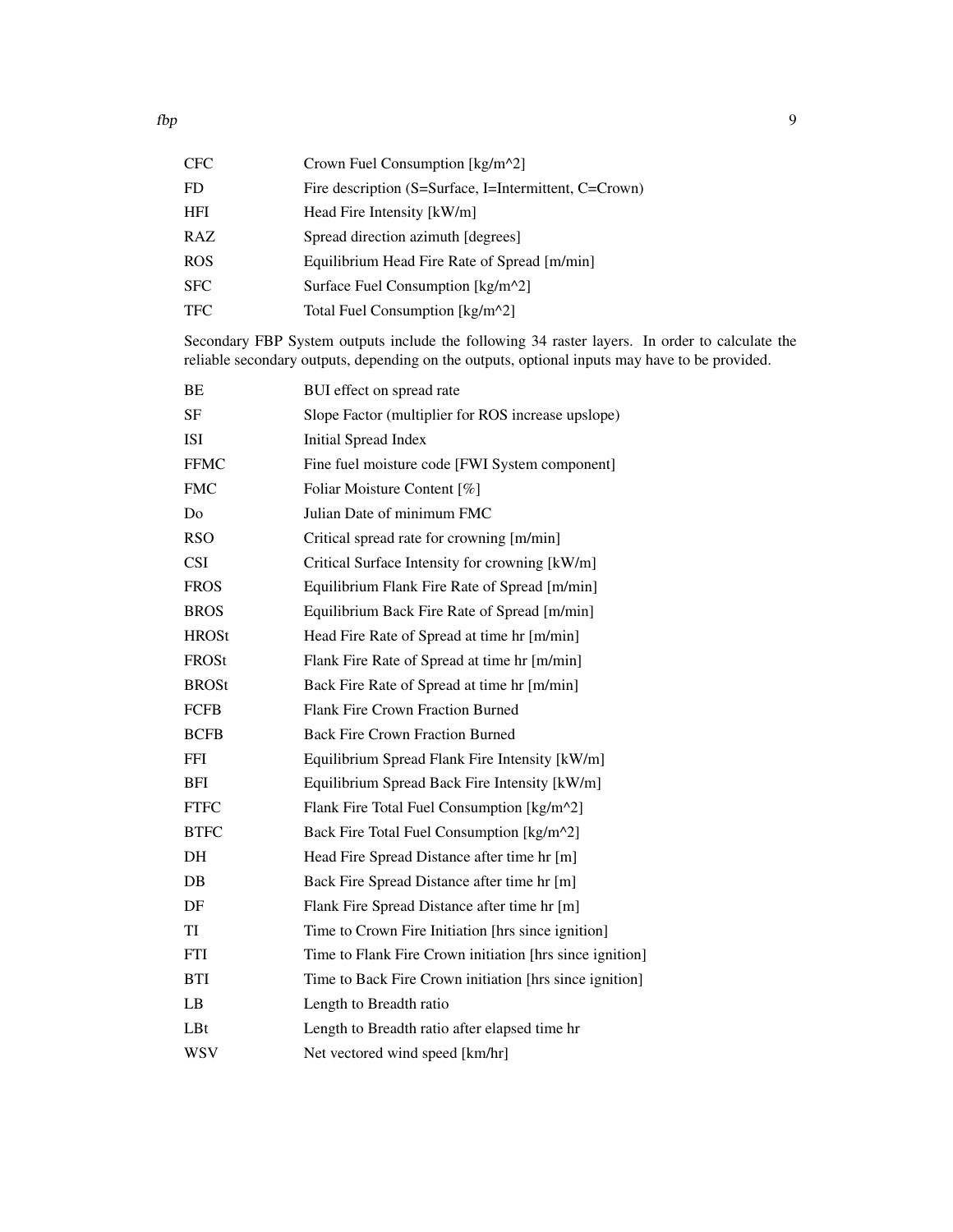<span id="page-9-0"></span>

| TROS*  | Equilibrium Rate of Spread at bearing theta [m/min]                 |
|--------|---------------------------------------------------------------------|
| TROSt* | Rate of Spread at bearing theta at time t [m/min]                   |
| TCFB*  | Crown Fraction Burned at bearing theta                              |
| TFI*   | Fire Intensity at bearing theta [kW/m]                              |
| TTFC*  | Total Fuel Consumption at bearing theta [kg/m^2]                    |
| TTI*   | Time to Crown Fire initiation at bearing theta [hrs since ignition] |
|        |                                                                     |

\*These outputs represent fire behaviour at a point on the perimeter of an elliptical fire defined by a user input angle theta. theta represents the bearing of a line running between the fire ignition point and a point on the perimeter of the fire. It is important to note that in this formulation the theta is a bearing and does not represent the angle from the semi-major axis (spread direction) of the ellipse. This formulation is similar but not identical to methods presented in Wotton et al (2009) and Tymstra et al (2009).

# Author(s)

Xianli Wang, Alan Cantin, Marc-André Parisien, Mike Wotton, Kerry Anderson, and Mike Flannigan

# References

1. Hirsch K.G. 1996. Canadian Forest Fire Behavior Prediction (FBP) System: user's guide. Nat. Resour. Can., Can. For. Serv., Northwest Reg., North. For. Cent., Edmonton, Alberta. Spec. Rep. 7. 122p.

2. Forestry Canada Fire Danger Group. 1992. Development and structure of the Canadian Forest Fire Behavior Prediction System. Forestry Canada, Ottawa, Ontario Information Report ST-X-3. 63 p. <http://cfs.nrcan.gc.ca/pubwarehouse/pdfs/10068.pdf>

3. Wotton, B.M., Alexander, M.E., Taylor, S.W. 2009. Updates and revisions to the 1992 Canadian forest fire behavior prediction system. Nat. Resour. Can., Can. For. Serv., Great Lakes For. Cent., Sault Ste. Marie, Ontario, Canada. Information Report GLC-X-10, 45p. [http://publications.](http://publications.gc.ca/collections/collection_2010/nrcan/Fo123-2-10-2009-eng.pdf) [gc.ca/collections/collection\\_2010/nrcan/Fo123-2-10-2009-eng.pdf](http://publications.gc.ca/collections/collection_2010/nrcan/Fo123-2-10-2009-eng.pdf)

4. Tymstra, C., Bryce, R.W., Wotton, B.M., Armitage, O.B. 2009. Development and structure of Prometheus: the Canadian wildland fire growth simulation Model. Nat. Resour. Can., Can. For. Serv., North. For. Cent., Edmonton, AB. Inf. Rep. NOR-X-417.

# See Also

# [fwi](#page-19-1)[,fbpRaster](#page-10-1)

# Examples

```
library(cffdrs)
# The dataset is the standard test data for FPB system
# provided by Wotton et al (2009)
data("test_fbp")
head(test_fbp)
# id FuelType LAT LONG ELV FFMC BUI WS WD GS Dj D0 hr PC PDF GFL
#1 1 C-1 55 110 NA 90 130 20.0 0 15 182 NA 0.33333333 NA NA NA
```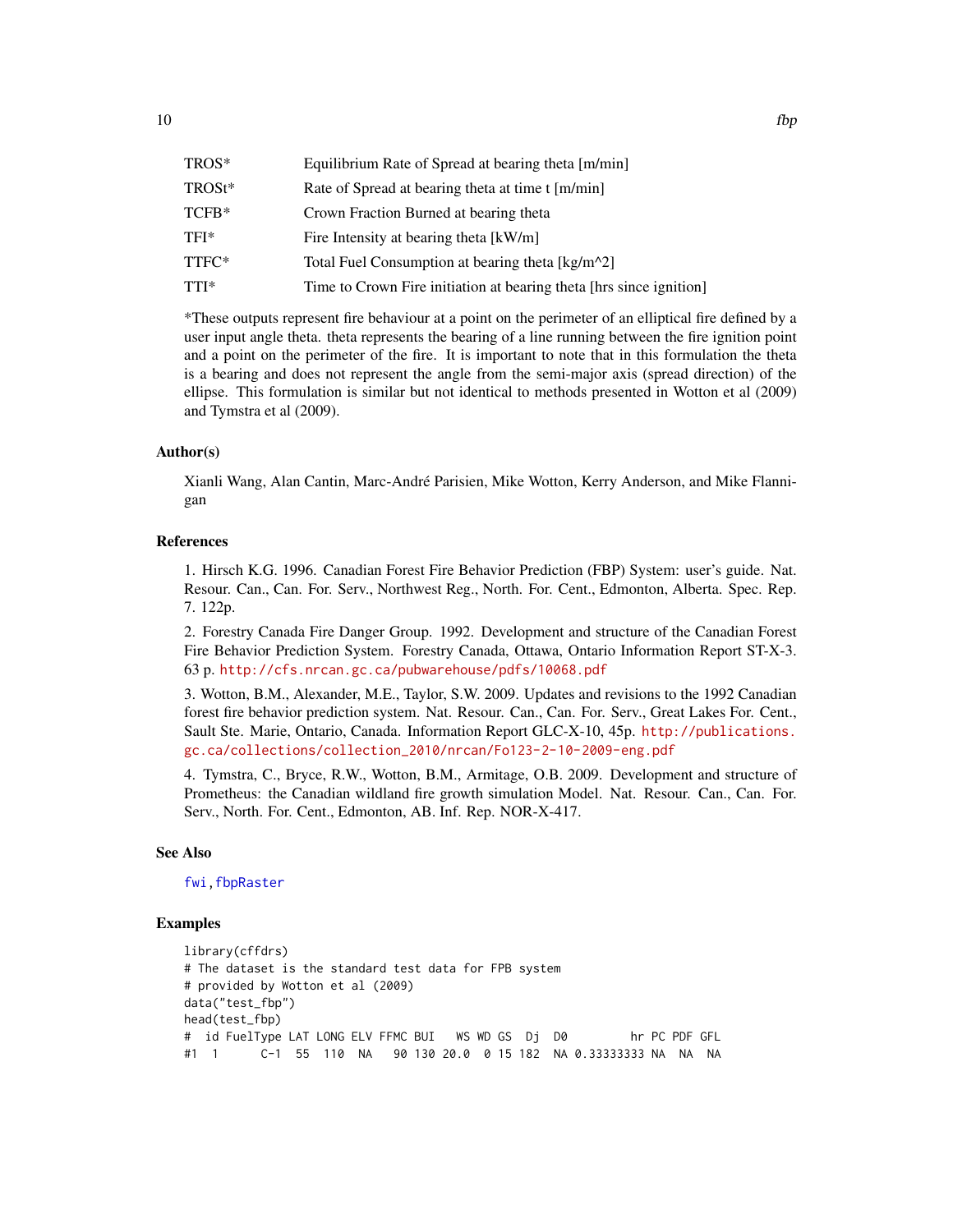#### <span id="page-10-0"></span>fbpRaster 11

#2 2 C2 50 90 NA 97 119 20.4 0 75 121 NA 0.33333333 NA NA NA #3 3 C-3 55 110 NA 95 30 50.0 0 0 182 NA 0.08333333 NA NA NA #4 4 C-4 55 105 200 85 82 0.0 NA 75 182 NA 0.50000000 NA NA NA #5 5 c5 55 105 NA 88 56 3.4 0 23 152 145 0.50000000 NA NA NA # cc theta Accel Aspect BUIEff CBH CFL ISI #1 NA 0 1 270 1 NA NA 0 #2 NA 0 1 315 1 NA NA 0 #3 NA 0 1 180 1 NA NA 0 #4 NA 0 1 315 1 NA NA 0 #5 NA 0 1 180 1 NA NA 0 #Primary output (default) fbp(test\_fbp) #or fbp(test\_fbp,output="Primary") #or fbp(test\_fbp,"P") #Secondary output fbp(test\_fbp,"Secondary") #or fbp(test\_fbp,"S") #All output fbp(test\_fbp,"All") #or fbp(test\_fbp,"A") #For a single record: fbp(test\_fbp[7,]) #For a section of the records: fbp(test\_fbp[8:13,]) #fbp function produces the default values if no data is fed to #the function: fbp()

<span id="page-10-1"></span>fbpRaster *Raster-based Fire Behavior Prediction System Calculations*

# **Description**

fbpRaster calculates the outputs from the Canadian Forest Fire Behavior Prediction (FBP) System (Forestry Canada Fire Danger Group 1992) based on raster format fire weather and fuel moisture conditions (from the Canadian Forest Fire Weather Index (FWI) System (Van Wagner 1987)), fuel type, date, and slope. Fire weather, for the purpose of FBP System calculation, comprises observations of 10 m wind speed and direction at the time of the fire, and two associated outputs from the Fire Weather Index System, the Fine Fuel Moisture Content (FFMC) and Buildup Index (BUI). Raster-based FWI System components can be calculated with the sister function [fwiRaster](#page-23-1).

# Usage

fbpRaster(input,output="Primary",select=NULL,m=NULL,cores=1)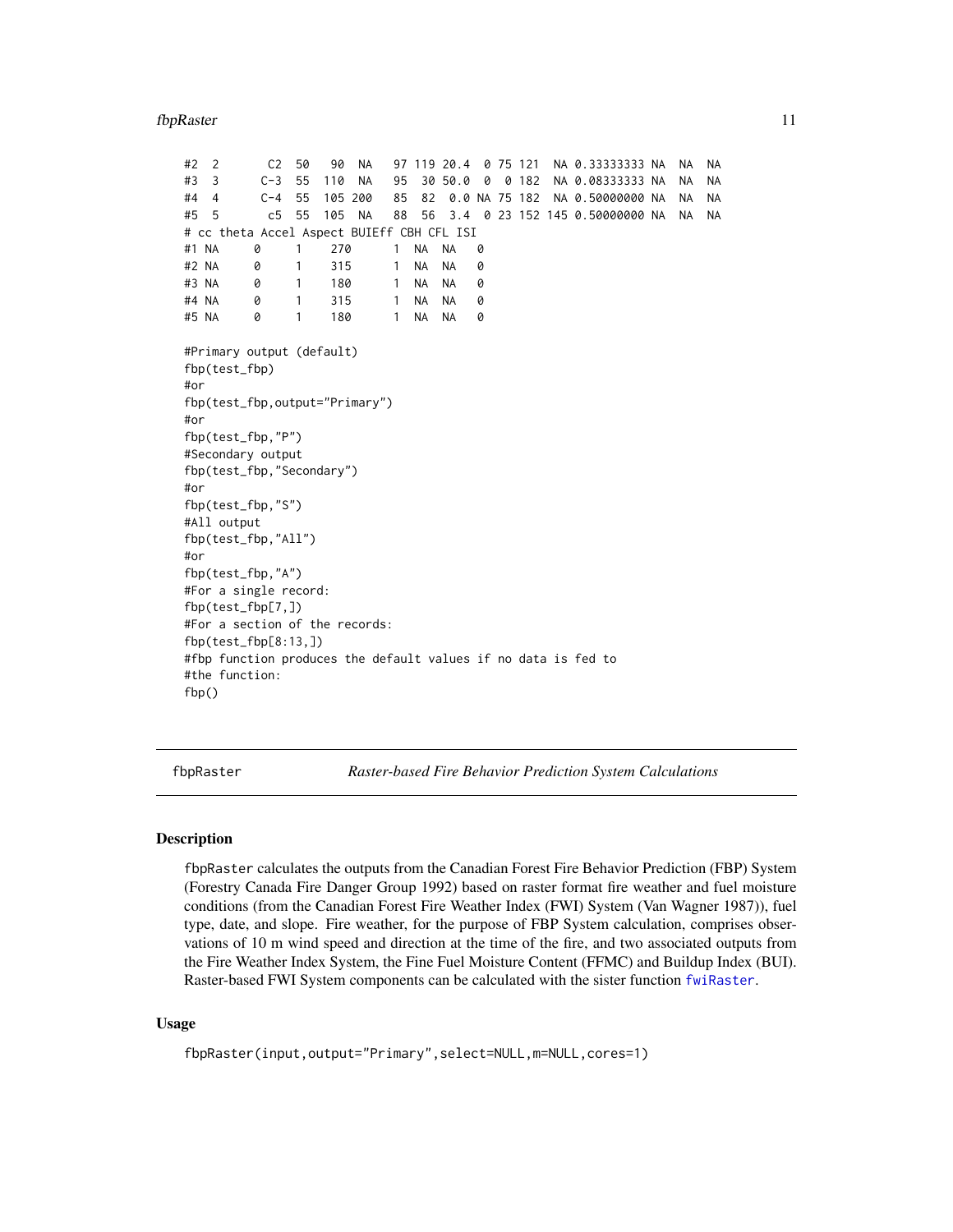# Arguments

input The input data, a RasterStack containing fuel types, fire weather component, and slope layers (see below). Each vector of inputs defines a single FBP System prediction for a single fuel type and set of weather conditions. The RasterStack can be used to evaluate the FBP System for a single fuel type and instant in time, or multiple records for a single point (e.g., one weather station, either hourly or daily for instance) or multiple points (multiple weather stations or a gridded surface). All input variables have to be named as listed below, but they are case insensitive, and do not have to be in any particular order. Fuel type is of type character; other arguments are numeric. Missing values in numeric variables could either be assigned as NA or leave as blank. Required Inputs:

# Input Description/Full name  $\rho$ FuelType FBP System Fuel Type including "C-1", "C-2", "C-3", "C-4", "C-5", "C2" "C-6", "C-7", "D-1", "M-1", "M-2", "M

|                                | Fuel Type code<br>C-1 1<br>C-2 2<br>C-3 3<br>C-4 4<br>C-5 5<br>C-6 6<br>C-7 7<br>D-1 8<br>M-1 9<br>M 2 10 |
|--------------------------------|-----------------------------------------------------------------------------------------------------------|
|                                |                                                                                                           |
|                                |                                                                                                           |
|                                |                                                                                                           |
|                                |                                                                                                           |
|                                |                                                                                                           |
|                                |                                                                                                           |
|                                |                                                                                                           |
|                                |                                                                                                           |
|                                | M-2 10                                                                                                    |
|                                | M-3 11                                                                                                    |
|                                | M-4 12                                                                                                    |
|                                | NF 13                                                                                                     |
|                                | O-1a 14                                                                                                   |
|                                | O-1b 15                                                                                                   |
|                                | $S-1$ 16                                                                                                  |
|                                | S-2 17                                                                                                    |
|                                |                                                                                                           |
|                                | S-3 18                                                                                                    |
|                                | <b>WA 19</b>                                                                                              |
| LAT                            | Latitude [decimal degrees]                                                                                |
| LONG                           | Longitude [decimal degrees]                                                                               |
| FFMC                           | Fine fuel moisture code [FWI System component]                                                            |
| BUI                            | Buildup index [FWI System component]                                                                      |
| WS                             | Wind speed [km/h]                                                                                         |
| $\boldsymbol{G}\boldsymbol{S}$ | Ground Slope [percent]                                                                                    |
| Dj                             | Julian day                                                                                                |
| Aspect                         | Aspect of the slope [decimal degrees]                                                                     |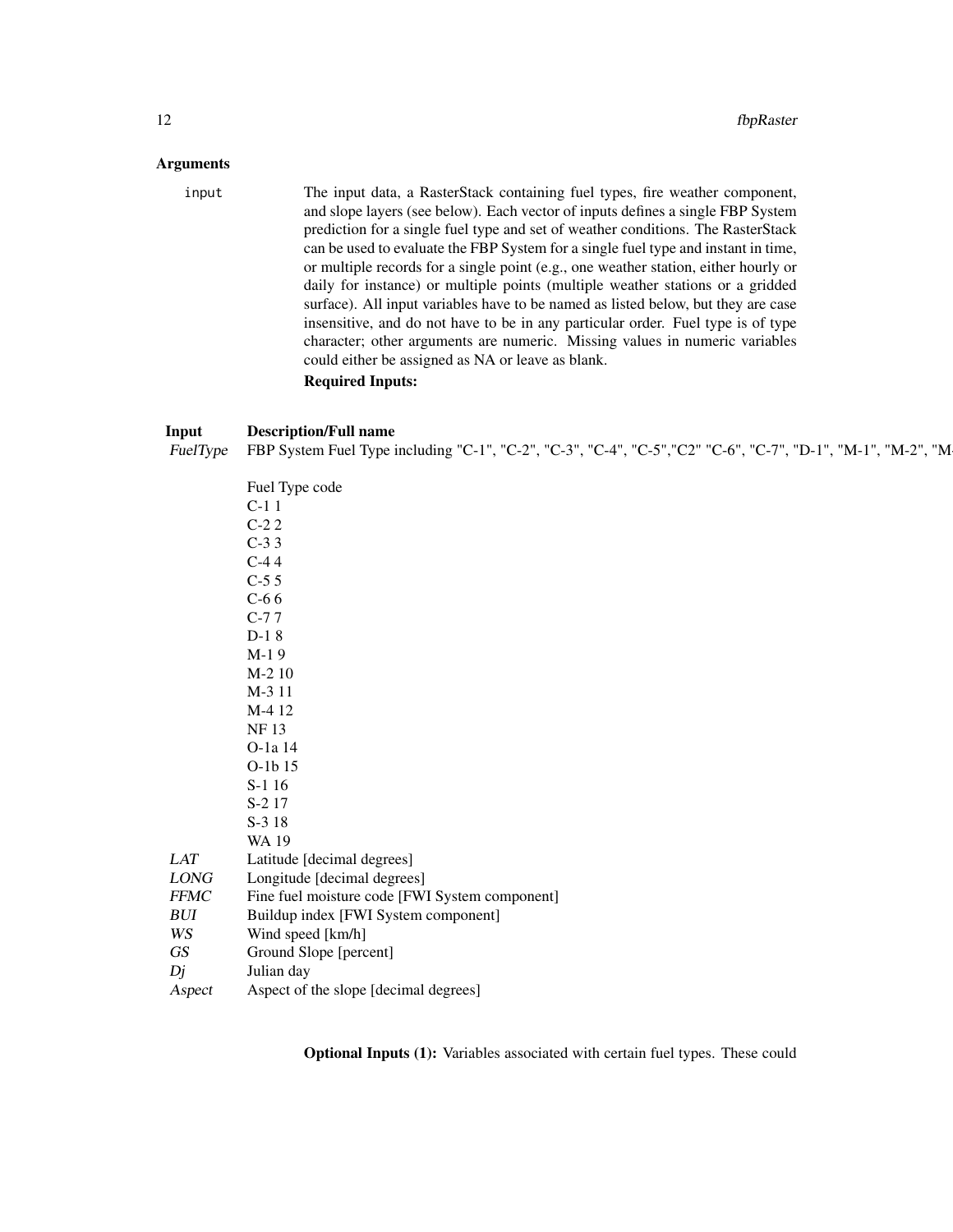#### fbpRaster 13

be skipped if relevant fuel types do not appear in the input data.

| Input      | <b>Full names of inputs</b>          | <b>Defaults</b> |
|------------|--------------------------------------|-----------------|
| PC.        | Percent Conifer for M1/M2 [percent]  | 50              |
| <b>PDF</b> | Percent Dead Fir for M3/M4 [percent] | 35              |
| СC         | Percent Cured for O1a/O1b [percent]  | 80              |
| GFL        | Grass Fuel Load [kg/m <sup>2</sup> ] | 0.35            |

Optional Inputs (2): Variables that could be ignored without causing major impacts to the primary outputs

| Input          | <b>Full names of inputs</b>                   | <b>Defaults</b> |
|----------------|-----------------------------------------------|-----------------|
| <b>CBH</b>     | Crown to Base Height [m]                      | 3               |
| WD.            | Wind direction [decimal degrees]              |                 |
| Accel          | Acceleration: $1 = point$ , $0 = line$        | 0               |
| $ELV^*$        | Elevation [meters above sea level]            | NA.             |
| <b>BUIEff</b>  | Buildup Index effect: $1 = yes$ , $0 = no$    |                 |
| D <sub>0</sub> | Julian day of minimum Foliar Moisture Content | $\Omega$        |
| hr             | Hours since ignition                          |                 |
| ISI            | Initial spread index                          | 0               |
| <b>CFL</b>     | Crown Fuel Load [kg/m^2]                      | 1.0             |
| <b>FMC</b>     | Foliar Moisture Content if known [percent]    | 0               |
| SН             | C-6 Fuel Type Stand Height [m]                | 0               |
| SD.            | C-6 Fuel Type Stand Density [stems/ha]        | 0               |
| theta          | Elliptical direction of calculation [degrees] |                 |
|                |                                               |                 |

output FBP output offers 3 options (see details in Values section):

| Outputs           | <b>Number of outputs</b> |  |
|-------------------|--------------------------|--|
| Primary (default) | 8                        |  |
| Secondary         | 34                       |  |
| A 11              | 42                       |  |

| select | Selected outputs                                                                                                                                                                                                                                                                                                                                                                           |
|--------|--------------------------------------------------------------------------------------------------------------------------------------------------------------------------------------------------------------------------------------------------------------------------------------------------------------------------------------------------------------------------------------------|
| m      | m Optimal number of pixels at each iteration of computation when $neel1$ (input)<br>$\ge$ 1000. Default m = NULL, where the function will assign m = 1000 when<br>ncell(input) is between 1000 and 500,000, and $m=3000$ otherwise. By in-<br>cluding this option, the function is able to process large dataset more efficiently.<br>The optimal value may vary with different computers. |
| cores  | Number of CPU cores (integer) used in the computation, default is 1. By signing<br>$cores > 1$ , the function will apply parallel computation technique provided by                                                                                                                                                                                                                        |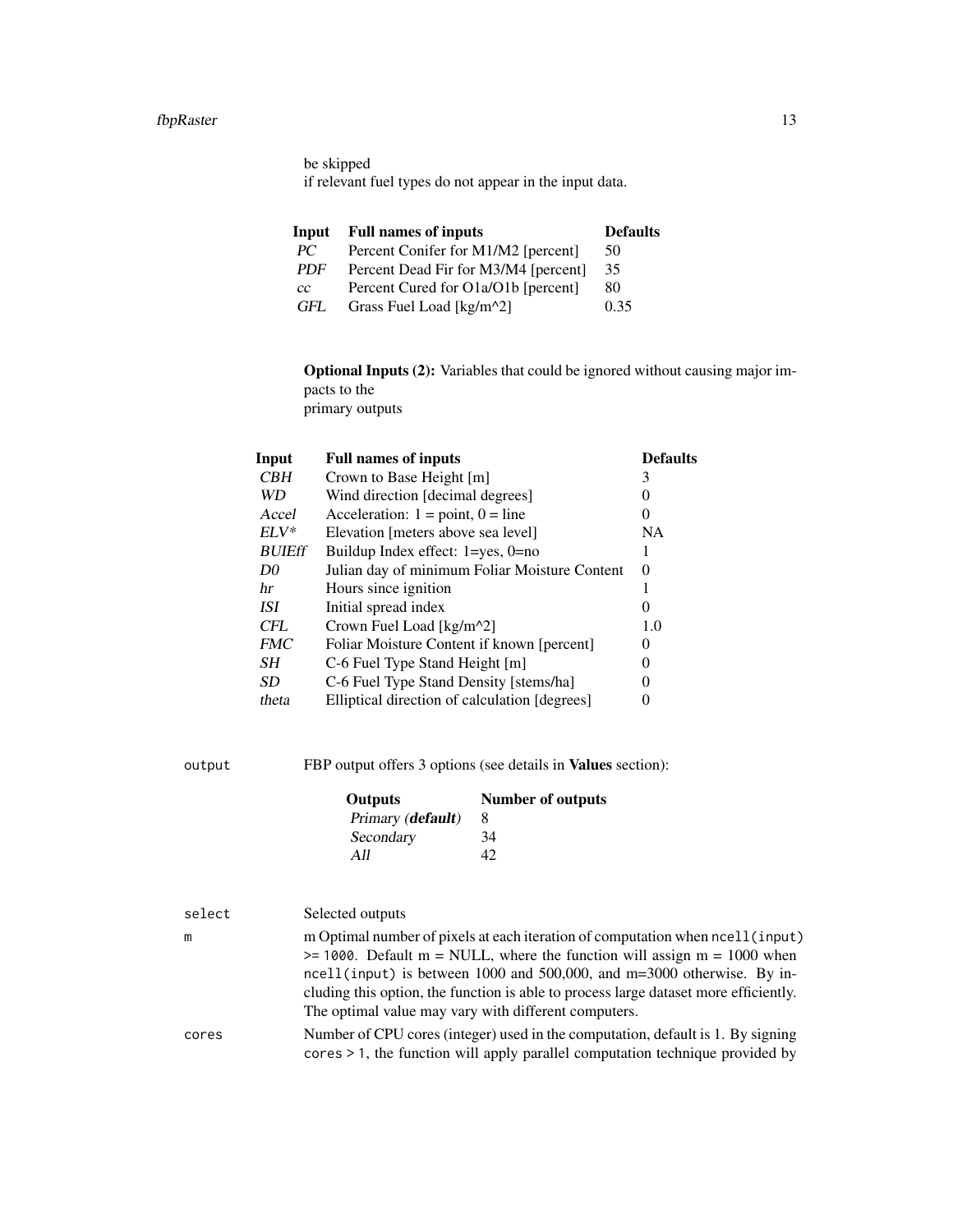the foreach package, which significantly reduces the computation time for large input data (over a million grid points). For small dataset, cores=1 is actually faster.

\* Elevation is only used in the calculation of Foliar Moisture Content (FMC). However, FMC can also be calculated without elevation input. The default is to not use elevation in the calculation of FMC.

# Details

The Canadian Forest Fire Behavior Prediction (FBP) System (Forestry Canada Fire Danger Group 1992) is a subsystem of the Canadian Forest Fire Danger Rating System, which also includes the Canadian Forest Fire Weather Index (FWI) System. The FBP System provides quantitative estimates of head fire spread rate, fuel consumption, fire intensity, and a basic fire description (e.g., surface, crown) for 16 different important forest and rangeland types across Canada. Using a simple conceptual model of the growth of a point ignition as an ellipse through uniform fuels and under uniform weather conditions, the system gives, as a set of secondary outputs, estimates of flank and back fire behavior and consequently fire area perimeter length and growth rate.

The FBP System evolved since the mid-1970s from a series of regionally developed burning indexes to an interim edition of the nationally develop FBP system issued in 1984. Fire behavior models for spread rate and fuel consumption were derived from a database of over 400 experimental, wild and prescribed fire observations. The FBP System, while providing quantitative predictions of expected fire behavior is intended to supplement the experience and judgment of operational fire managers (Hirsch 1996).

The FBP System was updated with some minor corrections and revisions in 2009 (Wotton et al. 2009) with several additional equations that were initially not included in the system. This fbp function included these updates and corrections to the original equations and provides a complete suite of fire behavior prediction variables. Default values of optional input variables provide a reasonable mid-range setting. Latitude, longitude, elevation, and the date are used to calculate foliar moisture content, using a set of models defined in the FBP System; note that this latitude/longitudebased function is only valid for Canada. If the Foliar Moisture Content (FMC) is specified directly as an input, the fbp function will use this value directly rather than calculate it. This is also true of other input variables.

Note that Wind Direction (WD) is the compass direction from which wind is coming. Wind azimuth (not an input) is the direction the wind is blowing to and is 180 degrees from wind direction; in the absence of slope, the wind azimuth is coincident with the direction the head fire will travel (the spread direction azimuth, RAZ). Slope aspect is the main compass direction the slope is facing. Slope azimuth (not an input) is the direction a head fire will spread up slope (in the absence of wind effects) and is 180 degrees from slope aspect (Aspect). Wind direction and slope aspect are the commonly used directional identifiers when specifying wind and slope orientation respectively. The input theta specifies an angle (given as a compass bearing) at which a user is interested in fire behavior predictions; it is typically some angle off of the final spread rate direction since if for instance theta=RAZ (the final spread azimuth of the fire) then the rate of spread at angle theta (TROS) will be equivalent to ROS.

#### Value

fbpRaster returns a RasterStack with primary, secondary, or all output variables, a combination of the primary and secondary outputs. Primary FBP output includes the following 8 raster layers: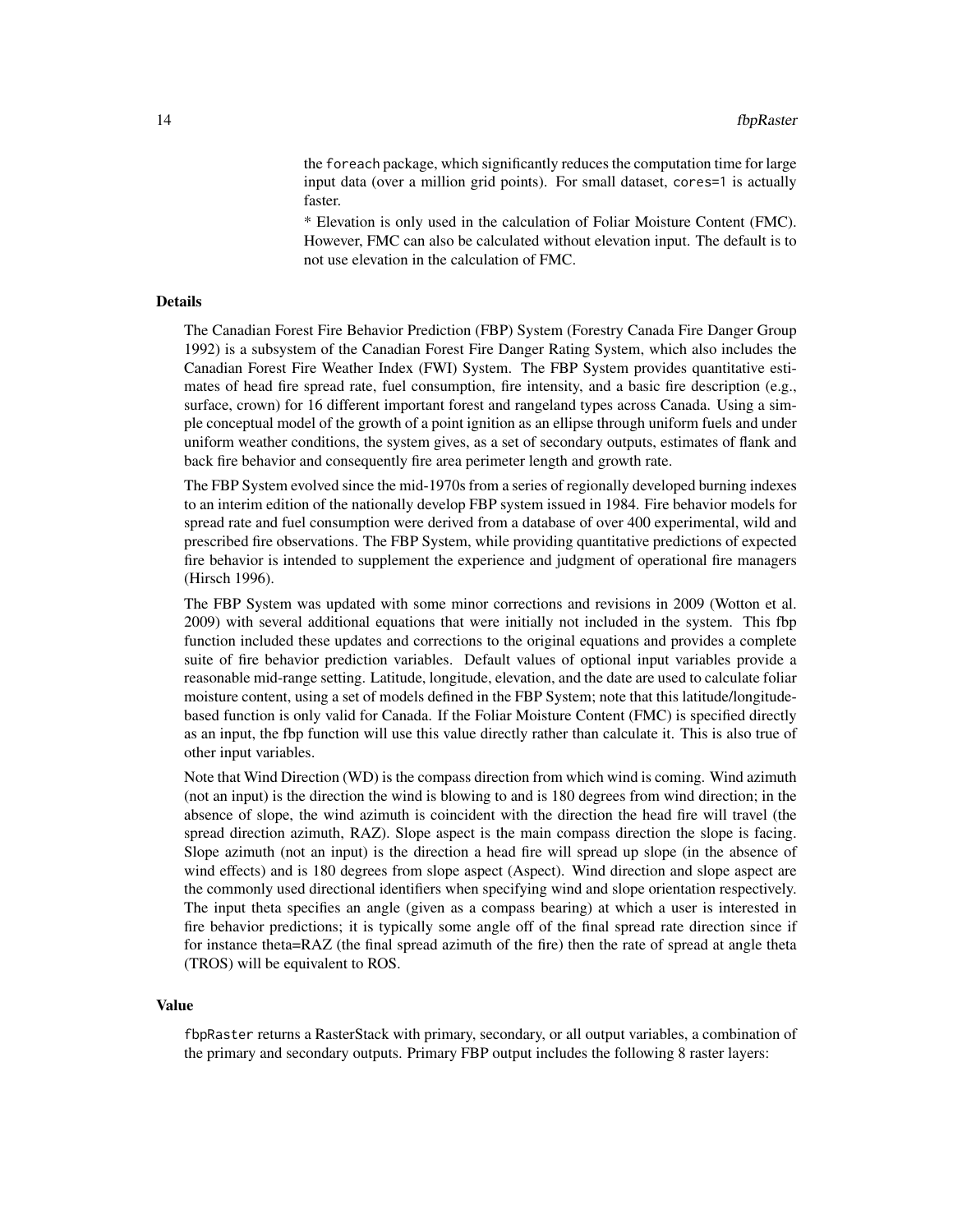#### fbpRaster 15

| <b>CFB</b> | Crown Fraction Burned by the head fire                |
|------------|-------------------------------------------------------|
| <b>CFC</b> | Crown Fuel Consumption $[kg/m^2]$                     |
| FD.        | Fire description (1=Surface, 2=Intermittent, 3=Crown) |
| <b>HFI</b> | Head Fire Intensity [kW/m]                            |
| RAZ        | Spread direction azimuth [degrees]                    |
| <b>ROS</b> | Equilibrium Head Fire Rate of Spread [m/min]          |
| <b>SFC</b> | Surface Fuel Consumption [kg/m^2]                     |
| <b>TFC</b> | Total Fuel Consumption [kg/m^2]                       |
|            |                                                       |

Secondary FBP System outputs include the following 34 raster layers. In order to calculate the reliable secondary outputs, depending on the outputs, optional inputs may have to be provided.

| BE           | BUI effect on spread rate                                |
|--------------|----------------------------------------------------------|
| <b>SF</b>    | Slope Factor (multiplier for ROS increase upslope)       |
| <b>ISI</b>   | <b>Initial Spread Index</b>                              |
| <b>FFMC</b>  | Fine fuel moisture code [FWI System component]           |
| <b>FMC</b>   | Foliar Moisture Content [%]                              |
| Do           | Julian Date of minimum FMC                               |
| <b>RSO</b>   | Critical spread rate for crowning [m/min]                |
| <b>CSI</b>   | Critical Surface Intensity for crowning [kW/m]           |
| <b>FROS</b>  | Equilibrium Flank Fire Rate of Spread [m/min]            |
| <b>BROS</b>  | Equilibrium Back Fire Rate of Spread [m/min]             |
| <b>HROSt</b> | Head Fire Rate of Spread at time hr [m/min]              |
| FROSt        | Flank Fire Rate of Spread at time hr [m/min]             |
| <b>BROSt</b> | Back Fire Rate of Spread at time hr [m/min]              |
| <b>FCFB</b>  | Flank Fire Crown Fraction Burned                         |
| <b>BCFB</b>  | <b>Back Fire Crown Fraction Burned</b>                   |
| <b>FFI</b>   | Equilibrium Spread Flank Fire Intensity [kW/m]           |
| <b>BFI</b>   | Equilibrium Spread Back Fire Intensity [kW/m]            |
| <b>FTFC</b>  | Flank Fire Total Fuel Consumption [kg/m^2]               |
| <b>BTFC</b>  | Back Fire Total Fuel Consumption [kg/m^2]                |
| DH           | Head Fire Spread Distance after time hr [m]              |
| DB           | Back Fire Spread Distance after time hr [m]              |
| DF           | Flank Fire Spread Distance after time hr [m]             |
| TI           | Time to Crown Fire Initiation [hrs since ignition]       |
| FTI          | Time to Flank Fire Crown initiation [hrs since ignition] |
| <b>BTI</b>   | Time to Back Fire Crown initiation [hrs since ignition]  |
| LB           | Length to Breadth ratio                                  |
| LBt          | Length to Breadth ratio after elapsed time hr            |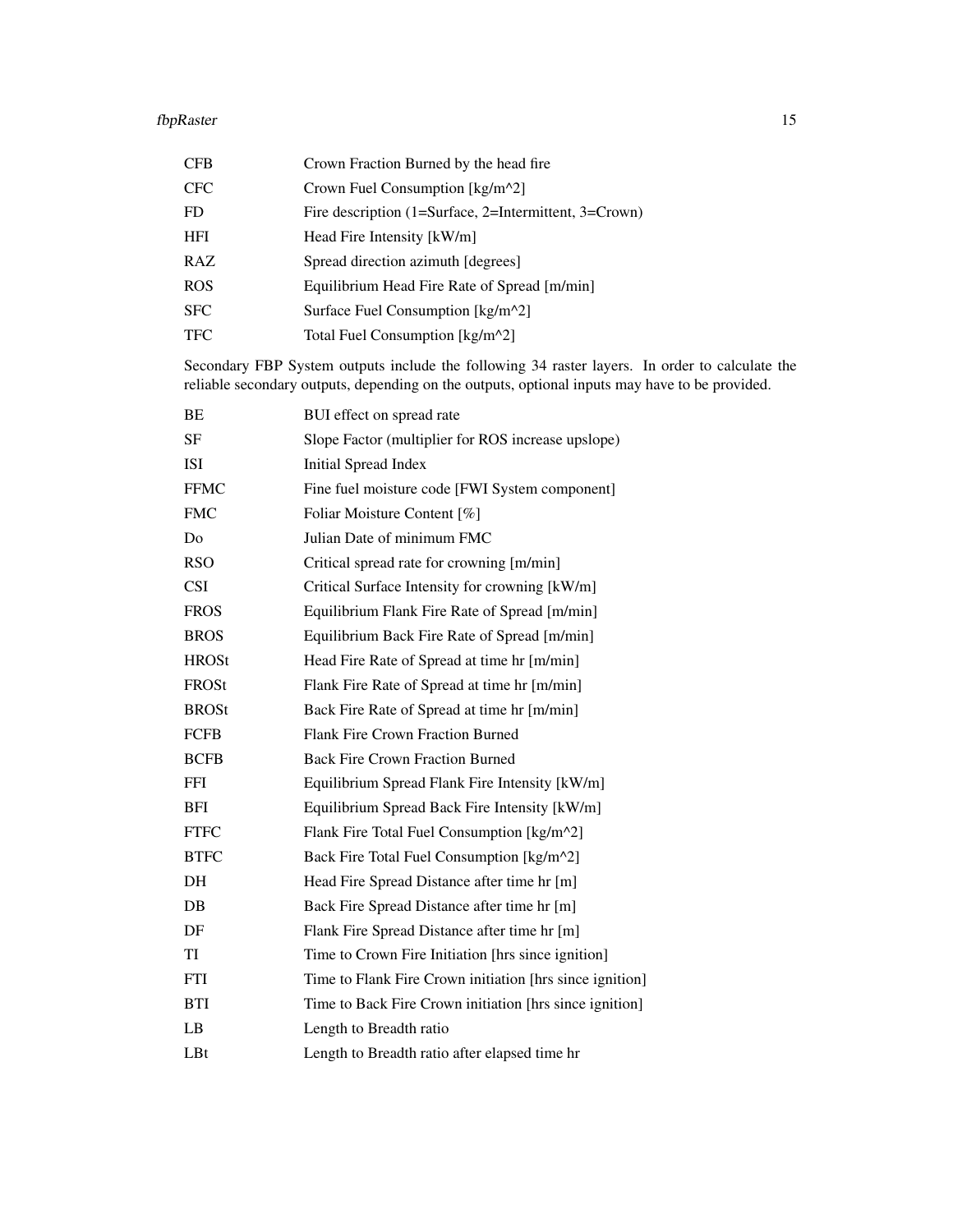<span id="page-15-0"></span>

| WSV    | Net vectored wind speed [km/hr]                                     |
|--------|---------------------------------------------------------------------|
| TROS*  | Equilibrium Rate of Spread at bearing theta [m/min]                 |
| TROSt* | Rate of Spread at bearing theta at time t [m/min]                   |
| TCFB*  | Crown Fraction Burned at bearing theta                              |
| TFI*   | Fire Intensity at bearing theta [kW/m]                              |
| TTFC*  | Total Fuel Consumption at bearing theta [kg/m^2]                    |
| TTI*   | Time to Crown Fire initiation at bearing theta [hrs since ignition] |
|        |                                                                     |

\*These outputs represent fire behaviour at a point on the perimeter of an elliptical fire defined by a user input angle theta. theta represents the bearing of a line running between the fire ignition point and a point on the perimeter of the fire. It is important to note that in this formulation the theta is a bearing and does not represent the angle from the semi-major axis (spread direction) of the ellipse. This formulation is similar but not identical to methods presented in Wotton et al (2009) and Tymstra et al (2009).

# Author(s)

Xianli Wang, Alan Cantin, Marc-André Parisien, Mike Wotton, Kerry Anderson, and Mike Flannigan

# References

1. Hirsch K.G. 1996. Canadian Forest Fire Behavior Prediction (FBP) System: user's guide. Nat. Resour. Can., Can. For. Serv., Northwest Reg., North. For. Cent., Edmonton, Alberta. Spec. Rep. 7. 122p.

2. Forestry Canada Fire Danger Group. 1992. Development and structure of the Canadian Forest Fire Behavior Prediction System. Forestry Canada, Ottawa, Ontario Information Report ST-X-3. 63 p. <http://cfs.nrcan.gc.ca/pubwarehouse/pdfs/10068.pdf>

3. Wotton, B.M., Alexander, M.E., Taylor, S.W. 2009. Updates and revisions to the 1992 Canadian forest fire behavior prediction system. Nat. Resour. Can., Can. For. Serv., Great Lakes For. Cent., Sault Ste. Marie, Ontario, Canada. Information Report GLC-X-10, 45p. [http://publications.](http://publications.gc.ca/collections/collection_2010/nrcan/Fo123-2-10-2009-eng.pdf) [gc.ca/collections/collection\\_2010/nrcan/Fo123-2-10-2009-eng.pdf](http://publications.gc.ca/collections/collection_2010/nrcan/Fo123-2-10-2009-eng.pdf)

4. Tymstra, C., Bryce, R.W., Wotton, B.M., Armitage, O.B. 2009. Development and structure of Prometheus: the Canadian wildland fire growth simulation Model. Nat. Resour. Can., Can. For. Serv., North. For. Cent., Edmonton, AB. Inf. Rep. NOR-X-417.

# See Also

[fbp](#page-4-1)[,fwiRaster](#page-23-1)[,hffmcRaster](#page-32-1)

# Examples

```
# The dataset is the standard test data for FBP system
# provided by Wotton et al (2009), and randomly assigned
# to a stack of raster layers
test_fbpRaster <- stack(system.file("extdata", "test_fbpRaster.tif", package="cffdrs"))
input<-test_fbpRaster
```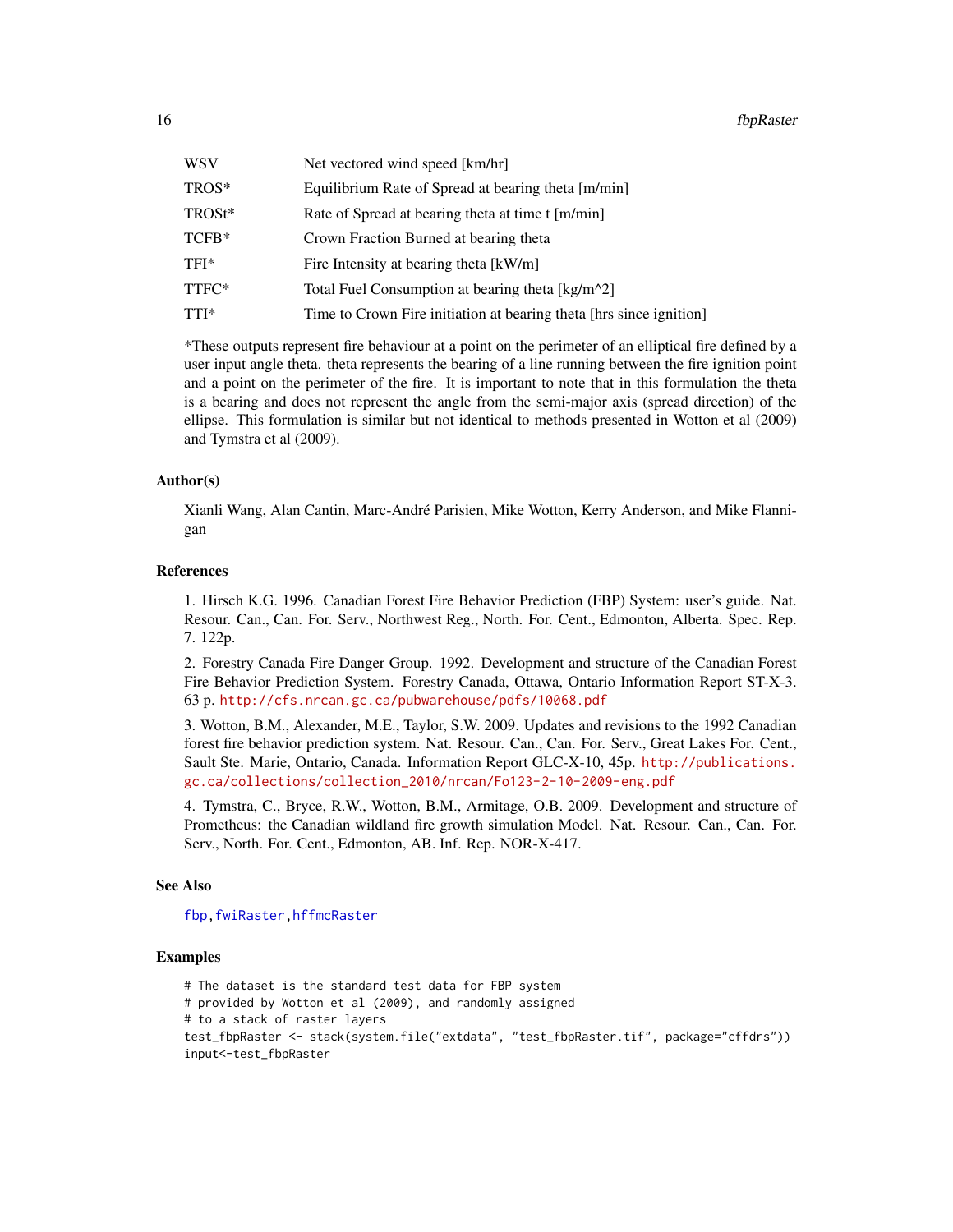#### <span id="page-16-0"></span>fireSeason 17

```
# Stack doesn't hold the raster layer names, we have to assign
# them:
names(input)<-c("FuelType","LAT","LONG","ELV","FFMC","BUI", "WS","WD","GS","Dj","D0","hr","PC",
"PDF","GFL","cc","theta","Accel","Aspect","BUIEff","CBH","CFL","ISI")
# Primary outputs:
system.time(foo<-fbpRaster(input = input))
# Using the "select" option:
system.time(foo<-fbpRaster(input = input,select=c("HFI","TFC", "ROS")))
# Secondary outputs:
system.time(foo<-fbpRaster(input = input,output="S"))
# All outputs:
#system.time(foo<-fbpRaster(input = input,output="A"))
### Additional, longer running examples ###
# Keep only the required input layers, the other layers would be
# assigned with default values:
# keep only the required inputs:
dat0<-input[[c("FuelType","LAT","LONG","FFMC","BUI","WS","GS", "Dj","Aspect")]]
system.time(foo<-fbpRaster(input = dat0,output="A"))
```
#### fireSeason *Fire Season Start and End*

#### Description

[fireSeason](#page-16-1) calculates the start and end fire season dates for a given weather station. The current method used in the function is based on three consecutive daily maximum temperature thresholds (Wotton and Flannigan 1993, Lawson and Armitage 2008). This function process input from a single weather station.

# Usage

```
fireSeason(input,fs.start=12,fs.end=5,method="WF93", consistent.snow=FALSE,
           multi.year=FALSE)
```
# Arguments

```
maximum temperature. Variable names have to be the same as in the following
      list, but they are case insensitive. The order in which the input variables are
      entered is not important either.
yr (required) Year of the observations
mon (required) Month of the observations
day (required) Day of the observations
tmax (required) Maximum Daily Temperature (degrees C)
snow depth (optional) Is consistent snow data in the input?
```
input A data.frame containing input variables of including the date/time and daily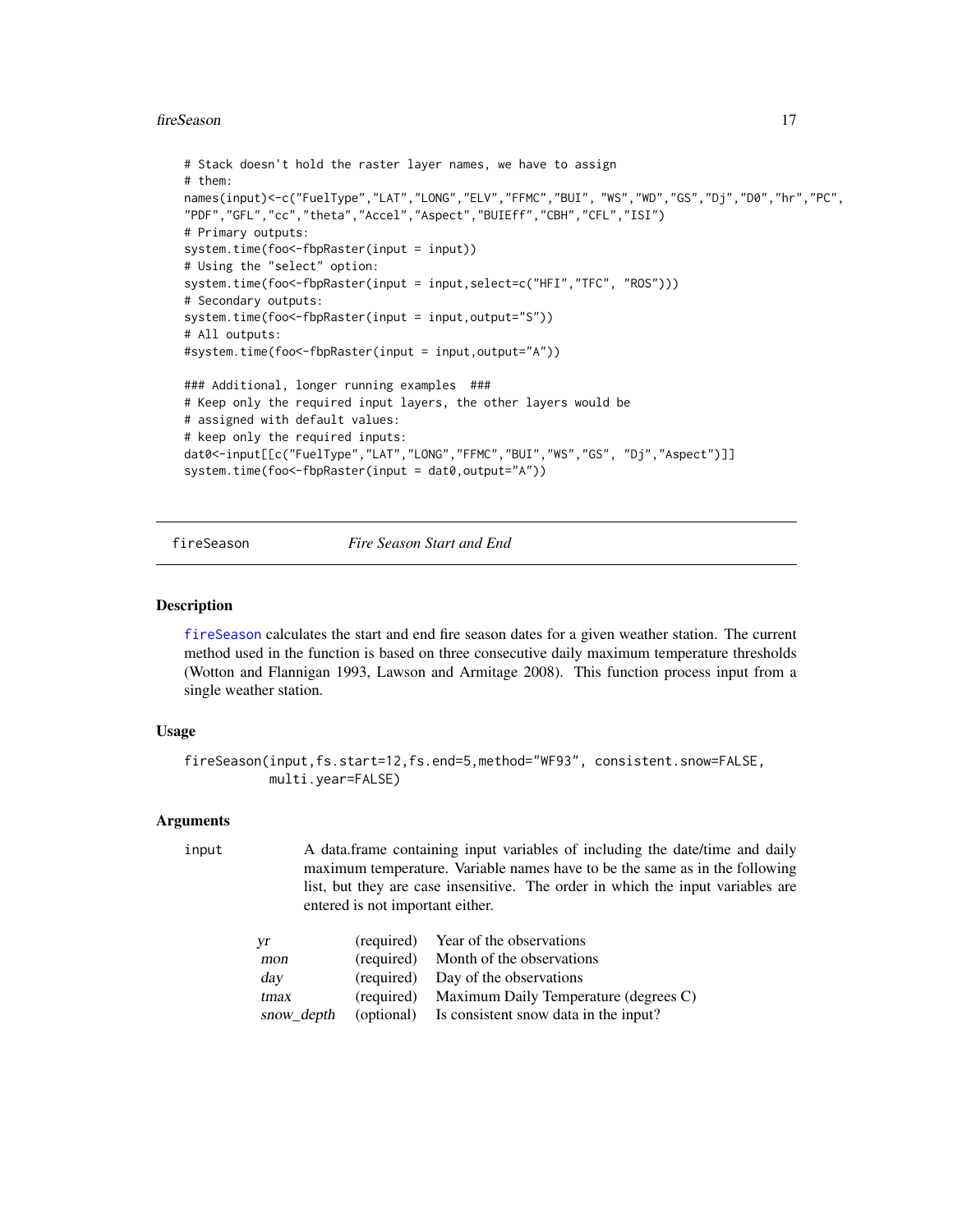<span id="page-17-0"></span>18 fireSeason and the Season and the Season and the Season and the Season and the Season and the Season and the Season and the Season and the Season and the Season and the Season and the Season and the Season and the Seaso

| fs.start                  | Temperature threshold (degrees C) to start the fire season (default= $12$ )     |
|---------------------------|---------------------------------------------------------------------------------|
| fs.end                    | Temperature threshold (degrees C) to end the fire season (default=5)            |
| method<br>consistent.snow | Method of fire season calculation. Options are "wf93"" or "la08" (default=WF93) |
|                           | Is consistent snow data in the input? (default=FALSE)                           |
| multi.year                | Should the fire season span multiple years? (default=FALSE)                     |

# Details

An important aspect to consider when calculating Fire Weather Index (FWI) System variables is a definition of the fire season start and end dates (Lawson and Armitage 2008). If a user starts calculations on a fire season too late in the year, the FWI System variables may take too long to reach equilibrium, thus throwing off the resulting indices. This function presents two method of calculating these start and end dates, adapted from Wotton and Flannigan (1993), and Lawson and Armitage (2008). The approach taken in this function starts the fire season after three days of maximum temperature greater than 12 degrees Celsius. The end of the fire season is determined after three consecutive days of maximum temperature less than 5 degrees Celsius. The two temperature thresholds can be adjusted as parameters in the function call. In regions where temperature thresholds will not end a fire season, it is possible for the fire season to span multiple years, in this case setting the multi.year parameter to TRUE will allow these calculations to proceed.

This fire season length definition can also feed in to the overwinter DC calculations [\(wDC\)](#page-46-1). View the cffdrs package help files for an example of using the fireSeason, [wDC,](#page-46-1) and [fwi](#page-19-1) functions in conjunction.

# Value

[fireSeason](#page-16-1) returns a data frame of season and start and end dates. Columns in data frame are described below.

Primary FBP output includes the following 8 variables:

| γr         | Year of the fire season start/end date                     |
|------------|------------------------------------------------------------|
| mon        | Month of the fire season start/end date                    |
| day        | Day of the fire season start/end date                      |
| fsdatetype | Fire season date type (values are either "start" or "end") |
| date       | Full date value                                            |

# Author(s)

Alan Cantin, Xianli Wang, Mike Wotton, and Mike Flannigan

# References

Wotton, B.M. and Flannigan, M.D. (1993). Length of the fire season in a changing climate. Forestry Chronicle, 69, 187-192. [http://www.ualberta.ca/~flanniga/publications/1993\\_Wotton\\_](http://www.ualberta.ca/~flanniga/publications/1993_Wotton_Flannigan.pdf) [Flannigan.pdf](http://www.ualberta.ca/~flanniga/publications/1993_Wotton_Flannigan.pdf)

Lawson, B.D. and O.B. Armitage. 2008. Weather guide for the Canadian Forest Fire Danger Rating System. Nat. Resour. Can., Can. For. Serv., North. For. Cent., Edmonton, AB [http:](http://cfs.nrcan.gc.ca/pubwarehouse/pdfs/29152.pdf) [//cfs.nrcan.gc.ca/pubwarehouse/pdfs/29152.pdf](http://cfs.nrcan.gc.ca/pubwarehouse/pdfs/29152.pdf)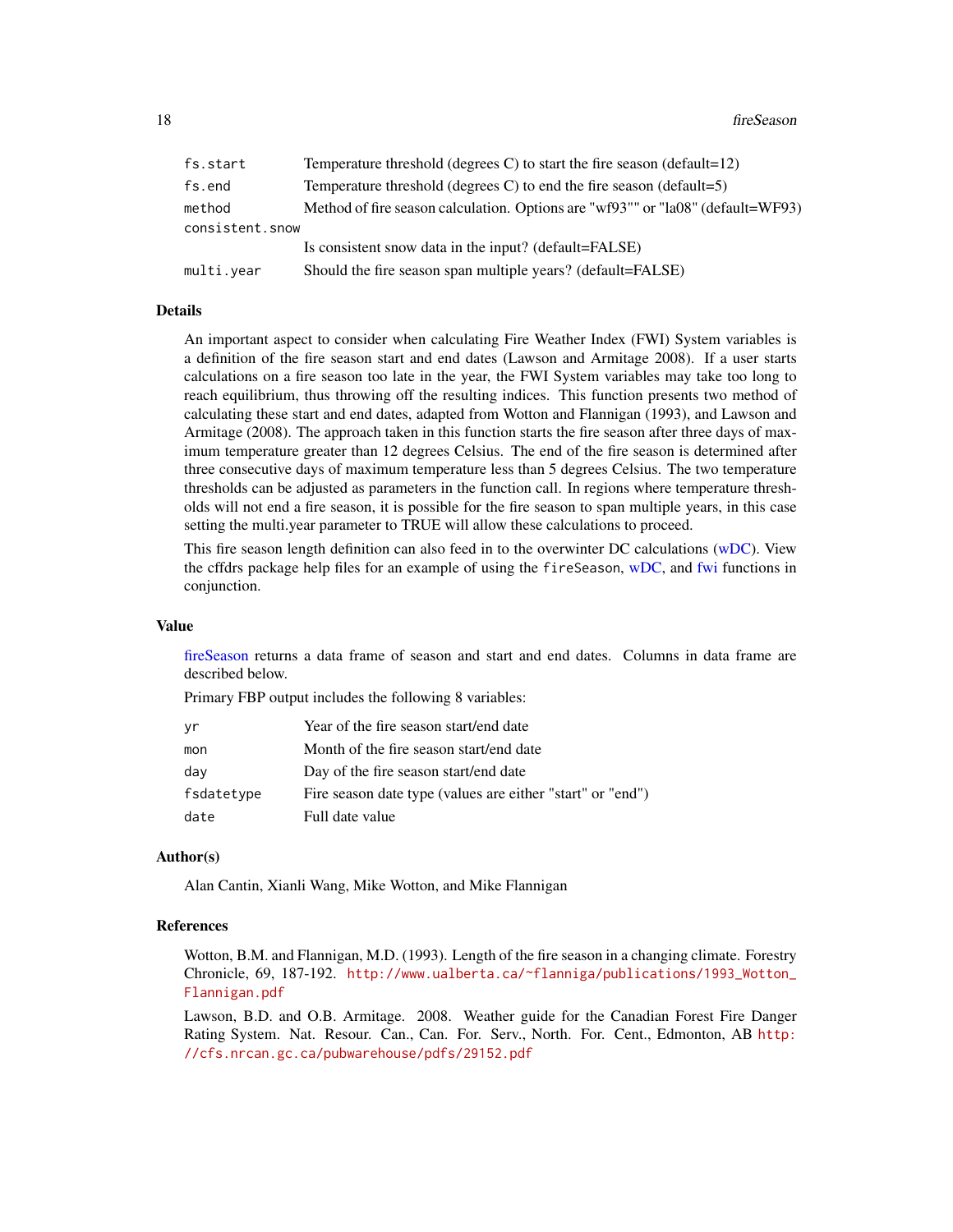#### <span id="page-18-0"></span>fireSeason and the season and the season and the season and the season and the season and the season and the season and the season and the season and the season and the season and the season and the season and the season a

# See Also

[fwi](#page-19-1)[,wDC](#page-46-1)

# Examples

```
library(cffdrs)
#The standard test data:
data("test_wDC")
print(head(test_wDC))
## Sort the data:
input <- with(test_wDC, test_wDC[order(id,yr,mon,day),])
#Using the default fire season start and end temperature
#thresholds:
a_fs <- fireSeason(input[input$id==1,])
#Check the result:
a_fs
# yr mon day fsdatetype
#1 1999 5 4 start
#2 1999 5 12 end
#3 1999 5 18 start
#4 1999 5 25 end
#5 1999 5 30 start
#6 1999 10 6 end
#7 2000 6 27 start
#8 2000 10 7 end
#In the resulting data frame, the fire season starts
#and ends multiple times in the first year. It is up to the user #for how to interpret this.
#modified fire season start and end temperature thresholds
a_fs <- fireSeason (input[input$id==1,],fs.start=10, fs.end=3)
a_fs
# yr mon day fsdatetype
#1 1999 5 2 start
#2 1999 10 20 end
#3 2000 6 16 start
#4 2000 10 7 end
#select another id value, specify method explicitly
b_fs <- fireSeason(input[input$id==2,],method="WF93")
#print the calculated fireseason
b_fs
# yr mon day fsdatetype
#1 1980 4 21 start
#2 1980 9 19 end
#3 1980 10 6 start
#4 1980 10 16 end
#5 1981 5 21 start
#6 1981 10 13 end
```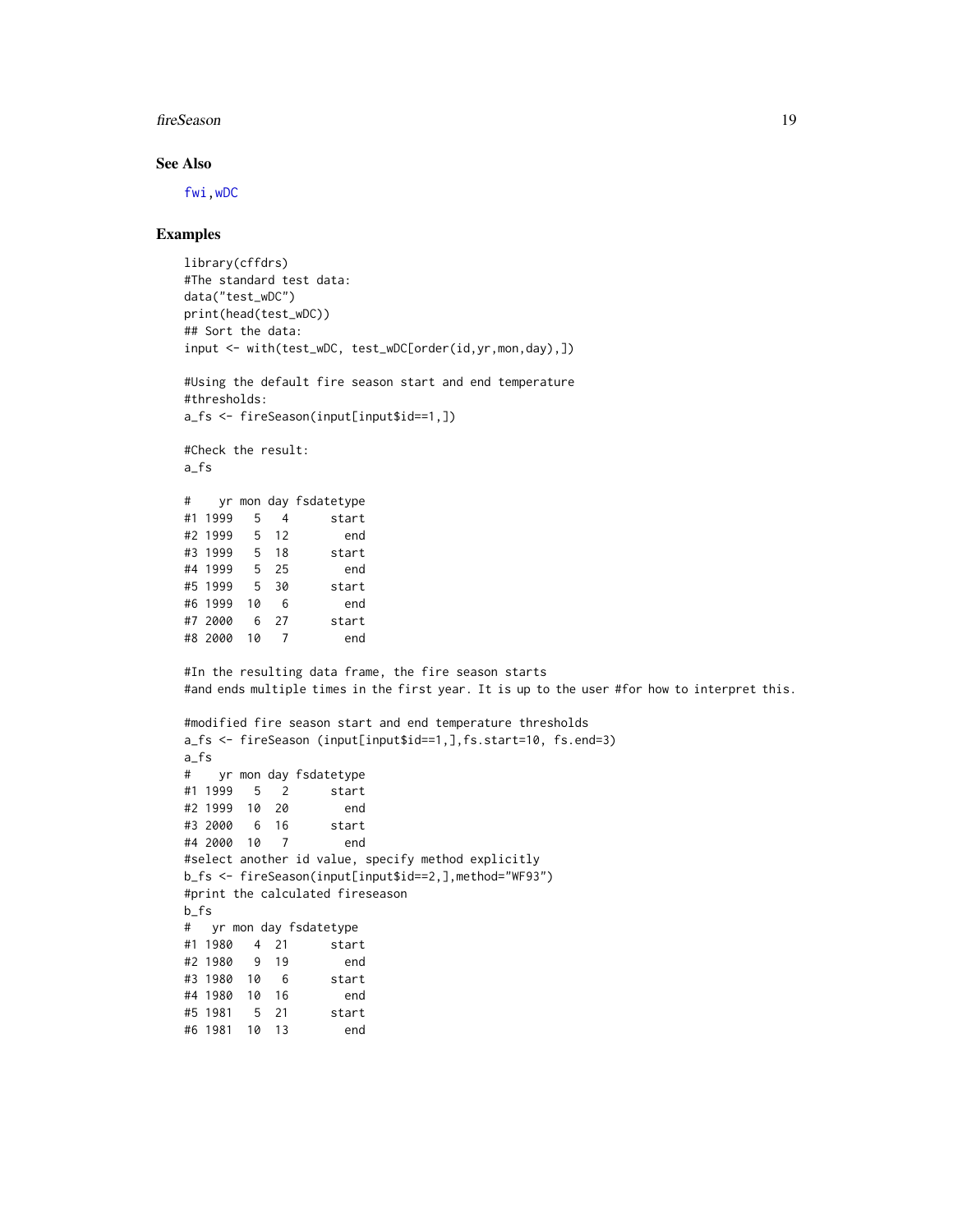# <span id="page-19-1"></span><span id="page-19-0"></span>Description

fwi is used to calculate the outputs of the Canadian Forest Fire Weather Index (FWI) System for one day or one fire season based on noon local standard time (LST) weather observations of temperature, relative humidity, wind speed, and 24-hour rainfall, as well as the previous day's fuel moisture conditions. This function could be used for either one weather station or for multiple weather stations.

# Usage

```
fwi(input,init=data.frame(ffmc=85,dmc=6,dc=15,lat=55), batch=TRUE,out= "all",
   lat.adjust=TRUE,uppercase=TRUE)
```
# Arguments

| input |               | A data frame containing input variables of daily weather observations taken at<br>noon LST. Variable names have to be the same as in the following list, but they<br>are case insensitive. The order in which the input variables are entered is not<br>important. |
|-------|---------------|--------------------------------------------------------------------------------------------------------------------------------------------------------------------------------------------------------------------------------------------------------------------|
| id    | (optional)    | Unique identifier of a weather station or spatial point (no restriction on<br>data type); required when batch=TRUE                                                                                                                                                 |
| lat   | (recommended) | Latitude (decimal degree, default=55)                                                                                                                                                                                                                              |
| long  | (optional)    | Longitude (decimal degree)                                                                                                                                                                                                                                         |
| yr    | (optional)    | Year of observation; required when batch=TRUE                                                                                                                                                                                                                      |
| mon   | (recommended) | Month of the year (integer $1-12$ , default=7)                                                                                                                                                                                                                     |
| day   | (optional)    | Day of the month (integer); required when batch=TRUE                                                                                                                                                                                                               |
| temp  | (required)    | Temperature (centigrade)                                                                                                                                                                                                                                           |
| rh    | (required)    | Relative humidity $(\%)$                                                                                                                                                                                                                                           |
| WS    | (required)    | 10-m height wind speed (km/h)                                                                                                                                                                                                                                      |
| prec  | (required)    | 24-hour rainfall (mm)                                                                                                                                                                                                                                              |
|       |               |                                                                                                                                                                                                                                                                    |

init A data.frame or vector contains either the initial values for FFMC, DMC, and DC or the same variables that were calculated for the previous day and will be used for the current day's calculation. The function also accepts a vector if the initial or previous day FWI values is for only one weather station (a warning message comes up if a single set of initial values is used for multiple weather stations). Defaults are the standard initial values for FFMC, DMC, and DC defined as the following:

ffmc Fine Fuel Moisture Code (FFMC; unitless) of the previous day. Default value is 85.

- dmc Duff Moisture Code (DMC; unitless) of the previous day. Default value is 6.
- dc Drought Code (DC; unitless) of the previous day. Default value is 15.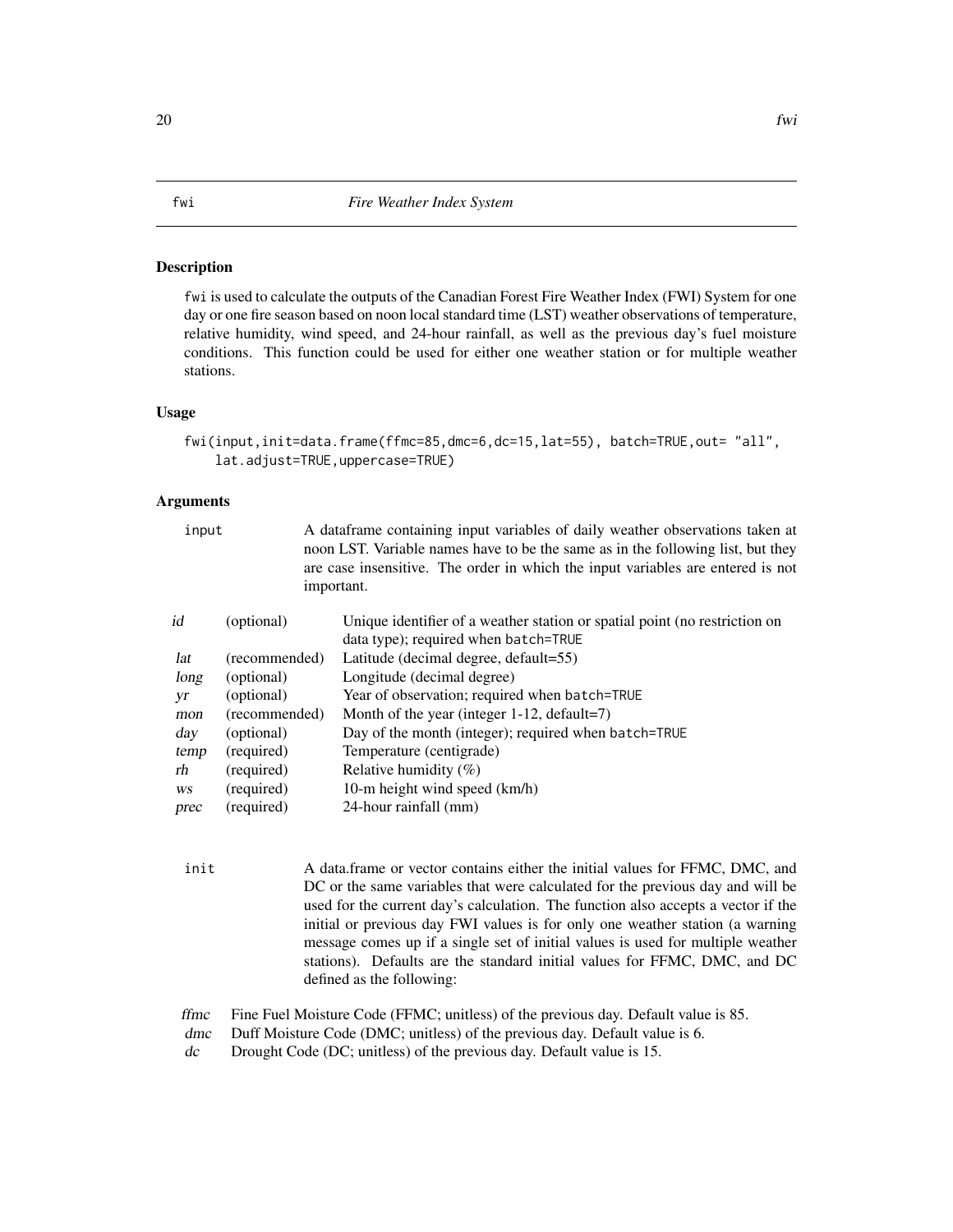| lat | Latitude of the weather station (optional, default=55). Latitude values are used to make |
|-----|------------------------------------------------------------------------------------------|
|     | day length adjustments in the function.                                                  |

| batch      | Whether the computation is iterative or single step, default is TRUE. When                                                                                                                                                                                                                                                                                                                                                                                                                                                                                                                                                             |
|------------|----------------------------------------------------------------------------------------------------------------------------------------------------------------------------------------------------------------------------------------------------------------------------------------------------------------------------------------------------------------------------------------------------------------------------------------------------------------------------------------------------------------------------------------------------------------------------------------------------------------------------------------|
|            | batch=TRUE, the function will calculate daily FWI System outputs for one weather<br>station over a period of time chronologically with the initial conditions given<br>(init) applied only to the first day of calculation. If multiple weather stations<br>are processed, an additional "id" column is required in the input to label different<br>stations, and the data needs to be sorted by date/time and "id". If batch=FALSE,<br>the function calculates only one time step (1 day) base on either the initial start<br>values or the previous day's FWI System variables, which should also be as-<br>signed to init argument. |
| out        | The function offers two output options, out="all" will produce a data frame<br>that includes both the input and the FWI System outputs; out="fwi" will gen-<br>erate a data frame with only the FWI system components.                                                                                                                                                                                                                                                                                                                                                                                                                 |
| lat.adjust | The function offers options for whether day length adjustments should be ap-<br>plied to the calculations. The default value is "TRUE".                                                                                                                                                                                                                                                                                                                                                                                                                                                                                                |
| uppercase  | Output in upper cases or lower cases would be decided by this argument. Default<br>is TRUE.                                                                                                                                                                                                                                                                                                                                                                                                                                                                                                                                            |

# Details

The Canadian Forest Fire Weather Index (FWI) System is a major subsystem of the Canadian Forest Fire Danger Rating System, which also includes Canadian Forest Fire Behavior Prediction (FBP) System. The modern FWI System was first issued in 1970 and is the result of work by numerous researchers from across Canada. It evolved from field research which began in the 1930's and regional fire hazard and fire danger tables developed from that early research.

The modern System (Van Wagner 1987) provides six output indices which represent fuel moisture and potential fire behavior in a standard pine forest fuel type. Inputs are a daily noon observation of fire weather, which consists of screen-level air temperature and relative humidity, 10 meter open wind speed and 24 accumulated precipitation.

The first three outputs of the system (the Fire Fuel Moisture Code (ffmc), the Duff Moisture Code (dmc), and the Drought Code (dc)) track moisture in different layers of the fuel making up the forest floor. Their calculation relies on the daily fire weather observation and also, importantly, the moisture code value from the previous day as they are in essence bookkeeping systems tracking the amount of moisture (water) in to and out of the layer. It is therefore important that when calculating FWI System outputs over an entire fire season, an uninterrupted daily weather stream is provided; one day is the assumed time step in the models and thus missing data must be filled in.

The next three outputs of the System are relative (unitless) indicators of aspects of fire behavior potential: spread rate (the Initial Spread Index, isi), fuel consumption (the Build-up Index, bui) and fire intensity per unit length of fire front (the Fire Weather Index, fwi). This final index, the fwi, is the component of the System used to establish the daily fire danger level for a region and communicated to the public. This final index can be transformed to the Daily Severity Rating (dsr) to provide a more reasonably-scaled estimate of fire control difficulty.

Both the Duff Moisture Code (dmc) and Drought Code (dc) are influenced by day length (see Van Wagner 1987). Day length adjustments for different ranges in latitude can be used (as described in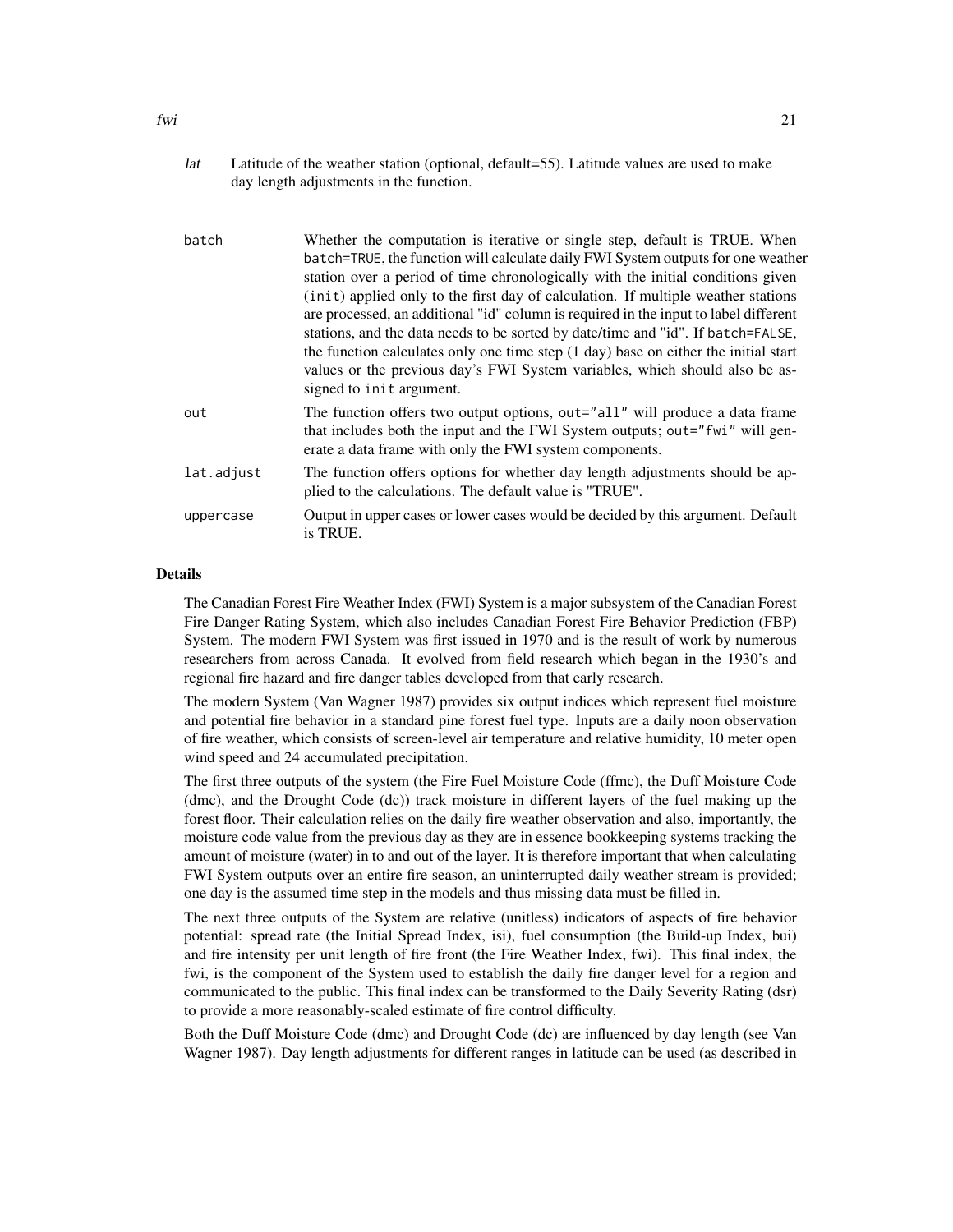<span id="page-21-0"></span>Lawson and Armitage 2008 (<http://cfs.nrcan.gc.ca/pubwarehouse/pdfs/29152.pdf>)) and are included in this R function; latitude must be positive in the northern hemisphere and negative in the southern hemisphere.

The default initial (i.e., "start-up") fuel moisture code values (FFMC=85, DMC=6, DC=15) provide a reasonable set of conditions for most springtime conditions in Canada, the Northern U.S., and Alaska. They are not suitable for particularly dry winters and are presumably not appropriate for different parts of the world.

# Value

fwi returns a dataframe which includes both the input and the FWI System variables as described below:

Input Variables

|      | Including temp, rh, ws, and prec with id, long, lat, yr, mon, or day as optional. |
|------|-----------------------------------------------------------------------------------|
| ffmc | Fine Fuel Moisture Code                                                           |
| dmc  | Duff Moisture Code                                                                |
| dc   | Drought Code                                                                      |
| isi  | Initial Spread Index                                                              |
| bui  | Buildup Index                                                                     |
| fwi  | Fire Weather Index                                                                |
| dsr  | Daily Severity Rating                                                             |

# Author(s)

Xianli Wang, Alan Cantin, Marc-André Parisien, Mike Wotton, Kerry Anderson, and Mike Flannigan

# References

1. Van Wagner, C.E. and T.L. Pickett. 1985. Equations and FORTRAN program for the Canadian Forest Fire Weather Index System. Can. For. Serv., Ottawa, Ont. For. Tech. Rep. 33. 18 p. <http://cfs.nrcan.gc.ca/pubwarehouse/pdfs/19973.pdf>

2. Van Wagner, C.E. 1987. Development and structure of the Canadian forest fire weather index system. Forest Technology Report 35. (Canadian Forestry Service: Ottawa). [http://cfs.nrcan.](http://cfs.nrcan.gc.ca/pubwarehouse/pdfs/19927.pdf) [gc.ca/pubwarehouse/pdfs/19927.pdf](http://cfs.nrcan.gc.ca/pubwarehouse/pdfs/19927.pdf)

3. Lawson, B.D. and O.B. Armitage. 2008. Weather guide for the Canadian Forest Fire Danger Rating System. Nat. Resour. Can., Can. For. Serv., North. For. Cent., Edmonton, AB. [http:](http://cfs.nrcan.gc.ca/pubwarehouse/pdfs/29152.pdf) [//cfs.nrcan.gc.ca/pubwarehouse/pdfs/29152.pdf](http://cfs.nrcan.gc.ca/pubwarehouse/pdfs/29152.pdf)

# See Also

[fbp](#page-4-1), [fwiRaster](#page-23-1), [gfmc](#page-26-1), [hffmc](#page-28-1), [hffmcRaster](#page-32-1), [sdmc](#page-39-1), [wDC](#page-46-1), [fireSeason](#page-16-1)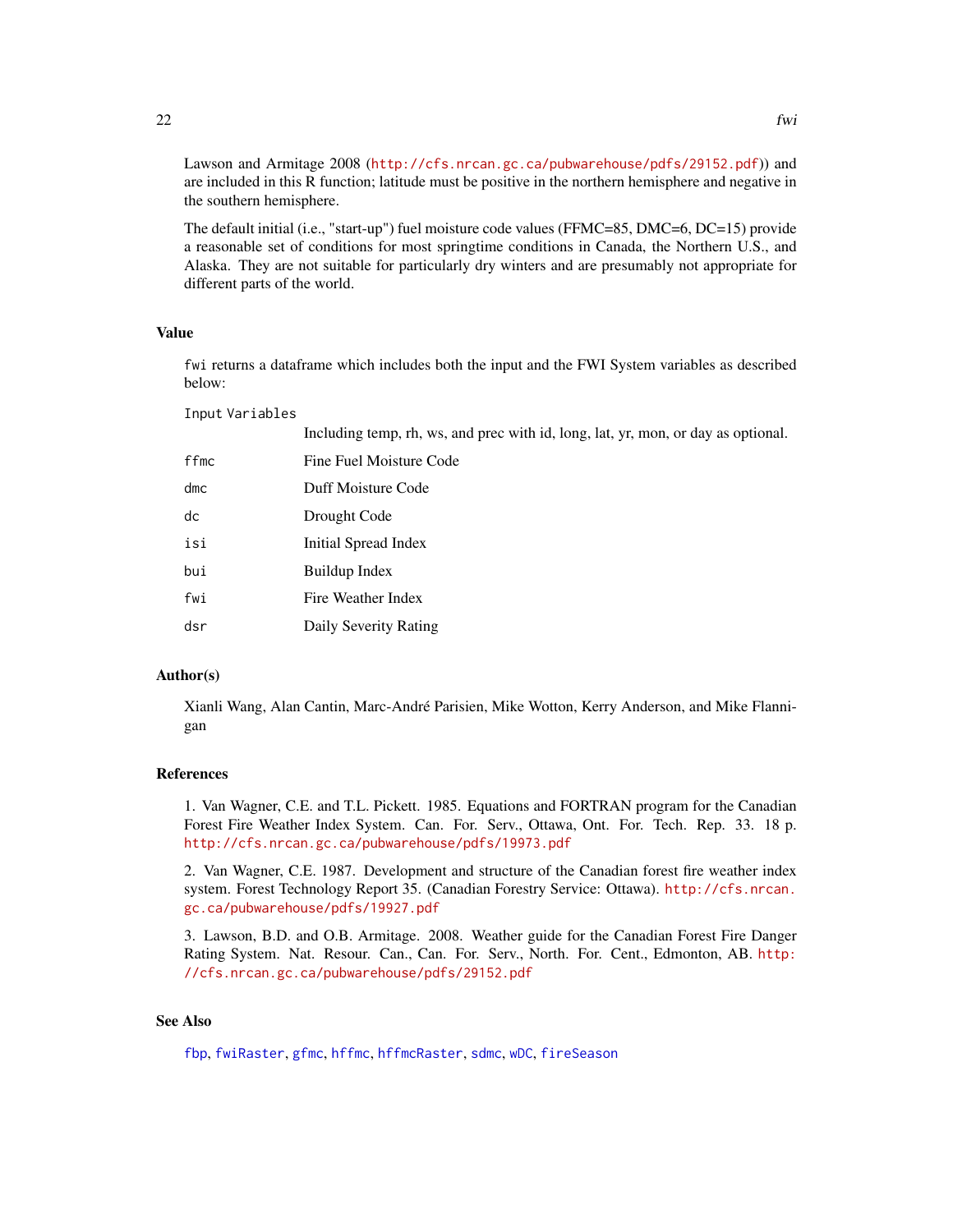# Examples

```
library(cffdrs)
# The test data is a standard test
# dataset for FWI system (Van Wagner and Pickett 1985)
data("test_fwi")
# Show the data, which is already sorted by time:
head(test_fwi)
#long lat yr mon day temp rh ws prec
#-100 40 1985 4 13 17 42 25 0
#-100 40 1985 4 14 20 21 25 2.4
#-100 40 1985 4 15 8.5 40 17 0
#-100 40 1985 4 16 6.5 25 6 0
#-100 40 1985 4 17 13 34 24 0
# (1) FWI System variables for a single weather station:
# Using the default initial values and batch argument,
# the function calculate FWI variables chronically:
fwi.out1<-fwi(test_fwi)
# Using a different set of initial values:
fwi.out2<-fwi(test_fwi,init=data.frame(ffmc=80, dmc=10,dc=16, lat=50))
# This could also be done as the following:
fwi.out2<-fwi(test_fwi,init=data.frame(80,10,6,50))
# Or:
fwi.out2<-fwi(test_fwi,init=c(80,10,6,50))
# Latitude could be ignored, and the default value (55) will
# be used:
fwi.out2<-fwi(test_fwi,init=data.frame(80,10,6))
# (2) FWI for one or multiple stations in a single day:
# Change batch argument to FALSE, fwi calculates FWI
# components based on previous day's fwi outputs:
fwi.out3<-fwi(test_fwi,init=fwi.out1,batch=FALSE)
# Using a suite of initials, assuming variables from fwi.out1
# are the initial values for different records.
init_suite<-fwi.out1[,c("FFMC","DMC","DC","LAT")]
# Calculating FWI variables for one day but with multiple
# stations. Because the calculations is for one time step,
# batch=FALSE:
fwi.out4<-fwi(test_fwi,init=init_suite,batch=FALSE)
# (3) FWI for multiple weather stations over a period of time:
# Assuming there are 4
# weather stations in the test dataset, and they are ordered
# by day:
test_fwi$day<-rep(1:(nrow(test_fwi)/4),each=4)
test_fwi$id<-rep(1:4,length(unique(test_fwi$day)))
# Running the function with the same default initial inputs,
# will receive a warning message, but that is fine:
fwi(test_fwi)
# (4) Daylength adjustment:
# Change latitude values where the monthly daylength adjustments
# are different from the standard ones
test_fwi$lat<-22
# With daylength adjustment
fwi(test_fwi)[1:3,]
```
fwi 23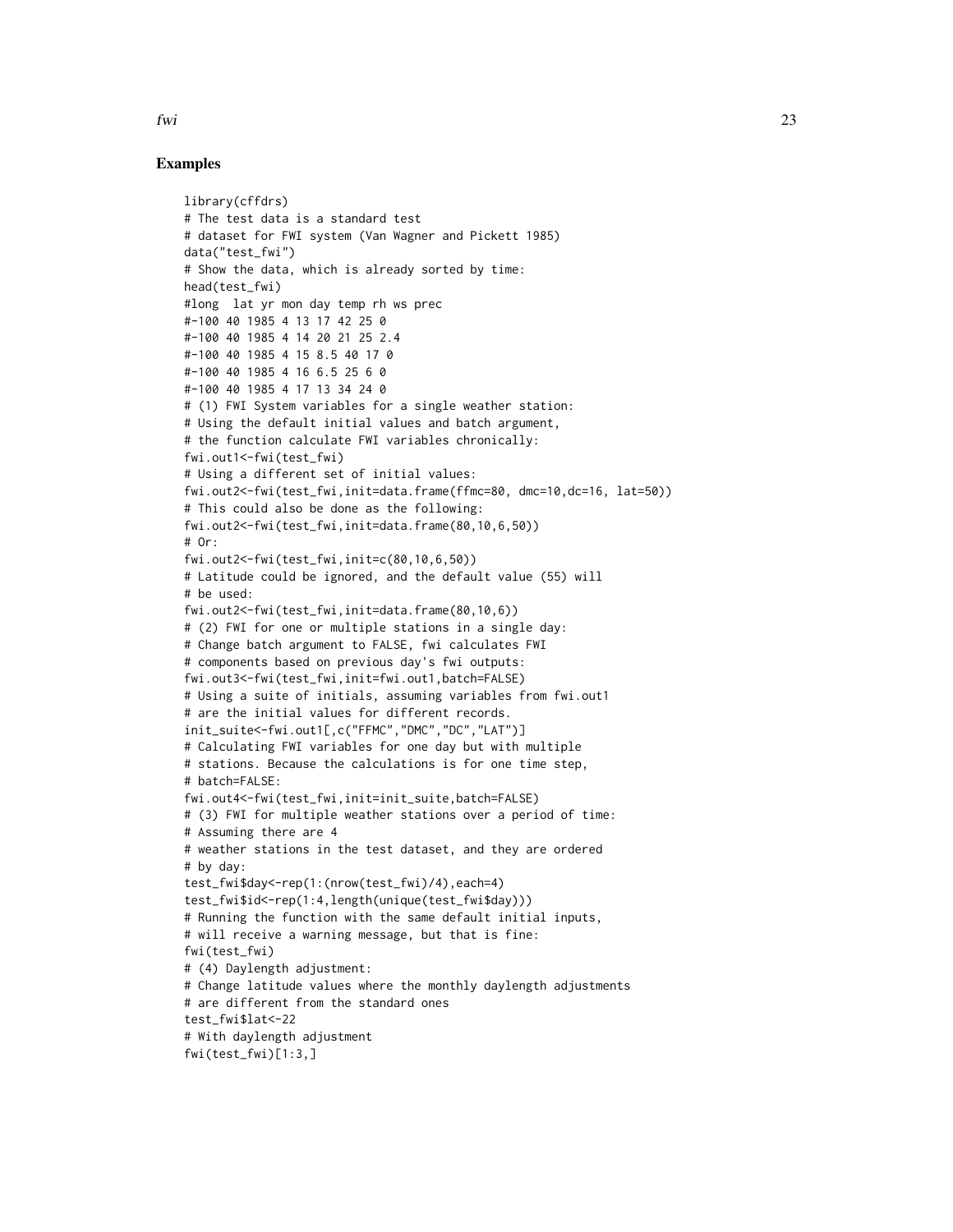```
# Without daylength adjustment
fwi(test_fwi,lat.adjust=FALSE)[1:3,]
```
<span id="page-23-1"></span>fwiRaster *Raster-based Fire Weather Index System*

# Description

fwiRaster is used to calculate the outputs of the Canadian Forest Fire Weather Index (FWI) System for one day based on noon local standard time (LST) weather observations of temperature, relative humidity, wind speed, and 24-hour rainfall, as well as the previous day's fuel moisture conditions. This function takes rasterized input and generates raster maps as outputs.

# Usage

```
fwiRaster(input,init=c(ffmc=85,dmc=6,dc=15),mon=7,out= "all",lat.adjust=TRUE,
 uppercase=TRUE)
```
# Arguments

input A stack or brick containing rasterized daily weather observations taken at noon LST. Variable names have to be the same as in the following list, but they are case insensitive. The order in which the inputs are entered is not important. lat (recommended) Latitude (decimal degree, default=55) temp (required) Temperature (centigrade)  $r$ h (required) Relative humidity  $(\%)$ ws (required) 10-m height wind speed (km/h) prec (required) 24-hour rainfall (mm) init A vector that contains the initial values for FFMC, DMC, and DC or a stack that contains raster maps of the three moisture codes calculated for the previous day, which will be used for the current day's calculation. Defaults are the standard initial values for FFMC, DMC, and DC defined as the following: ffmc Fine Fuel Moisture Code (FFMC; unitless) of the previous day. Default value is 85. dmc Duff Moisture Code (DMC; unitless) of the previous day. Default value is 6. dc Drought Code (DC; unitless) of the previous day. Default value is 15. lat Latitude of the weather station (optional, default=55). Latitude values are used to make day length adjustments in the function.

mon Month of the year (integer  $1 \sim 12$ , default=7). Month is used in latitude adjustment (lat.adjust), it is therefore recommended when lat.adjust=TRUE was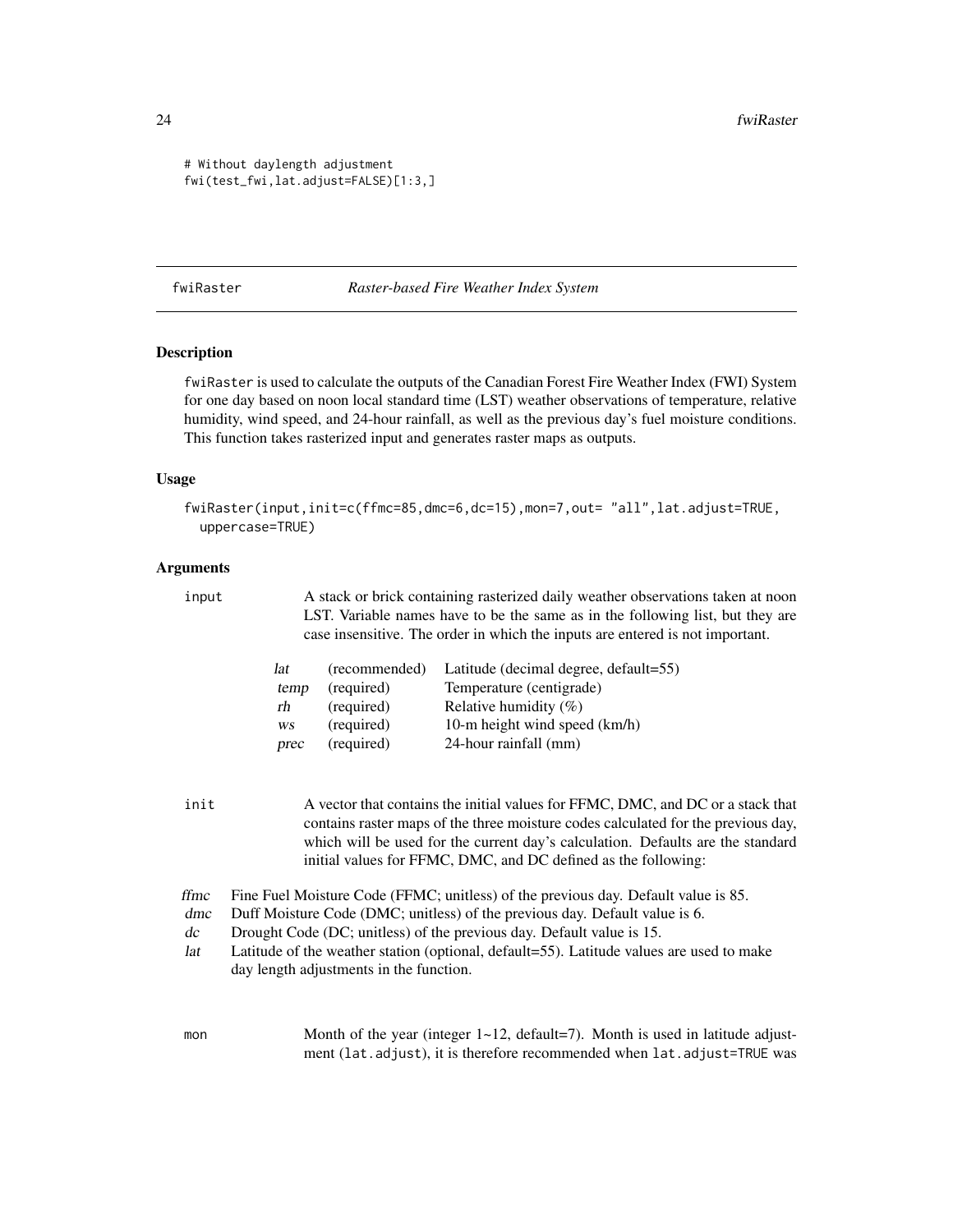#### fwiRaster 25

chosen.

|            | chosen.                                                                                                                                                                                                     |
|------------|-------------------------------------------------------------------------------------------------------------------------------------------------------------------------------------------------------------|
| out        | The function offers two output options, out="all" will produce a raster stack<br>include both the input and the FWI System outputs; out="fwi" will generate a<br>stack with only the FWI system components. |
| lat.adjust | The function offers options for whether latitude adjustments to day lengths<br>should be applied to the calculations. The default value is "TRUE".                                                          |
| uppercase  | Output in upper cases or lower cases would be decided by this argument. Default<br>is TRUE.                                                                                                                 |

# Details

The Canadian Forest Fire Weather Index (FWI) System is a major subsystem of the Canadian Forest Fire Danger Rating System, which also includes Canadian Forest Fire Behavior Prediction (FBP) System. The modern FWI System was first issued in 1970 and is the result of work by numerous researchers from across Canada. It evolved from field research which began in the 1930's and regional fire hazard and fire danger tables developed from that early research.

The modern System (Van Wagner 1987) provides six output indices which represent fuel moisture and potential fire behavior in a standard pine forest fuel type. Inputs are a daily noon observation of fire weather, which consists of screen-level air temperature and relative humidity, 10 meter open wind speed and 24 accumulated precipitation.

The first three outputs of the system (the Fire Fuel Moisture Code, the Duff Moisture Code, and the Drought Code) track moisture in different layers of the fuel making up the forest floor. Their calculation relies on the daily fire weather observation and also, importantly, the code value from the previous day as they are in essence bookkeeping systems tracking the amount of moisture (water) in to and out of the layer. It is therefore important that when calculating FWI System outputs over an entire fire season, an uninterrupted daily weather stream is provided; one day is the assumed time step in the models and thus missing data must be filled in.

The next three outputs of the System are relative (unitless) indicators of aspects of fire behavior potential: spread rate (the Initial Spread Index), fuel consumption (the Build-up Index) and fire intensity per unit length of fire front (the Fire Weather Index). This final index, the fwi, is the component of the System used to establish the daily fire danger level for a region and communicated to the public. This final index can be transformed to the Daily Severity Rating (dsr) to provide a more reasonably-scaled estimate of fire control difficulty.

Both the Duff Moisture Code (dmc) and Drought Code (dc) are influenced by day length (see Van Wagner, 1987). Day length adjustments for different ranges in latitude can be used (as described in Lawson and Armitage 2008 (<http://cfs.nrcan.gc.ca/pubwarehouse/pdfs/29152.pdf>)) and are included in this R function; latitude must be positive in the northern hemisphere and negative in the southern hemisphere.

The default initial (i.e., "start-up") fuel moisture code values (FFMC=85, DMC=6, DC=15) provide a reasonable set of conditions for most springtime conditions in Canada, the Northern U.S., and Alaska. They are not suitable for particularly dry winters and are presumably not appropriate for different parts of the world.

#### Value

By default, fwi returns a raster stack which includes both the input and the FWI System variables, as describe below: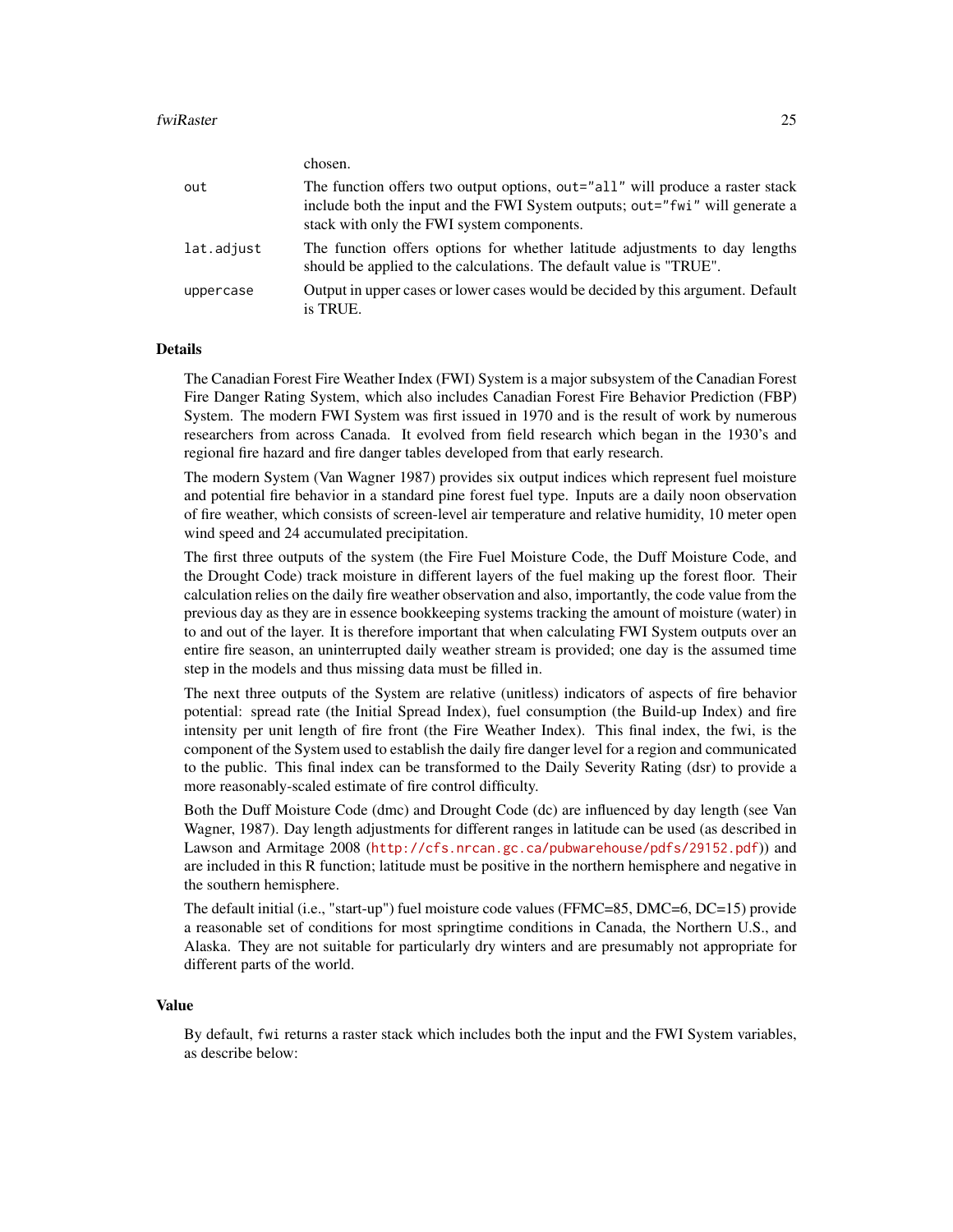#### <span id="page-25-0"></span>26 fwiRaster and the state of the state of the state of the state of the state of the state of the state of the state of the state of the state of the state of the state of the state of the state of the state of the state

| Inputs | Including temp, rh, ws, and prec with lat as optional. |
|--------|--------------------------------------------------------|
| ffmc   | Fine Fuel Moisture Code                                |
| dmc    | Duff Moisture Code                                     |
| dc     | Drought Code                                           |
| isi    | Initial Spread Index                                   |
| bui    | Buildup Index                                          |
| fwi    | Fire Weather Index                                     |
| dsr    | Daily Severity Rating                                  |

# Author(s)

Xianli Wang, Alan Cantin, Marc-André Parisien, Mike Wotton, Kerry Anderson, and Mike Flannigan

#### **References**

1. Van Wagner, C.E. and T.L. Pickett. 1985. Equations and FORTRAN program for the Canadian Forest Fire Weather Index System. Can. For. Serv., Ottawa, Ont. For. Tech. Rep. 33. 18 p. <http://cfs.nrcan.gc.ca/pubwarehouse/pdfs/19973.pdf>

2. Van Wagner, C.E. 1987. Development and structure of the Canadian forest fire weather index system. Forest Technology Report 35. (Canadian Forestry Service: Ottawa). [http://cfs.nrcan.](http://cfs.nrcan.gc.ca/pubwarehouse/pdfs/19927.pdf) [gc.ca/pubwarehouse/pdfs/19927.pdf](http://cfs.nrcan.gc.ca/pubwarehouse/pdfs/19927.pdf)

3. Lawson, B.D. and O.B. Armitage. 2008. Weather guide for the Canadian Forest Fire Danger Rating System. Nat. Resour. Can., Can. For. Serv., North. For. Cent., Edmonton, AB. [http:](http://cfs.nrcan.gc.ca/pubwarehouse/pdfs/29152.pdf) [//cfs.nrcan.gc.ca/pubwarehouse/pdfs/29152.pdf](http://cfs.nrcan.gc.ca/pubwarehouse/pdfs/29152.pdf)

# See Also

[fbp](#page-4-1), [fbpRaster](#page-10-1), [fwi](#page-19-1), [hffmc](#page-28-1), [hffmcRaster](#page-32-1)

# Examples

```
library(cffdrs)
require(raster)
# The test data is a stack with four input variables including
# daily noon temp, rh, ws, and prec (we recommend tif format):
day01src <- system.file("extdata","test_rast_day01.tif",package="cffdrs")
day01 <- stack(day01src)
day01 <- crop(day01,c(250,255,47,51))
# assign variable names:
names(day01)<-c("temp","rh","ws","prec")
# (1) use the initial values
foo<-fwiRaster(day01)
plot(foo)
### Additional, longer running examples ###
# (2) use initial values with larger raster
day01 <- stack(day01src)
names(day01)<-c("temp","rh","ws","prec")
```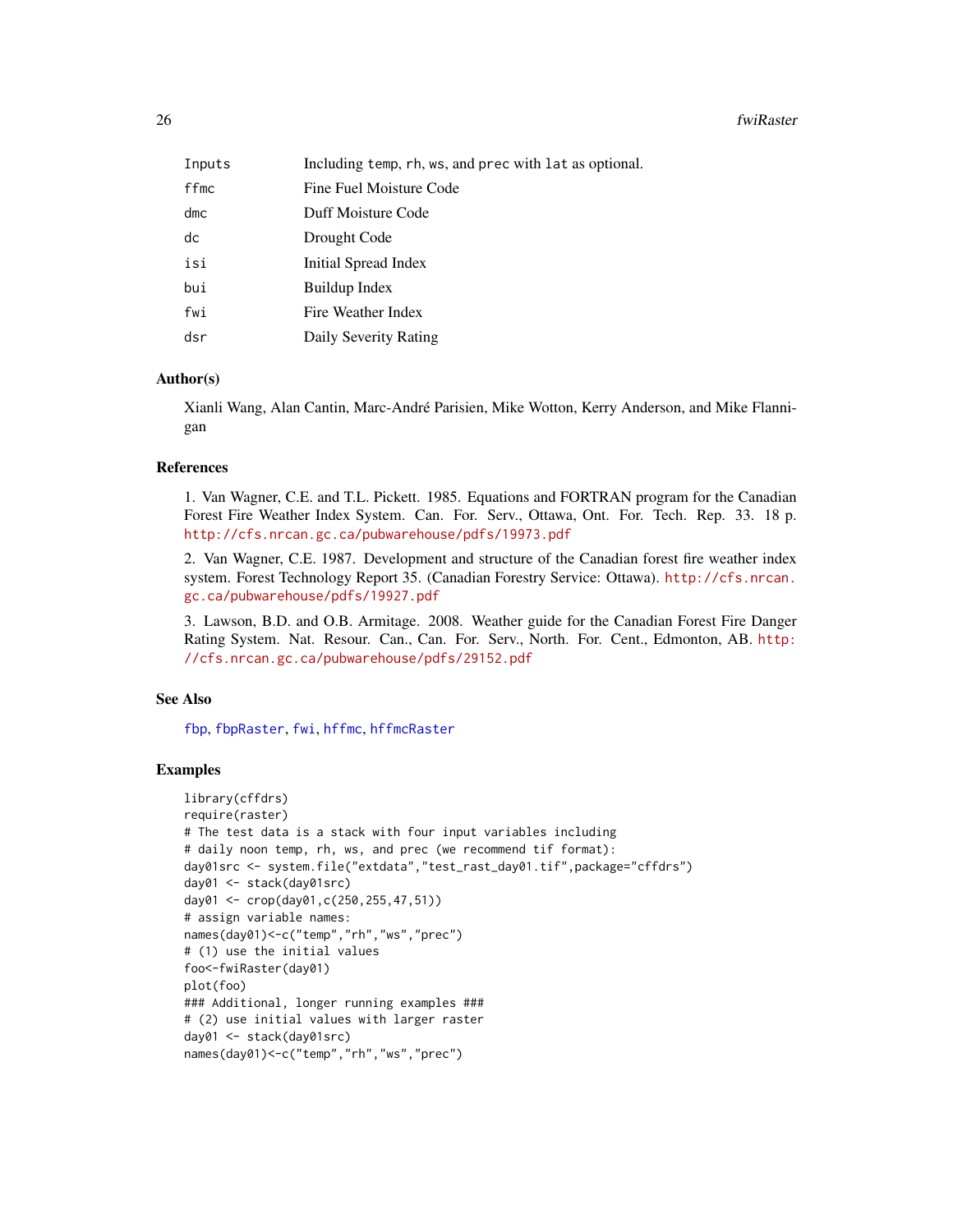<span id="page-26-0"></span>gfmc  $27$ 

foo<-fwiRaster(day01) plot(foo)

<span id="page-26-1"></span>gfmc *Grass Fuel Moisture Code*

# Description

gfmc calculates both the moisture content of the surface of a fully cured matted grass layer and also an equivalent Grass Fuel Moisture Code (gfmc) (Wotton, 2009) to create a parallel with the hourly ffmc (see the [fwi](#page-19-1) and [hffmc](#page-28-1)functions). The calculation is based on hourly (or sub-hourly) weather observations of temperature, relative humidity, wind speed, rainfall, and solar radiation. The user must also estimate an initial value of the gfmc for the layer. This function could be used for either one weather station or multiple weather stations.

# Usage

gfmc(input, GFMCold=85,batch=TRUE,time.step=1,roFL=0.3, out="GFMCandMC")

# Arguments

input A dataframe containing input variables of daily noon weather observations. Variable names have to be the same as in the following list, but they are case insensitive. The order in which the input variables are entered is not important.

| temp | (required)    | Temperature (centigrade)         |
|------|---------------|----------------------------------|
| rh   | (required)    | Relative humidity $(\%)$         |
| WS   | (required)    | 10-m height wind speed (km/h)    |
| prec | (required)    | 1-hour rainfall (mm)             |
| isol | (required)    | Solar radiation $(kW/m^2)$       |
| mon  | (recommended) | Month of the year (integer 1-12) |
| day  | (optional)    | Day of the month (integer)       |

| GFMCold   | Previous value of GFMC (i.e. value calculated at the previous time step)[default]    |
|-----------|--------------------------------------------------------------------------------------|
|           | is 85 (which corresponds to a moisture content of about $16\%)$ ). On the first cal- |
|           | culation this is the estimate of the GFMC value at the start of the time step. The   |
|           | GFMCold argument can accept a single initial value for multiple weather stations,    |
|           | and also accept a vector of initial values for multiple weather stations. NOTE:      |
|           | this input represents the CODE value, not a direct moisture content value. The       |
|           | CODE values in the Canadian FWI System increase within decreasing moisture           |
|           | content. To roughly convert a moisture content value to a CODE value on the          |
|           | FF-scale (used in the FWI Systems FFMC) use GFMCo1d = 101-gmc (where gmc             |
|           | is moisture content in $\%$ )                                                        |
| time.step | Time step (hour) [default 1 hour]                                                    |
| roFL      | The nominal fuel load of the fine fuel layer, default is $0.3 \text{ kg/m}^2$        |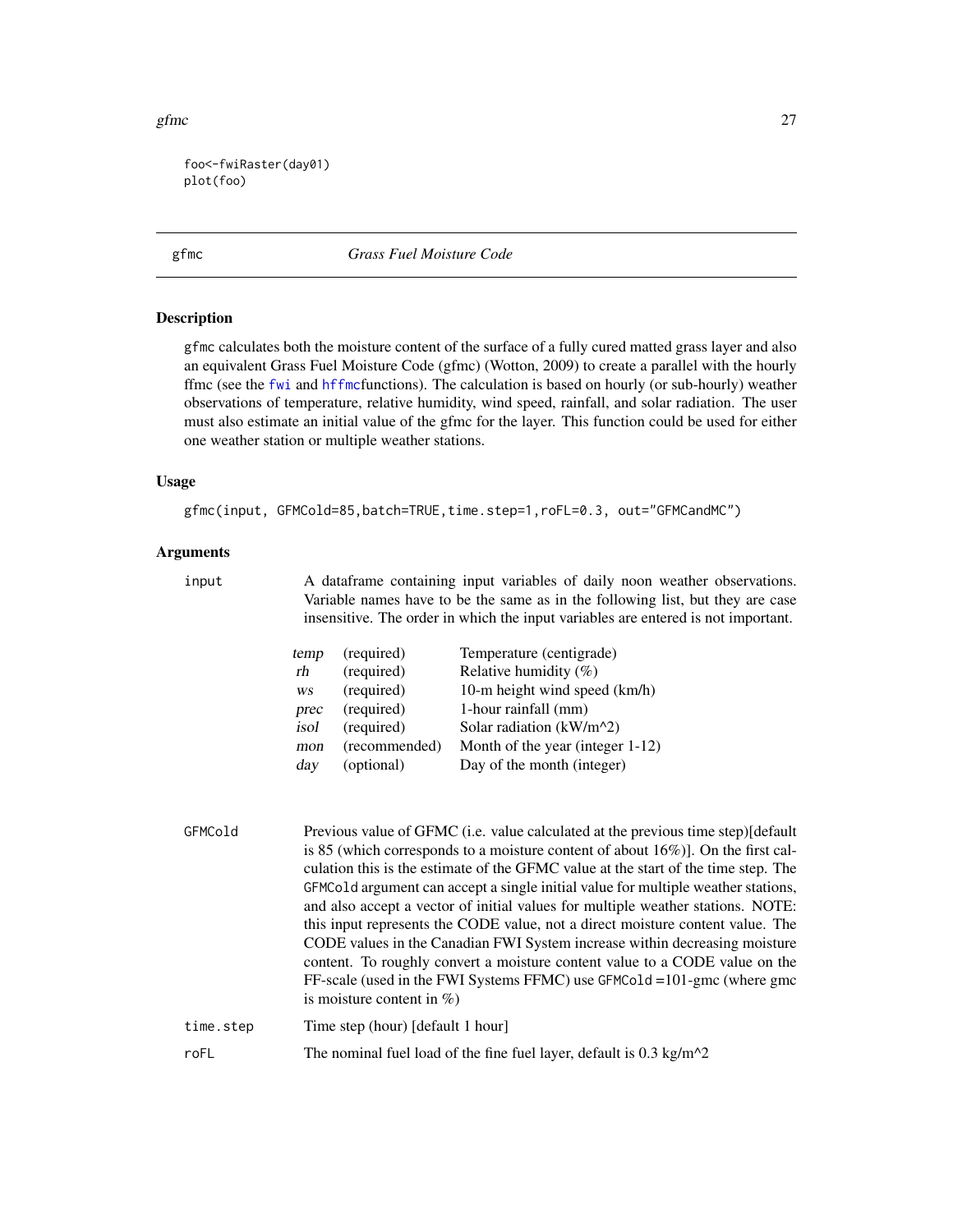<span id="page-27-0"></span>

| batch | Whether the computation is iterative or single step, default is TRUE. When      |
|-------|---------------------------------------------------------------------------------|
|       | batch=TRUE, the function will calculate hourly or sub-hourly GFMC for one       |
|       | weather station over a period of time iteratively. If multiple weather stations |
|       | are processed, an additional "id" column is required in the input to label dif- |
|       | ferent stations, and the data needs to be sorted by time sequence and "id". If  |
|       | batch=FALSE, the function calculates only one time step (1 hour) base on either |
|       | the previous hourly GFMC or the initial start value.                            |
| out   | Output format, default is "GFMCandMC", which contains both GFMC and             |
|       | moisture content (MC) in a data.frame format. Other choices include: "GFMC",    |
|       | "MC", and "ALL", which include both the input and GFMC and MC.                  |

#### Details

The Canadian Forest Fire Danger Rating System (CFFDRS) is used throughout Canada, and in a number of countries throughout the world, for estimating fire potential in wildland fuels. This new Grass Fuel Moisture Code (GFMC) is an addition (Wotton 2009) to the CFFDRS and retains the structure of that System's hourly Fine Fuel Moisture Code (HFFMC) (Van Wagner 1977). It tracks moisture content in the top 5 cm of a fully-cured and fully-matted layer of grass and thus is representative of typical after winter conditions in areas that receive snowfall. This new moisture calculation method outputs both the actual moisture content of the layer and also the transformed moisture Code value using the FFMC's FF-scale. In the CFFDRS the moisture codes are in fact relatively simple transformations of actual moisture content such that decreasing moisture content (increasing dryness) is indicated by an increasing Code value. This moisture calculation uses the same input weather observations as the hourly FFMC, but also requires an estimate of solar radiation incident on the fuel.

# Value

gfmc returns GFMC and moisture content (MC) values collectively (default) or separately.

#### Author(s)

Xianli Wang, Mike Wotton, Alan Cantin, and Mike Flannigan

#### References

Wotton, B.M. 2009. A grass moisture model for the Canadian Forest Fire Danger Rating System. In: Proceedings 8th Fire and Forest Meteorology Symposium, Kalispell, MT Oct 13-15, 2009. Paper 3-2. <https://ams.confex.com/ams/pdfpapers/155930.pdf>

Van Wagner, C.E. 1977. A method of computing fine fuel moisture content throughout the diurnal cycle. Environment Canada, Canadian Forestry Service, Petawawa Forest Experiment Station, Chalk River, Ontario. Information Report PS-X-69. [http://cfs.nrcan.gc.ca/pubwarehouse/](http://cfs.nrcan.gc.ca/pubwarehouse/pdfs/25591.pdf) [pdfs/25591.pdf](http://cfs.nrcan.gc.ca/pubwarehouse/pdfs/25591.pdf)

#### See Also

[fwi](#page-19-1), [hffmc](#page-28-1)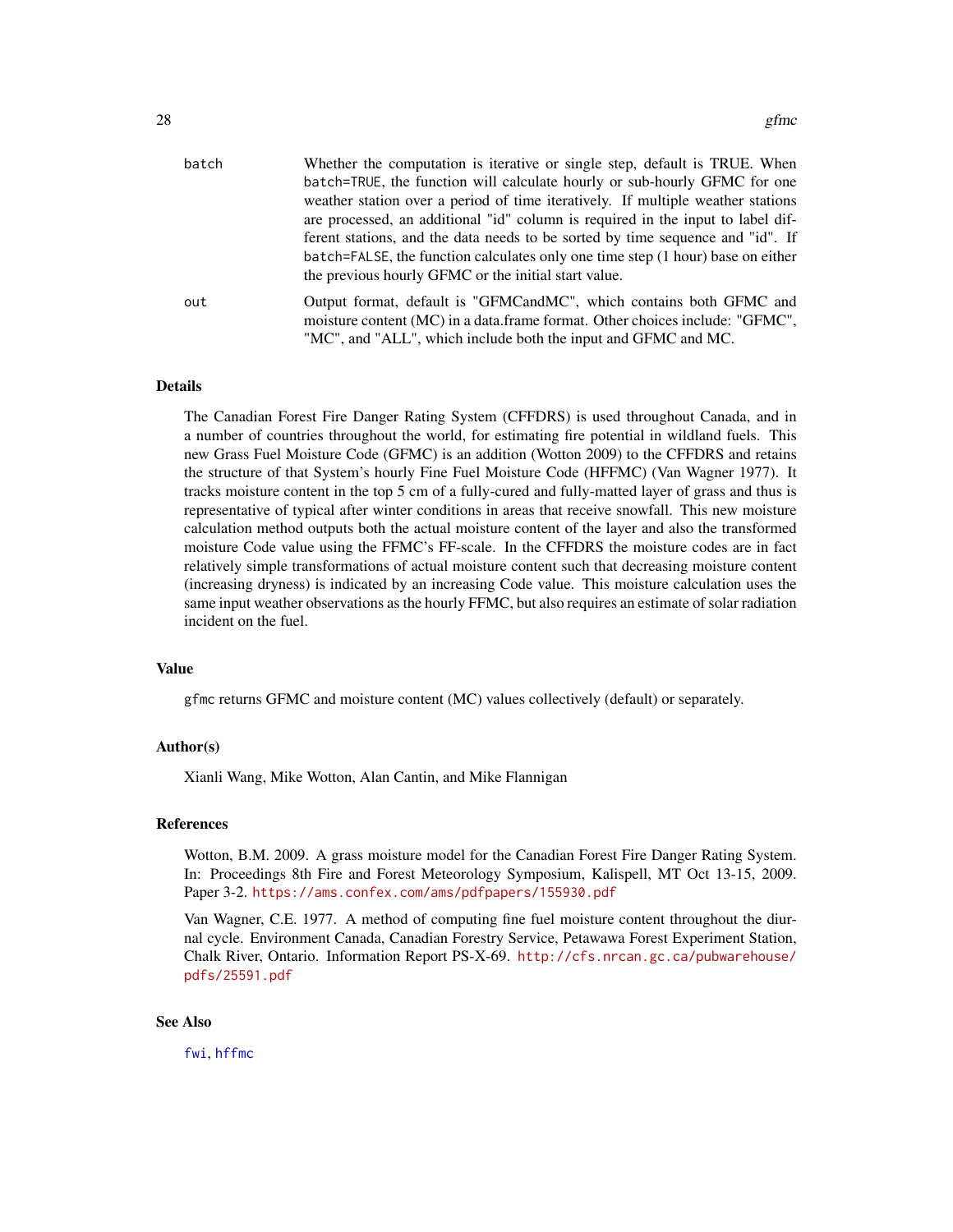# <span id="page-28-0"></span>hffmc 29

# Examples

```
library(cffdrs)
#load the test data
data("test_gfmc")
# show the data format:
head(test_gfmc)
# yr mon day hr temp rh ws prec isol
# 1 2006 5 17 10 15.8 54.6 5.0 0 0.340
# 2 2006 5 17 11 16.3 52.9 5.0 0 0.380
# 3 2006 5 17 12 18.8 45.1 5.0 0 0.626
# 4 2006 5 17 13 20.4 40.8 9.5
# 5 2006 5 17 14 20.1 41.7 8.7 0 0.657
# 6 2006 5 17 15 18.6 45.8 13.5 0 0.629
# (1) gfmc default:
# Re-order the data by year, month, day, and hour:
dat<-test_gfmc[with(test_gfmc,order(yr,mon,day,hr)),]
# Because the test data has 24 hours input variables
# it is possible to calculate the hourly GFMC continuously
# through multiple days(with the default initial GFMCold=85):
dat$gfmc_default<-gfmc(dat)
# two variables will be added to the input, GFMC and MC
head(dat)
# (2) For multiple weather stations:
# One time step (1 hour) with default initial value:
 foo<-gfmc(dat,batch=FALSE)
# Chronical hourly GFMC with only one initial
# value (GFMCold=85), but multiple weather stations.
# Note: data is ordered by date/time and the station id. Subset
# the data by keeping only the first 10 hours of observations
# each day:
dat1<-subset(dat,hr%in%c(0:9))
#assuming observations were from the same day but with
#9 different weather stations:
dat1$day<-NULL
dat1<-dat1[with(dat1,order(yr,mon,hr)),]
dat1$id<-rep(1:8,nrow(dat1)/8)
#check the data:
head(dat1)
# Calculate GFMC for multiple stations:
dat1$gfmc01<-gfmc(dat1,batch=TRUE)
# We can provide multiple initial GFMC (GFMCold) as a vector:
dat1$gfmc02<- gfmc(dat1,GFMCold = sample(70:100,8, replace=TRUE),batch=TRUE)
# (3)output argument
## include all inputs and outputs:
dat0<-dat[with(dat,order(yr,mon,day,hr)),]
foo<-gfmc(dat,out="ALL")
## subhourly time step:
gfmc(dat0,time.step=1.5)
```
<span id="page-28-1"></span>hffmc *Hourly Fine Fuel Moisture Code*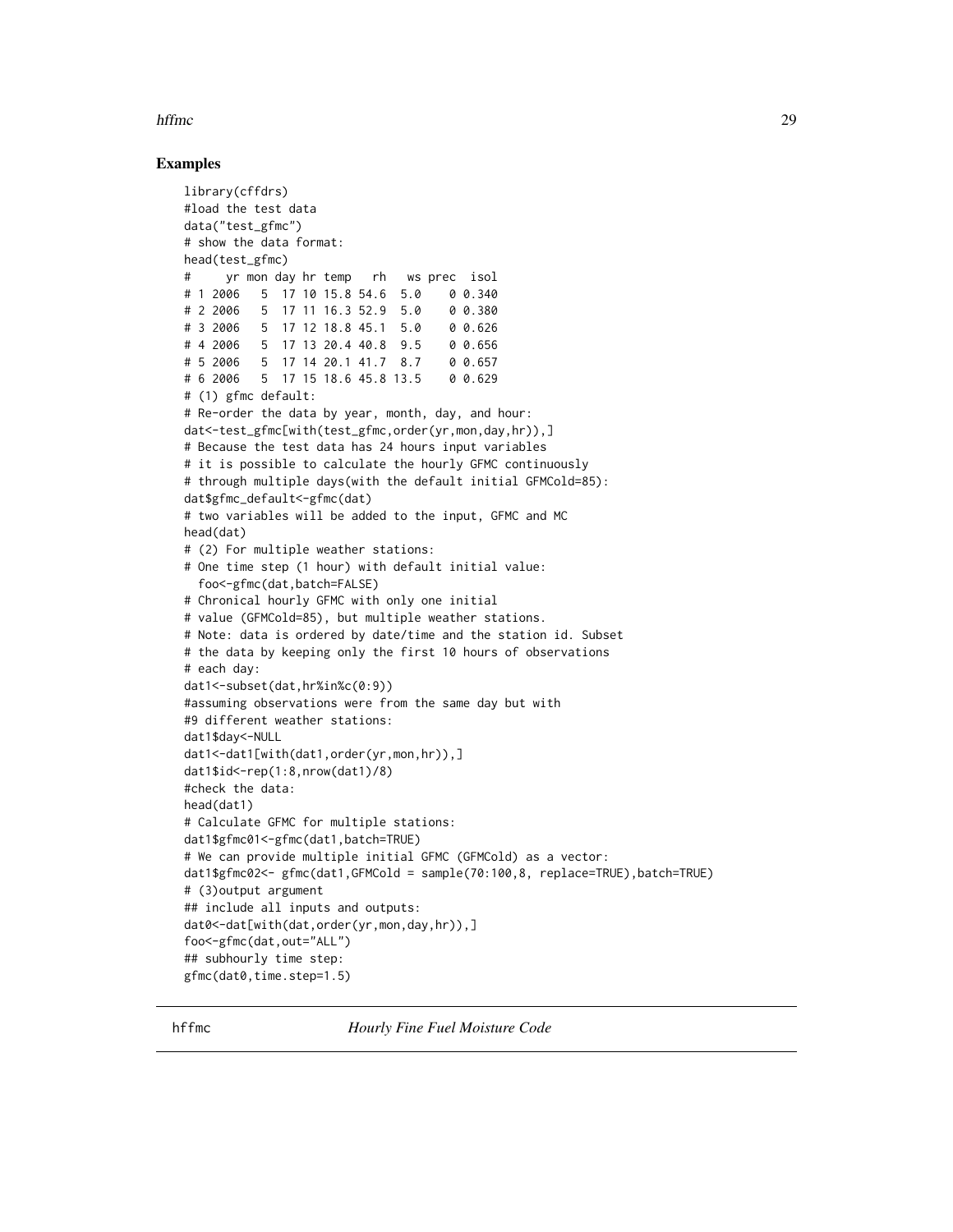# <span id="page-29-0"></span>Description

hffmc is used to calculate hourly Fine Fuel Moisture Code (FFMC) and is based on a calculation routine first described in detail by Van Wagner (1977) and which has been updated in minor ways by the Canadian Forest Service to have it agree with the calculation methodology for the daily FFMC (see [fwi](#page-19-1)). In its simplest typical use this current routine calculates a value of FFMC based on a series of uninterrupted hourly weather observations of screen level  $(-1.4 \text{ m})$  temperature, relative humidity, 10 m wind speed, and 1-hour rainfall. This implementation of the function includes an optional time.step input which is defaulted to one hour, but can be reduced if sub-hourly calculation of the code is needed. The FFMC is in essence a bookkeeping system for moisture content and thus it needs to use the last time.step's value of FFMC in its calculation as well. This function could be used for either one weather station or for multiple weather stations.

# Usage

hffmc(weatherstream,ffmc\_old=85,time.step=1,calc.step=FALSE,batch=TRUE,hourlyFWI=FALSE)

# Arguments

| weatherstream                  |                                                                    | A dataframe containing input variables of hourly weather observations. It is<br>important that variable names have to be the same as in the following list, but<br>they are case insensitive. The order in which the input variables are entered is<br>not important.                                                                                                                                                                                                                                                                                                                                                                                                                                                                                                                                                                                                                                    |  |
|--------------------------------|--------------------------------------------------------------------|----------------------------------------------------------------------------------------------------------------------------------------------------------------------------------------------------------------------------------------------------------------------------------------------------------------------------------------------------------------------------------------------------------------------------------------------------------------------------------------------------------------------------------------------------------------------------------------------------------------------------------------------------------------------------------------------------------------------------------------------------------------------------------------------------------------------------------------------------------------------------------------------------------|--|
| temp<br>rh<br>WS<br>prec<br>hr | (required)<br>(required)<br>(required)<br>(required)<br>(optional) | Temperature (centigrade)<br>Relative humidity $(\%)$<br>10-m height wind speed (km/h)<br>1-hour rainfall (mm)<br>Hourly value to calculate sub-hourly ffmc                                                                                                                                                                                                                                                                                                                                                                                                                                                                                                                                                                                                                                                                                                                                               |  |
| bui                            | (optional)                                                         | Daily BUI value for the computation of hourly FWI. It is required when hourly FWI=TRUE.                                                                                                                                                                                                                                                                                                                                                                                                                                                                                                                                                                                                                                                                                                                                                                                                                  |  |
| ffmc_old                       |                                                                    | Typically this dataframe also contains date and hour fields so outputs can be<br>associated with a specific day and time, however these fields are not used in<br>the calculations. If multiple weather stations are being used, a weather station<br>ID field is typically included as well, though this is simply for bookkeeping<br>purposes and does not affect the calculation.<br>Initial FFMC. At the start of calculations at a particular station there is a need<br>to provide an estimate of the FFMC in the previous timestep; this is because the<br>FFMC is, in essence, a bookkeeping system for moisture. If no estimate of previ-<br>ous hour's FFMC is available the function will use default value, ffmc_old=85.<br>When using the routine to calculate hourly FFMC at multiple stations the ffmc_old<br>argument can also accept a vector with the same number of weather stations. |  |
|                                | time.step                                                          | Is the time (in hours) between the previous value of FFMC and the current time<br>at which we want to calculate a new value of the FFMC. When not specified it<br>will take on a default value of time.step=1.                                                                                                                                                                                                                                                                                                                                                                                                                                                                                                                                                                                                                                                                                           |  |
| calc.step                      |                                                                    | Optional for whether time step between two observations is calculated. Default<br>is FALSE, no calculations. This is used when time intervals are not uniform in<br>the input.                                                                                                                                                                                                                                                                                                                                                                                                                                                                                                                                                                                                                                                                                                                           |  |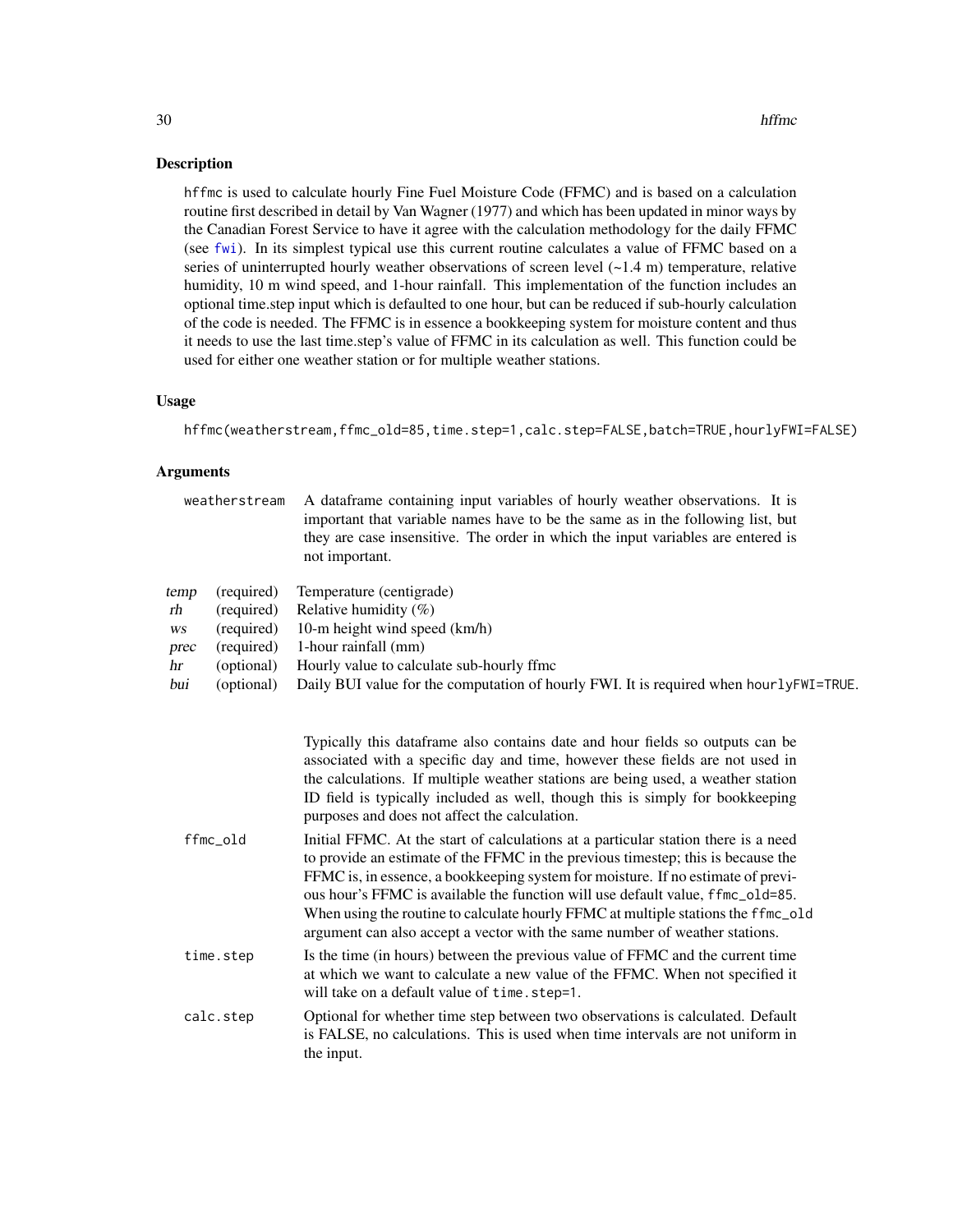#### hffmc 31

| batch                                                                                                                                                                | Whether the computation is iterative or single step, default is TRUE. When<br>batch=TRUE, the function will calculate hourly or sub-hourly FFMC for one<br>weather station over a period of time iteratively. If multiple weather stations are                                                          |
|----------------------------------------------------------------------------------------------------------------------------------------------------------------------|---------------------------------------------------------------------------------------------------------------------------------------------------------------------------------------------------------------------------------------------------------------------------------------------------------|
|                                                                                                                                                                      | processed, an additional "id" column is required in the input weatherstream to<br>label different stations, and the data needs to be sorted by date/time and "id".<br>If batch=FALSE, the function calculates only one time step base on either the<br>previous hourly FFMC or the initial start value. |
| Optional for the computation of hourly ISI, FWI, and DSR. Default is FALSE.<br>hourlyFWI<br>While hourly FWI=TRUE, daily BUI is required for the computation of FWI. |                                                                                                                                                                                                                                                                                                         |

#### Details

The hourly FFMC is very similar in its structure and calculation to the Canadian Forest Fire Weather Index System's daily FFMC ([fwi](#page-19-1)) but has an altered drying and wetting rate which more realistically reflects the drying and wetting of a pine needle litter layer sitting on a decaying organic layer. This particular implementation of the Canadian Forest Fire Danger Rating System's hourly FFMC provides for a flexible time step; that is, the data need not necessarily be in time increments of one hour. This flexibility has been added for some users who use this method with data sampled more frequently that one hour. We do not recommend using a time step much greater than one hour. An important and implicit assumption in this calculation is that the input weather is constant over the time step of each calculation (e.g., typically over the previous hour). This is a reasonable assumption for an hour; however it can become problematic for longer periods. For brevity we have referred to this routine throughout this description as the hourly FFMC.

Because of the shortened time step, which can lead to more frequent calculations and conversion between moisture content and the code value itself, we have increased the precision of one of the constants in the simple formula that converts litter moisture content to the 'Code' value. This is necessary to avoid a potential bias that gets introduced during extremely dry conditions. This is simply a change in the precision at which this constant is used in the equation and is not a change to the standard FFMC conversion between moisture and code value (which is referred to as the FF-scale).

The calculation requires the previous hour's FFMC as an input to the calculation of the current hour's FFMC; this is because the routine can be thought of as a bookkeeping system and needs to know the amount of moisture being held in the fuel prior to any drying or wetting in the current period. After each hour's calculation that newly calculated FFMC simply becomes the starting FFMC in the next hour's calculation. At the beginning of the calculations at a station this previous hours FFMC must be estimated. It is typical to use a value of 85 when this value cannot be estimated more accurately; this code value corresponds to a moisture content of about 16% in typical pine litter fuels.

#### Value

hffmc returns a vector of hourly or sub-hourly FFMC values, which may contain 1 or multiple elements. Optionally when hourlyFWI=TRUE, the function also output a data.frame contains input weatherstream as well as the hourly or sub-hourly FFMC, ISI, FWI, and DSR.

# Author(s)

Xianli Wang, Mike Wotton, Alan Cantin, Brett Moore, and Mike Flannigan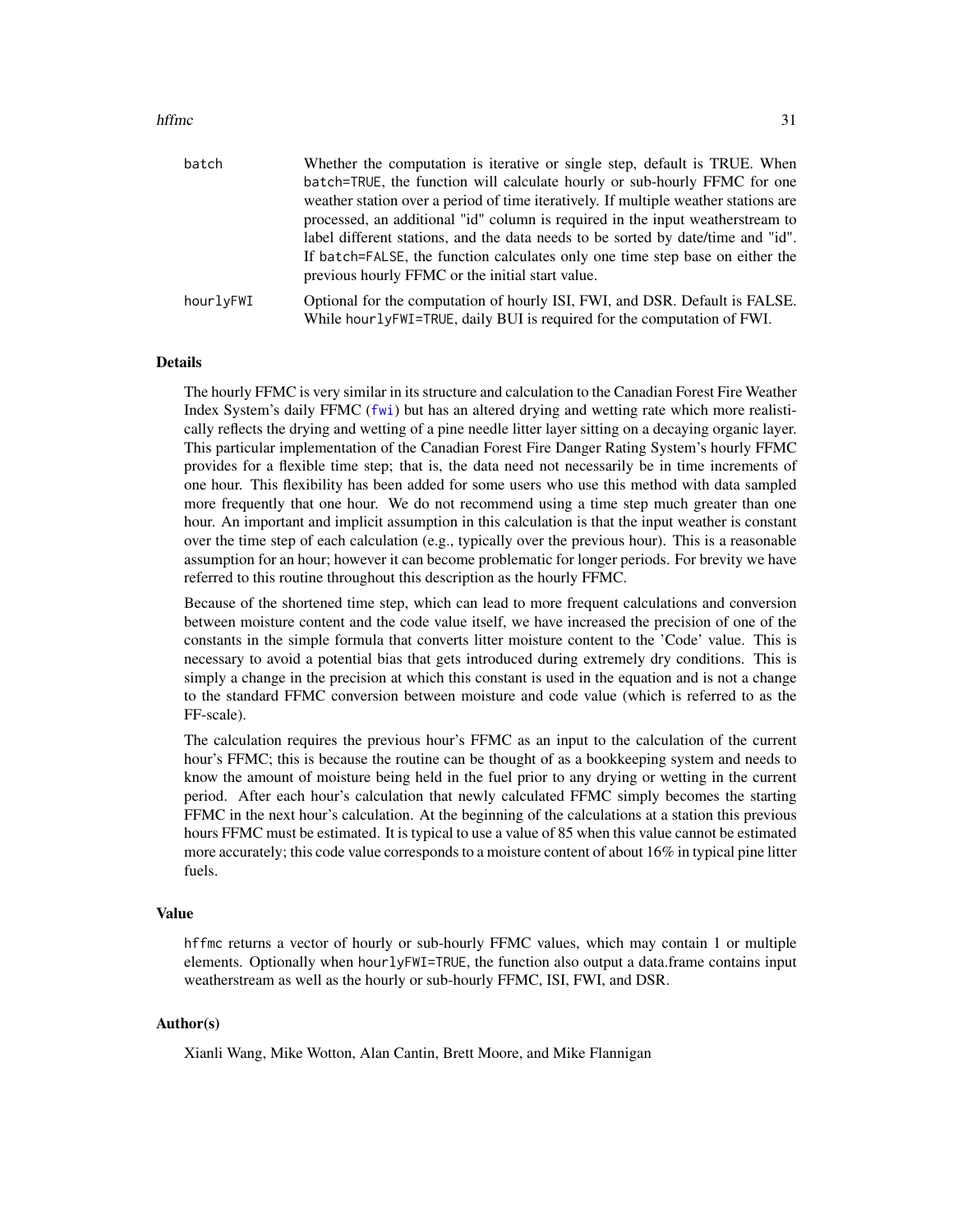# <span id="page-31-0"></span>References

Van Wagner, C.E. 1977. A method of computing fine fuel moisture content throughout the diurnal cycle. Environment Canada, Canadian Forestry Service, Petawawa Forest Experiment Station, Chalk River, Ontario. Information Report PS-X-69. [http://cfs.nrcan.gc.ca/pubwarehouse/](http://cfs.nrcan.gc.ca/pubwarehouse/pdfs/25591.pdf) [pdfs/25591.pdf](http://cfs.nrcan.gc.ca/pubwarehouse/pdfs/25591.pdf)

# See Also

[fbp](#page-4-1), [fwi](#page-19-1), [hffmcRaster](#page-32-1)

#### Examples

```
library(cffdrs)
data("test_hffmc")
# show the data format:
head(test_hffmc)
# (1)hffmc default:
# Re-order the data by year, month, day, and hour:
test_hffmc<-test_hffmc[with(test_hffmc, order(yr,mon,day,hr)),]
# Because the test data has 24 hours input variables
# it is possible to calculate the hourly FFMC chronically
# through multiple days(with the default initial ffmc_old=85):
test_hffmc$ffmc_default<-hffmc(test_hffmc)
# (2) Calculate FFMC for multiple stations:
# Calculate hourly FFMC with only one initial
# value (ffmc_old=85), but multiple weather stations.
# Sort the input by date/time and the station id:
test_hffmc<-test_hffmc[with(test_hffmc,order(yr,mon,hr)),]
# Add weather station id:
test_hffmc$id<-rep(1:10,nrow(test_hffmc)/10)
#check the data:
head(test_hffmc)
test_hffmc$ffmc01<-hffmc(test_hffmc,batch=TRUE)
# With multiple initial FFMC (ffmc_old) as a vector:
test_hffmc$ffmc02<- hffmc(test_hffmc,ffmc_old = sample(70:100,10, replace=TRUE),batch=TRUE)
# One time step assuming all records are from different
# weather stations:
     foo<-hffmc(test_hffmc,batch=FALSE)
# (3) output all hourly FWI System variables:
test_hffmc$id<-NULL
test_hffmc<-test_hffmc[with(test_hffmc, order(yr,mon,day,hr)),]
foo<-hffmc(test_hffmc,hourlyFWI=TRUE)
# this will not run: warning message requesting for daily BUI
test_hffmc$bui<-100
foo<-hffmc(test_hffmc,hourlyFWI=TRUE)
# (4) Calculate time steps in case the time intervals are
# not uniform:
dat0<-test_hffmc[sample(1:30,20),]
dat0<-dat0[with(dat0,order(yr,mon,day,hr)),]
# with or without calc.step, hffmc is going to generate
# different FFMC values.
# without calculating time step (default):
```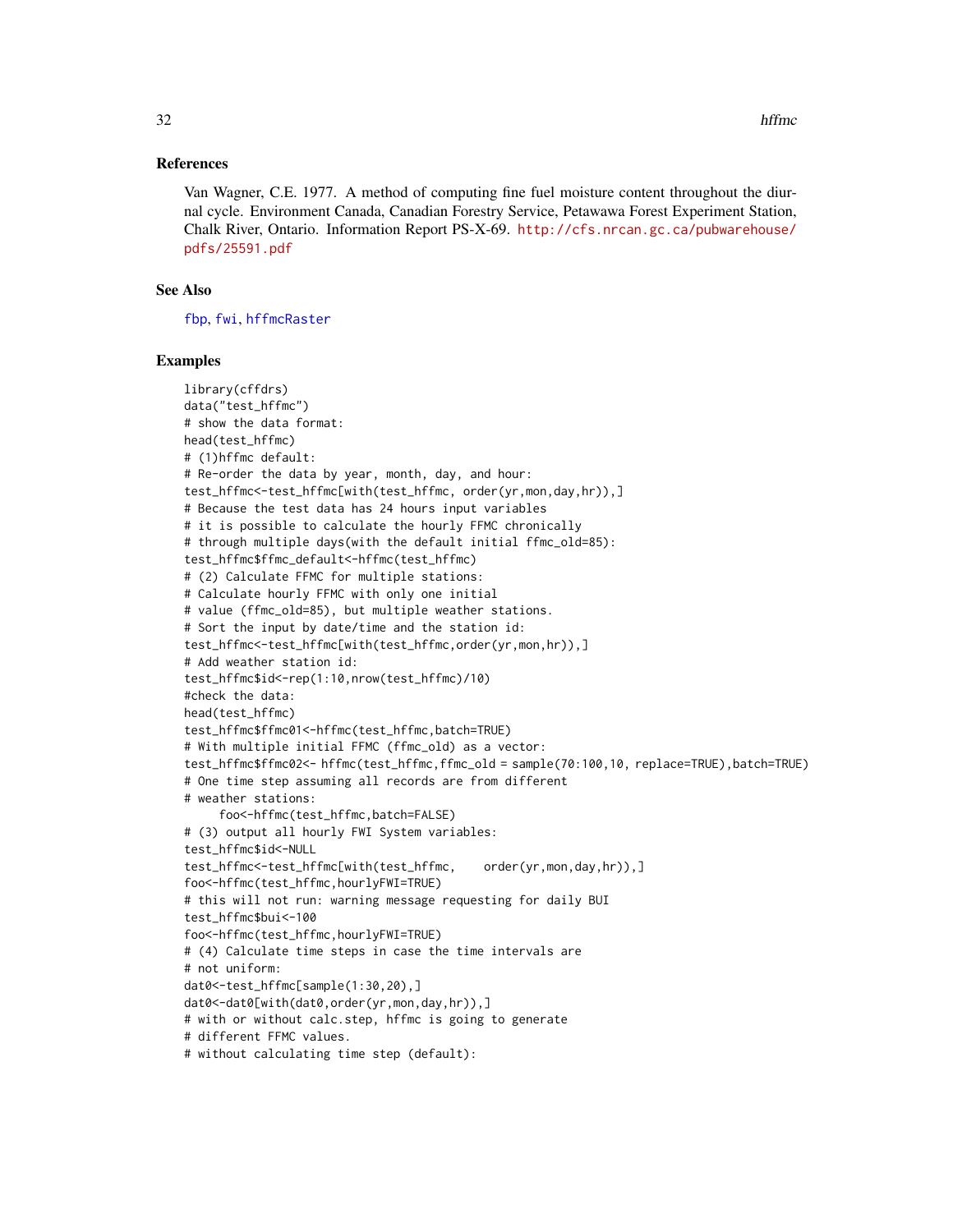#### <span id="page-32-0"></span>hffmcRaster 33

```
hffmc(dat0,time.step=1)
# with calc.step=TRUE, time.step=1 is applied to
# only the first record, the rests would be calculated:
hffmc(dat0,time.step=1,calc.step=TRUE)
```
<span id="page-32-1"></span>hffmcRaster *Raster-based Hourly Fine Fuel Moisture Code*

# Description

hffmcRaster is used to calculate hourly Fine Fuel Moisture Code (FFMC) based on hourly weather observations of screen level (~1.4 m) temperature, relative humidity, 10 m wind speed, and 1-hour rainfall. This implementation of the function includes an optional timestep input which is defaulted to one hour, but can be reduced if sub-hourly calculation of the code is needed. The FFMC is in essence a bookkeeping system for moisture content and thus it needs to use the last timestep's value of FFMC in its calculation. hffmcRaster takes rasterized inputs and generates raster maps as outputs.

# Usage

hffmcRaster(weatherstream,ffmc\_old=85,time.step=1,hourlyFWI=FALSE)

# Arguments

| weatherstream                                                                                         | A stack or brick containing rasterized hourly weather observations. Variable<br>names have to be the same as in the following list, but they are case insensitive.<br>The order in which the input variables are entered is not required. |
|-------------------------------------------------------------------------------------------------------|-------------------------------------------------------------------------------------------------------------------------------------------------------------------------------------------------------------------------------------------|
| (required)<br>temp<br>rh<br>(required)<br>(required)<br>WS<br>(required)<br>prec<br>bui<br>(optional) | Temperature (centigrade)<br>Relative humidity $(\% )$<br>10-m height wind speed (km/h)<br>1-hour rainfall (mm)<br>Daily BUI value for the computation of hourly FWI. It is required when hourly FWI=TRUE.                                 |

| ffmc_old  | A single value of FFMC or a raster of FFMC for the previous hour which will be<br>used for the current hour's calculation. In some situations, there are no previous-<br>hourly FFMC values to calculate the current hourly FFMC, the function will use<br>a default value, ffmc_old=84. |
|-----------|------------------------------------------------------------------------------------------------------------------------------------------------------------------------------------------------------------------------------------------------------------------------------------------|
| time.step | timestep in hours. Default is 1 hour, set for standard hourly FFMC calculation.<br>While time. step is set to values with decimal places, sub-hourly FFMC would<br>be calculated.                                                                                                        |
| hourlyFWI | Optional for the computation of hourly ISI, FWI, and DSR. Default is FALSE.<br>While hourlyFWI=TRUE, daily BUI is required for the computation of FWI.                                                                                                                                   |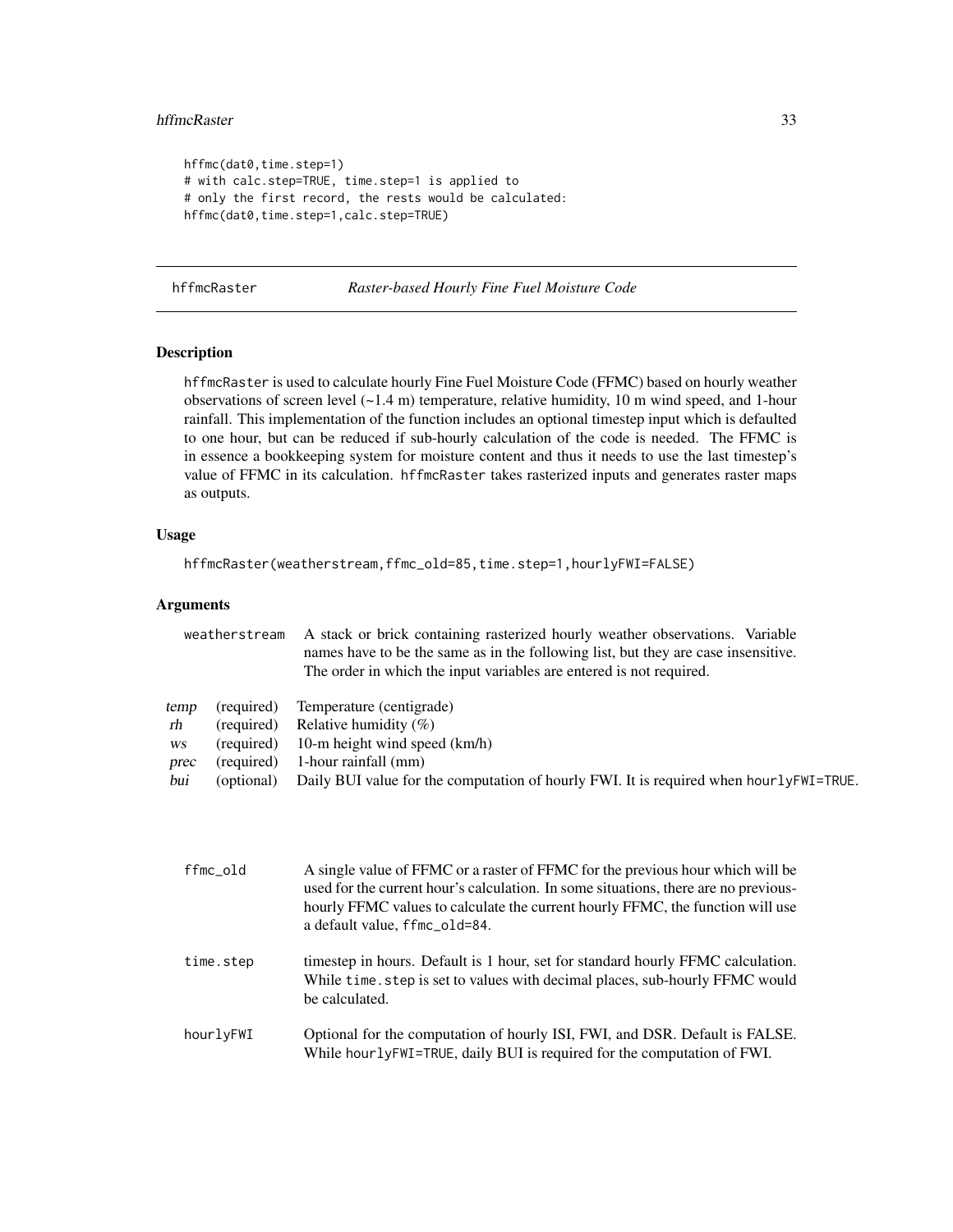#### <span id="page-33-0"></span>Details

The hourly FFMC is very similar in its structure and calculation to the Canadian Forest Fire Weather Index System's daily FFMC ([fwi](#page-19-1)) but has an altered drying and wetting rate which more realistically reflects the drying and wetting of a pine needle litter layer sitting on a decaying organic layer. This particular implementation of the Canadian Forest Fire Danger Rating System's hourly FFMC provides for a flexible timestep; that is, the data need not necessarily be in time increments of one hour. This flexibility has been added for some users who use this method with data sampled more frequently that one hour. We do not recommend using a timestep much greater than one hour. An important and implicit assumption in this calculation is that the input weather is constant over the timestep of each calculation (e.g., typically over the previous hour). This is a reasonable assumption for an hour; however it can become problematic for longer periods. For brevity we have referred to this routine throughout this description as the hourly FFMC.

Because of the shortened timestep, which can lead to more frequent calculations and conversion between moisture content and the code value itself, we have increased the precision of one of the constants in the simple formula that converts litter moisture content to the 'Code' value. This is necessary to avoid a potential bias that gets introduced during extremely dry conditions. This is simply a change in the precision at which this constant is used in the equation and is not a change to the standard FFMC conversion between moisture and code value (which is referred to as the FF-scale).

The calculation requires the previous hour's FFMC as an input to the calculation of the current hour's FFMC; this is because the routine can be thought of as a bookkeeping system and needs to know the amount of moisture being held in the fuel prior to any drying or wetting in the current period. After each hour's calculation that newly calculated FFMC simply becomes the starting FFMC in the next hour's calculation. At the beginning of the calculations at a station this previous hours FFMC must be estimated. It is typical to use a value of 85 when this value cannot be estimated more accurately; this code value corresponds to a moisture content of about 16% in typical pine litter fuels.

#### Value

hffmcRaster returns a vector of hourly or sub-hourly FFMC values, which may contain 1 or multiple elements. Optionally when hourlyFWI=TRUE, the function also output a data.frame contains input weatherstream as well as the hourly or sub-hourly FFMC, ISI, FWI, and DSR.

# Author(s)

Xianli Wang, Mike Wotton, Alan Cantin, Brett Moore, and Mike Flannigan

# References

Van Wagner, C.E. 1977. A method of computing fine fuel moisture content throughout the diurnal cycle. Environment Canada, Canadian Forestry Service, Petawawa Forest Experiment Station, Chalk River, Ontario. Information Report PS-X-69. [http://cfs.nrcan.gc.ca/pubwarehouse/](http://cfs.nrcan.gc.ca/pubwarehouse/pdfs/25591.pdf) [pdfs/25591.pdf](http://cfs.nrcan.gc.ca/pubwarehouse/pdfs/25591.pdf)

# See Also

[fbp](#page-4-1), [fwi](#page-19-1), [hffmc](#page-28-1)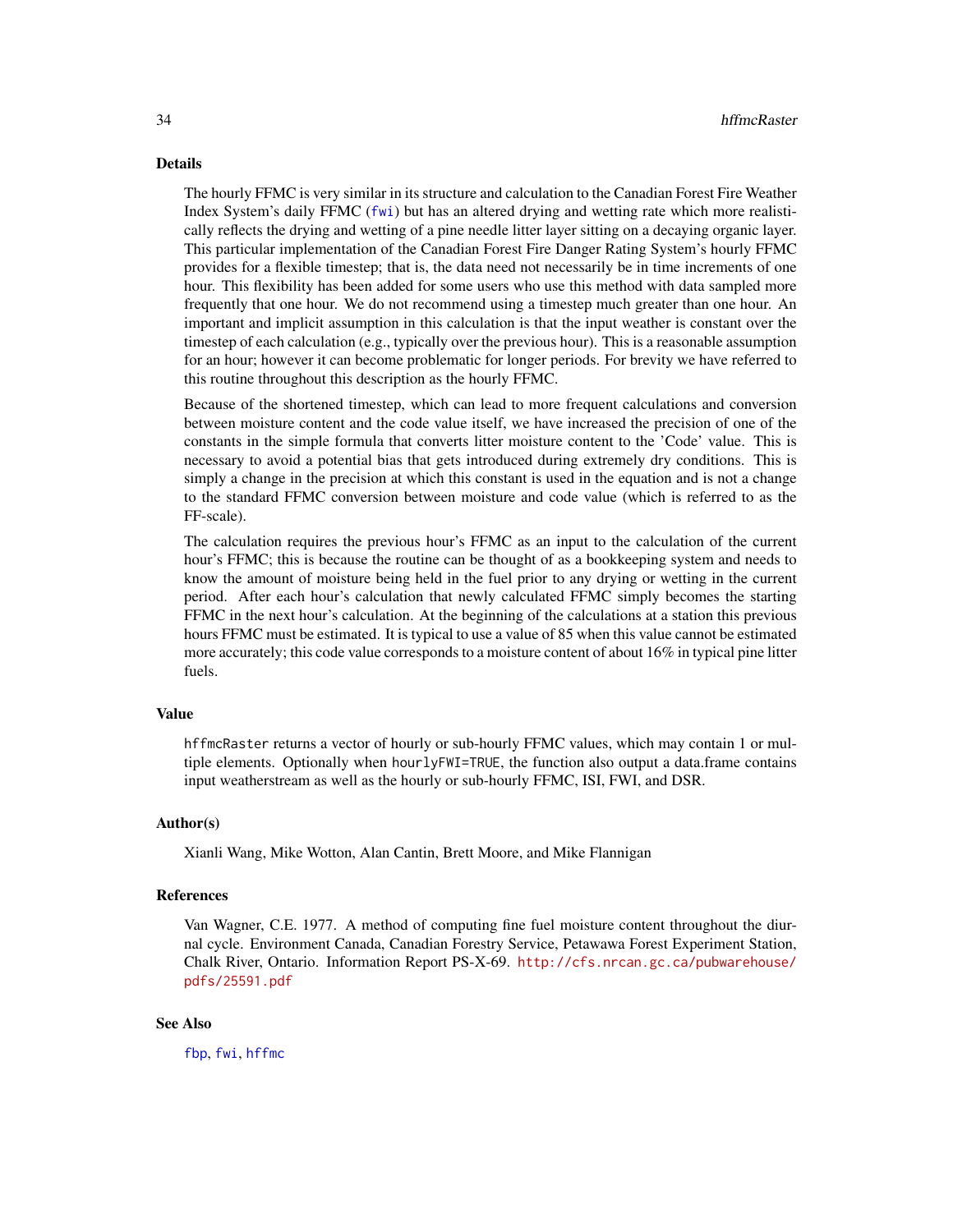#### <span id="page-34-0"></span>lros 35

# Examples

```
library(cffdrs)
require(raster)
## load the test data for the first hour, namely hour01:
hour01src <- system.file("extdata","test_rast_hour01.tif",package="cffdrs")
hour01 <- stack(hour01src)
# Assign names to the layers:
names(hour01)<-c("temp","rh","ws","prec")
# (1) Default, based on the initial value:
foo<-hffmcRaster(hour01)
plot(foo)
### Additional, longer running examples ###
# (2) Based on previous day's hffmc:
# load the test data for the second hour, namely hour02:
hour02src <- system.file("extdata","test_rast_hour02.tif",package="cffdrs")
hour02 <- stack(hour02src)
# Assign variable names to the layers:
names(hour02)<-c("temp","rh","ws","prec")
foo1<-hffmcRaster(hour02,ffmc_old=foo)
plot(foo1)
# (3) Calculate other hourly FWI components (ISI, FWI, and DSR):
# Need BUI layer,
bui<-hour02$temp
values(bui)<-50
hour02<-stack(hour02,bui)
# Re-assign variable names to the layers:
names(hour02)<-c("temp","rh","ws","prec","bui")
# Calculate all the variables:
foo2<-hffmcRaster(hour02,ffmc_old=foo,hourlyFWI=TRUE)
# Visualize the maps:
plot(foo2)
```
<span id="page-34-1"></span>lros *Line-based input for Simard Rate of Spread and Direction*

# **Description**

lros is used to calculate the rate of spread and direction given one set of three point-based observations of fire arrival time. The function requires that the user specify the time that the fire crossed each point, along with the measured lengths between each pair of observational points, and a reference bearing (one specified side of the triangle). This function allows quick input of a dataframe specifying one or many triangles.

# Usage

lros(input)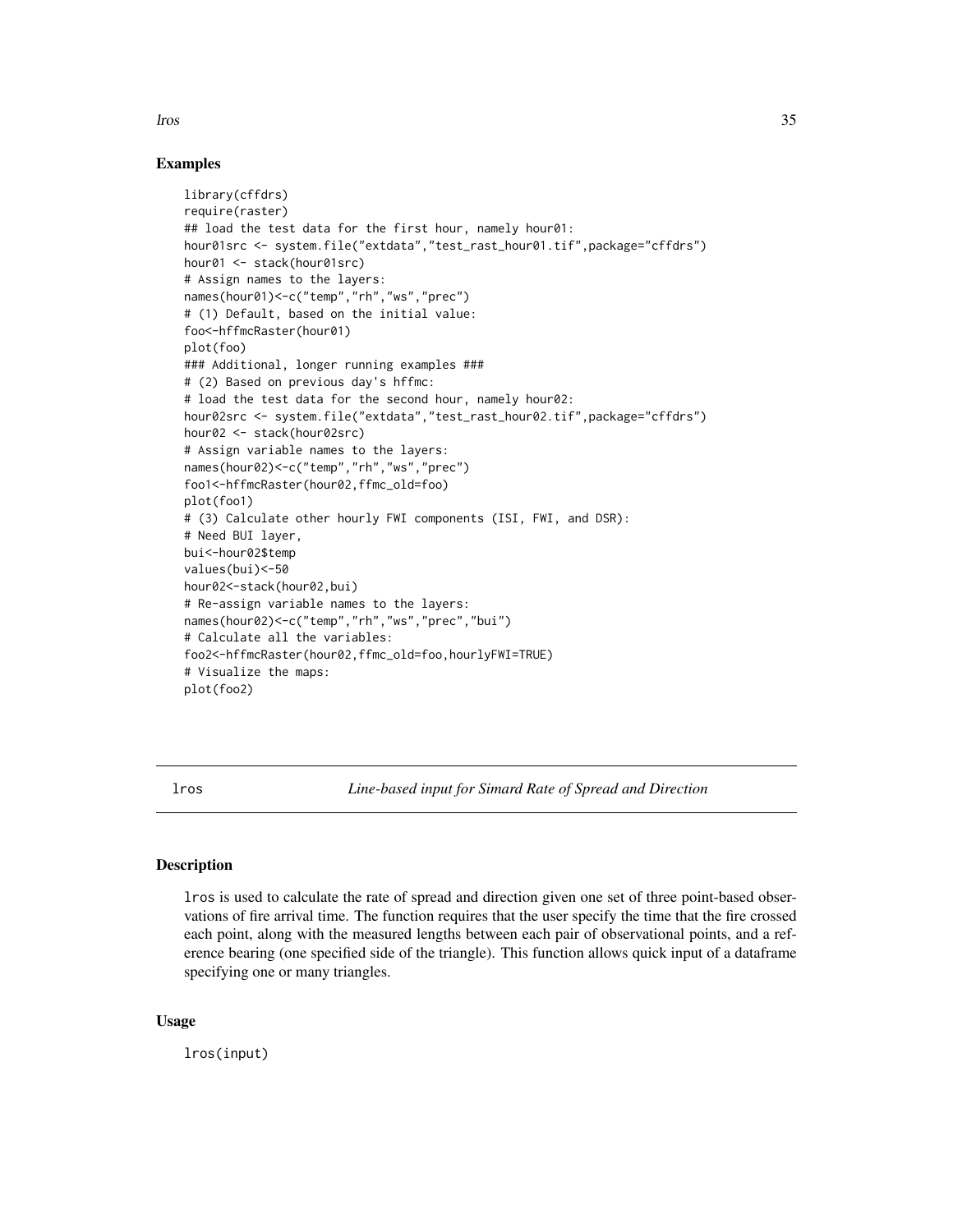# **Arguments**

| input          |            | A dataframe containing input variables of time fire front crossed points 1, 2,<br>3, and latitude/longitude for those same points. Variable names have to be the<br>same as in the following list, but they are case insensitive. The order in which<br>the input variables are entered is not important. |
|----------------|------------|-----------------------------------------------------------------------------------------------------------------------------------------------------------------------------------------------------------------------------------------------------------------------------------------------------------|
| T1             | (required) | Time that the fire front crossed point 1. Time entered in fractional                                                                                                                                                                                                                                      |
|                |            | format. Output ROS will depend on the level of precision entered<br>(minute, second, decisecond)                                                                                                                                                                                                          |
| T <sub>2</sub> | (required) | Time that the fire front crossed point 2. Time entered in fractional                                                                                                                                                                                                                                      |
|                |            | format. Output ROS will depend on the level of precision entered                                                                                                                                                                                                                                          |
|                |            | (minute, second, decisecond)                                                                                                                                                                                                                                                                              |
| T <sub>3</sub> | (required) | Time that the fire front crossed point 3. Time entered in fractional                                                                                                                                                                                                                                      |
|                |            | format. Output ROS will depend on the level of precision entered                                                                                                                                                                                                                                          |
|                |            | (minute, second, decisecond)                                                                                                                                                                                                                                                                              |
| LengthT1T2     | (required) | Length between each pair of observation points T1 and T2 (subscripts                                                                                                                                                                                                                                      |
|                |            | denote time-ordered pairs). (meters)                                                                                                                                                                                                                                                                      |
| LengthT2T3     | (required) | Length between each pair of observation points T2 and T3 (subscripts                                                                                                                                                                                                                                      |
|                |            | denote time-ordered pairs). (meters)                                                                                                                                                                                                                                                                      |
| LengthT1T3     | (required) | Length between each pair of observation points T1 and T3 (subscripts                                                                                                                                                                                                                                      |
|                |            | denote time-ordered pairs). (meters)                                                                                                                                                                                                                                                                      |
| BearingT1T2    | (required) | Reference bearing. For reference, North = $0$ , West = -90, East = 90 (degrees)                                                                                                                                                                                                                           |
| BearingT1T3    | (required) | Reference bearing. For reference, North = $0$ , West = -90, East = 90 (degrees)                                                                                                                                                                                                                           |

# Details

lros Allows R users to calculate the rate of spread and direction of a fire across a triangle, given three time measurements and details about the orientation and distance between observational points. The algorithm is based on the description from Simard et al. (1984). See pros for more information.

The functions require the user to arrange the input dataframe so that each triangle of interest is identified based on a new row in the dataframe. The input format forces the user to identify the triangles, one triangle per row of input dataframe. Very complex arrangements of field plot layouts are possible, and the current version of these functions do not attempt to determine each triangle of interest automatically.

#### Value

lros returns a dataframe which includes the rate of spread and spread direction. Output units depend on the user's inputs for distance (typically meters) and time (seconds or minutes).

# Author(s)

Tom Schiks, Xianli Wang, Alan Cantin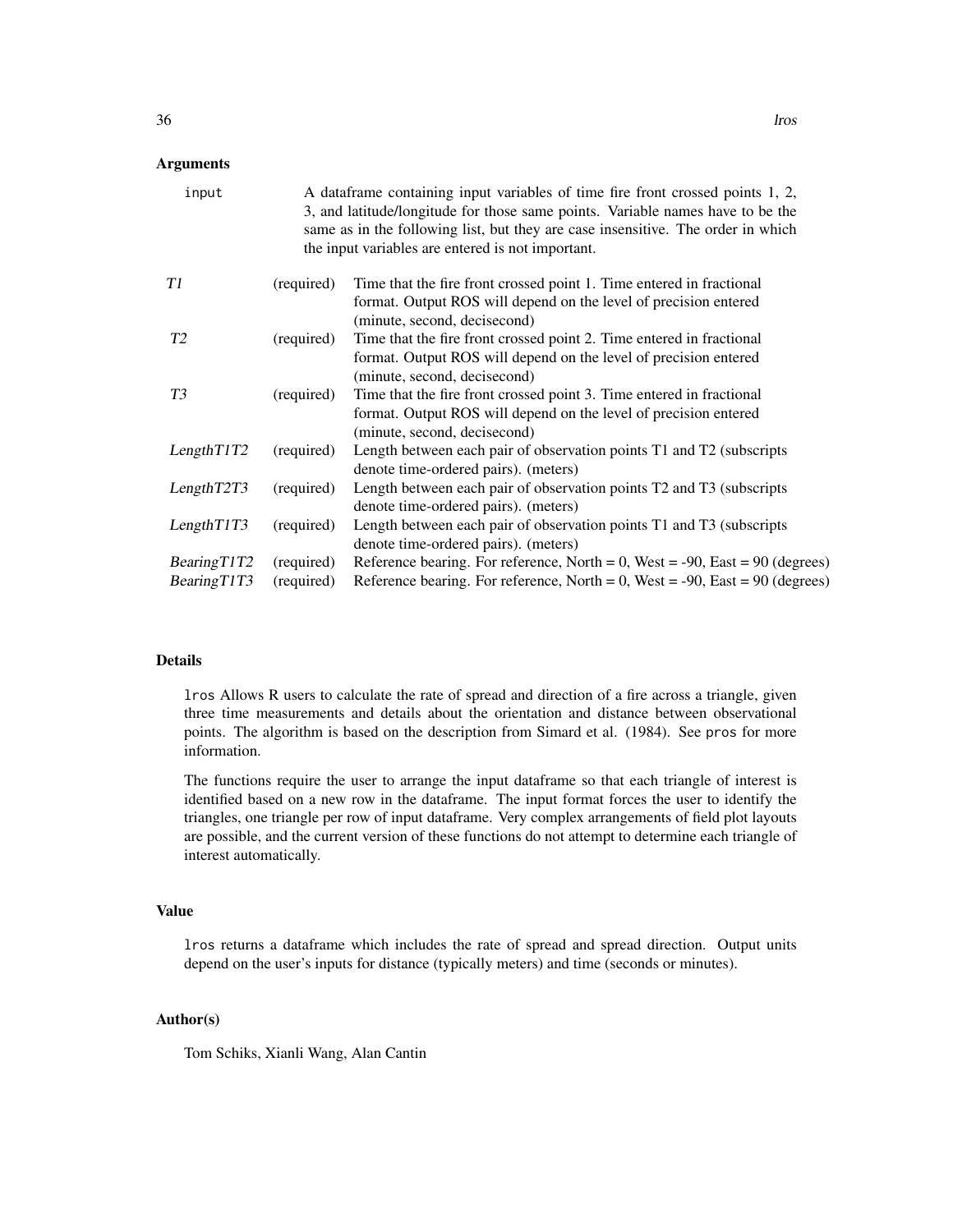#### References

1. Simard, A.J., Eenigenburg, J.E., Adams, K.B., Nissen, R.L., Deacon, and Deacon, A.G. 1984. A general procedure for sampling and analyzing wildland fire spread.

2. Byram, G.M. 1959. Combustion of forest fuels. In: Davis, K.P. Forest Fire Control and Use. McGraw-Hill, New York.

3. Curry, J.R., and Fons, W.L. 1938. Rate of spread of surface fires in the Ponderosa Pine Type of California. Journal of Agricultural Research 57(4): 239-267.

4. Simard, A.J., Deacon, A.G., and Adams, K.B. 1982. Nondirectional sampling wildland fire spread. Fire Technology: 221-228.

### See Also

[pros](#page-36-1),

# Examples

```
library(cffdrs)
# manual single entry, but converted to a data frame
lros.in1 <- data.frame(t(c(0, 24.5, 50, 22.6, 120, 20.0, 90, 35)))
colnames(lros.in1)<-c("T1","LengthT1T2", "T2", "LengthT1T3", "T3",
                      "LengthT2T3", "bearingT1T2", "bearingT1T3")
lros.out1 <- lros(lros.in1)
lros.out1
# multiple entries using a dataframe
# load the test dataframe for lros
data("test_lros")
lros(test_lros)
```
<span id="page-36-1"></span>

pros *Point-based input for Simard Rate of Spread and Direction*

# Description

pros is used to calculate the rate of spread and direction given one set of three point-based observations of fire arrival time. The function requires that the user specify the time that the fire crossed each point, along with the latitude and longitude of each observational point. This function allows quick input of a dataframe specifying one or many triangles.

# Usage

pros(input)

<span id="page-36-0"></span>pros and the state of the state of the state of the state of the state of the state of the state of the state of the state of the state of the state of the state of the state of the state of the state of the state of the s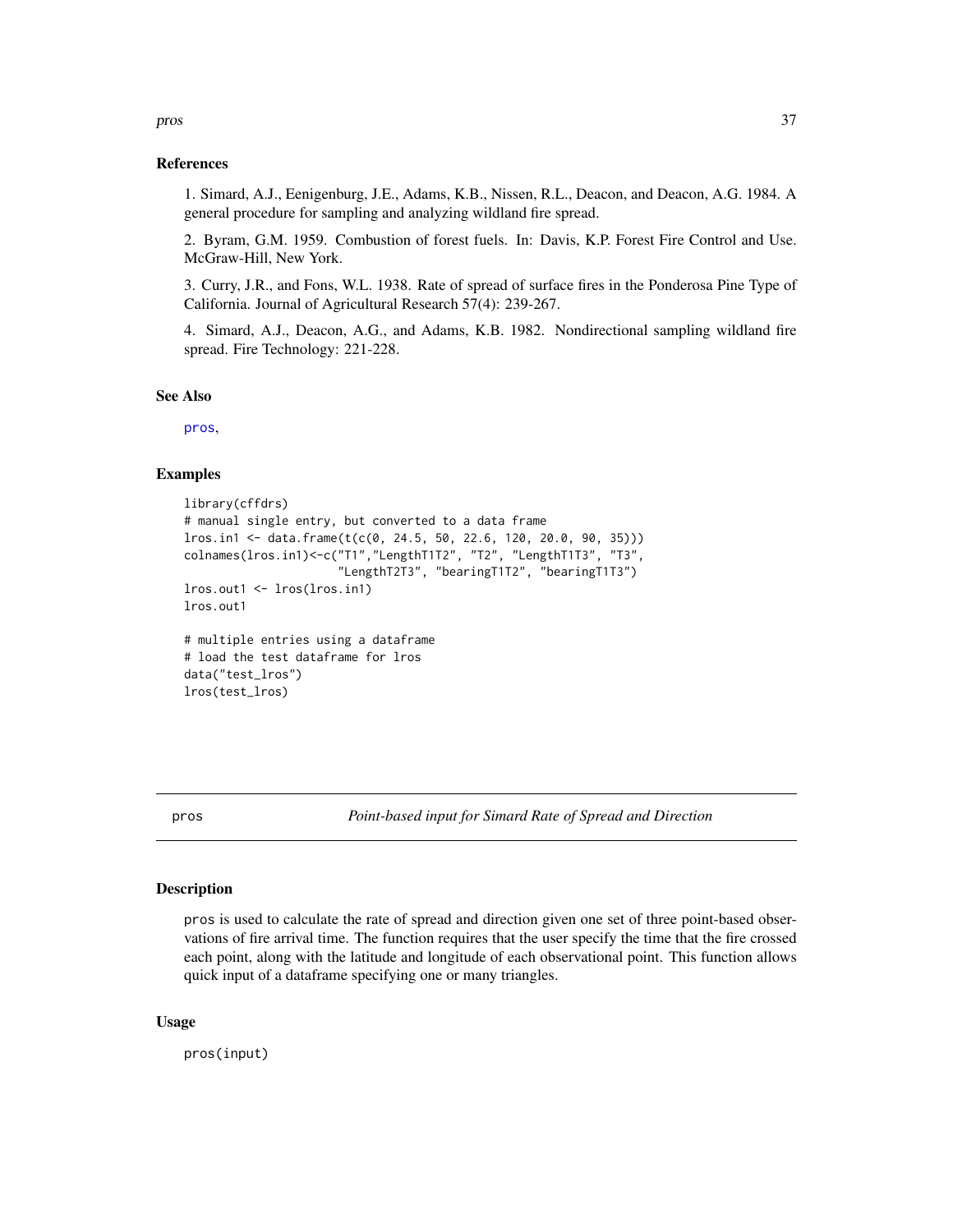### Arguments

| input             |            | A data frame containing input variables of Time fire front crossed points 1, 2,<br>3, and latitude/longitude for those same points. Variable names have to be the<br>same as in the following list, but they are case insensitive. The order in which<br>the input variables are entered is not important. |
|-------------------|------------|------------------------------------------------------------------------------------------------------------------------------------------------------------------------------------------------------------------------------------------------------------------------------------------------------------|
| T1                | (required) | Time that the fire front crossed point 1. Time entered in fractional<br>format. Output ROS will depend on the level of precision entered<br>(minute, second, decisecond)                                                                                                                                   |
| T <sub>2</sub>    | (required) | Time that the fire front crossed point 2. Time entered in fractional<br>format. Output ROS will depend on the level of precision entered<br>(minute, second, decisecond)                                                                                                                                   |
| T <sub>3</sub>    | (required) | Time that the fire front crossed point 3. Time entered in fractional<br>format. Output ROS will depend on the level of precision entered<br>(minute, second, decisecond)                                                                                                                                   |
| Long1             | (required) | Longitude for datalogger 1. (decimal degrees).                                                                                                                                                                                                                                                             |
| Long2             | (required) | Longitude for datalogger 2. (decimal degrees).                                                                                                                                                                                                                                                             |
| Long <sub>3</sub> | (required) | Longitude for datalogger 3. (decimal degrees).                                                                                                                                                                                                                                                             |
| Lat1              | (required) | Latitude for datalogger 1. (decimal degrees).                                                                                                                                                                                                                                                              |
| Lat2              | (required) | Latitude for datalogger 2. (decimal degrees).                                                                                                                                                                                                                                                              |
| Lat <sub>3</sub>  | (required) | Latitude for datalogger 3. (decimal degrees).                                                                                                                                                                                                                                                              |

# Details

pros allows R users to calculate the rate of spread and direction of a fire across a triangle, given three time measurements and details about the orientation and distance between observational points. The algorithm is based on the description from Simard et al. (1984).

Rate of spread and direction of spread are primary variables of interest when observing wildfire growth over time. Observations might be recorded during normal fire management operations (e.g., by a Fire Behaviour Analyst), during prescribed fire treatments, and during experimental research burns. Rate of spread is especially important for estimating Byram's fireline intensity, fireline intensity = heat constant of fuel  $\times$  weight of fuel consumed  $\times$  forward rate of spread (Byram 1959).

Rate of spread is difficult to measure and highly variable in the field. Many techniques were proposed over the years, but most were based on observations collected from a pre-placed reference grid and stopwatch (Curry and Fons 1938; Simard et al. 1982). Early approaches required that observers be in visual contact with the reference grid, but later, thermocouples and dataloggers were employed to measure the onset of the heat pulse at each point.

Simard et al. (1982) proposed calculations for spread based on an equilateral triangle layout. Simard et al. (1984) proposed calculations for spread based on any type of triangle. Both articles also discussed field sampling design and layout, with special attention to the size of the triangles (large enough that the fire traverses the triangle in one to two minutes) and even using triangles of varying size within one field plot (but no triangle larger than one fourth of the site's total area).

The underlying algorithms use trigonometry to solve for rate of spread and direction of spread. One important assumption is that the spread rate and direction is uniform across one triangular plot, and that the fire front is spreading as a straight line; Simard et al. (1982, 1984) acknowledge that these assumption are likely broken to some degree during fire spread events.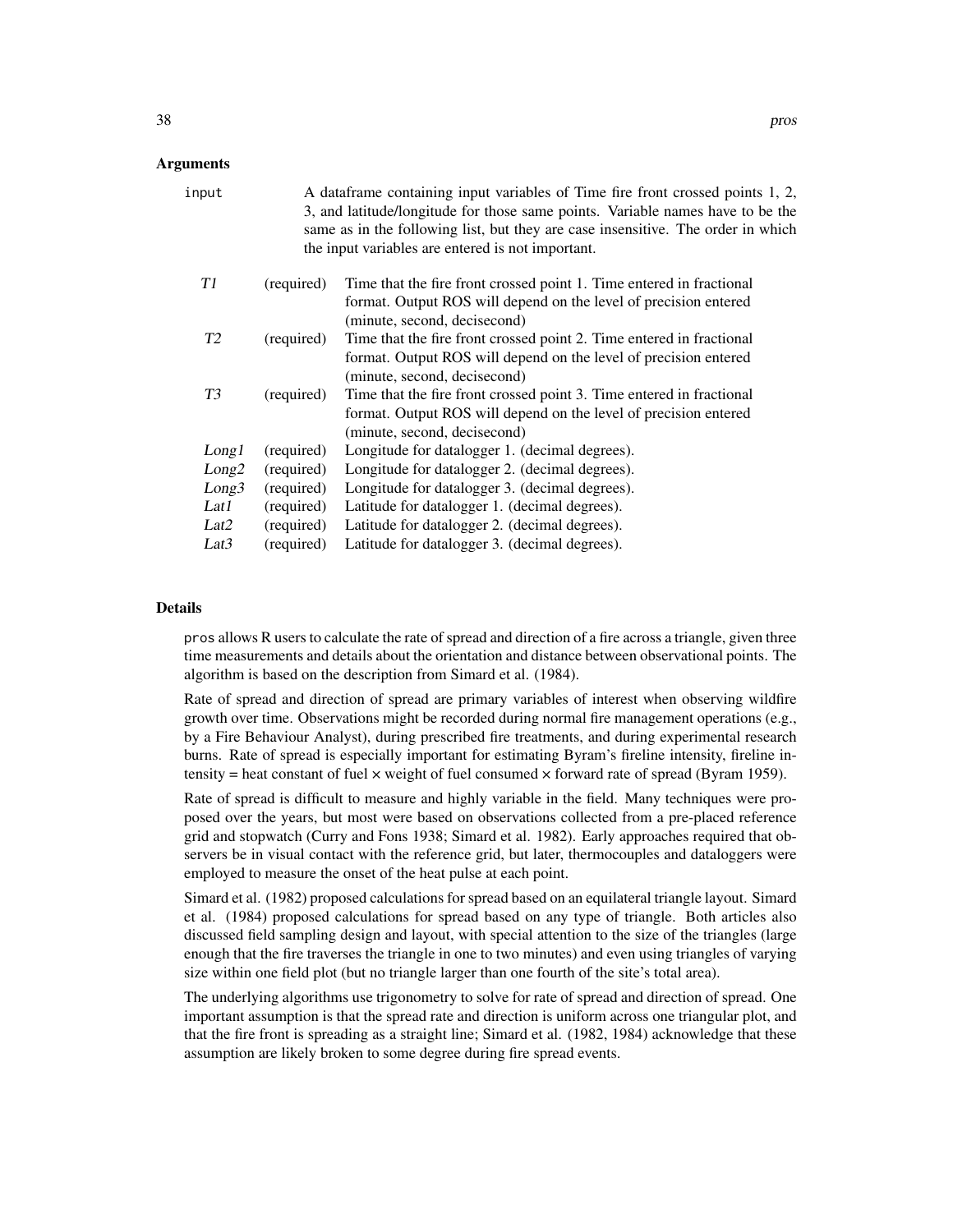#### <span id="page-38-0"></span>pros and the set of the set of the set of the set of the set of the set of the set of the set of the set of the set of the set of the set of the set of the set of the set of the set of the set of the set of the set of the

The functions require the user to arrange the input dataframe so that each triangle of interest is identified based on a new row in the dataframe. The input format forces the user to identify the triangles, one triangle per row of input dataframe. Very complex arrangements of field plot layouts are possible, and the current version of these functions do not attempt to determine each triangle of interest automatically.

# Value

pros returns a dataframe which includes the rate of spread and spread direction. Output units depend on the user's inputs for distance (typically meters) and time (seconds or minutes).

# Author(s)

Tom Schiks, Xianli Wang, Alan Cantin

#### References

1. Simard, A.J., Eenigenburg, J.E., Adams, K.B., Nissen, R.L., Deacon, and Deacon, A.G. 1984. A general procedure for sampling and analyzing wildland fire spread.

2. Byram, G.M. 1959. Combustion of forest fuels. In: Davis, K.P. Forest Fire Control and Use. McGraw-Hill, New York.

3. Curry, J.R., and Fons, W.L. 1938. Rate of spread of surface fires in the Ponderosa Pine Type of California. Journal of Agricultural Research 57(4): 239-267.

4. Simard, A.J., Deacon, A.G., and Adams, K.B. 1982. Nondirectional sampling wildland fire spread. Fire Technology: 221-228.

# See Also

[lros](#page-34-1),

# Examples

```
library(cffdrs)
# manual single entry
pros.in1 <- data.frame(t(c(2, -79.701027, 43.808872, 50, -79.699650, 43.808833
                            , 120, -79.700387, 43.809816)))
colnames(pros.in1)<-c("T1", "LONG1", "LAT1", "T2", "LONG2", "LAT2", "T3",
                      "LONG3", "LAT3")
pros.out1 <- pros(pros.in1)
# multiple entries using a dataframe
# load the test dataframe for pros
data("test_pros")
pros(test_pros)
```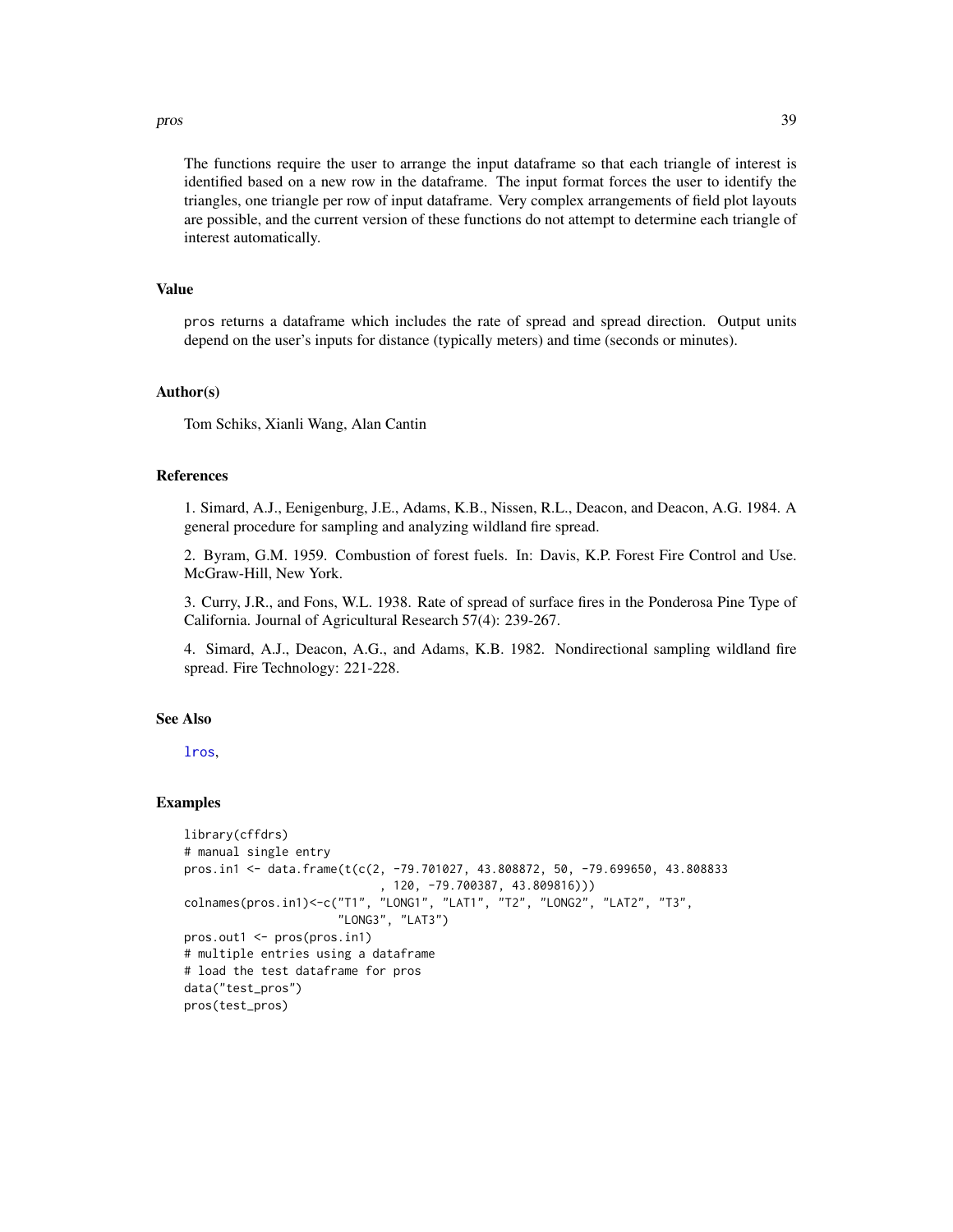# <span id="page-39-1"></span><span id="page-39-0"></span>Description

sdmc is used to calculate sheltered DMC (sDMC, Wotton et al., 2005) based on daily noon weather observations of temperature, relative humidity, wind speed, 24-hour rainfall, and a previous day's calculated or estimated value of sDMC. This function calculates sDMC for either one weather station or for multiple weather stations over the duration of the daily weather data set, typically over a fire season.

#### Usage

sdmc(input,sdmc\_old=NULL,batch=TRUE)

#### Arguments

input A data.frame containing input variables of daily noon weather observations. Variable names have to be the same as in the following list, but they are case insensitive. The order in which the input variables are entered is not important either.

| temp | (required)    | Temperature (centigrade)                 |
|------|---------------|------------------------------------------|
| rh   | (required)    | Relative humidity $(\%)$                 |
| WS   | (required)    | 10-m height wind speed (km/h)            |
| prec | (required)    | 1-hour rainfall (mm)                     |
| mon  | (recommended) | Month of the observations (integer 1-12) |
| day  | (optional)    | Day of the observations (integer)        |

- sdmc\_old Previous day's value of SDMC. At the start of calculations, when there is no calculated previous day's SDMC value to use, the user must specify an estimate of this value. Where sdmc\_old=NULL, the function will calculate the initial SDMC values based on the initial DMC. The sdmc\_old argument can accept a single initial value for multiple weather stations, and also accept a vector of initial values for multiple weather stations.
- batch Whether the computation is iterative or single step, default is TRUE. When batch=TRUE, the function will calculate daily SDMC for one weather station over a period of time iteratively. If multiple weather stations are processed, an additional "id" column is required in the input to label different stations, and the data needs to be sorted by date/time and "id". If batch=FALSE, the function calculates only one time step base on either the previous day's SDMC or the initial start value.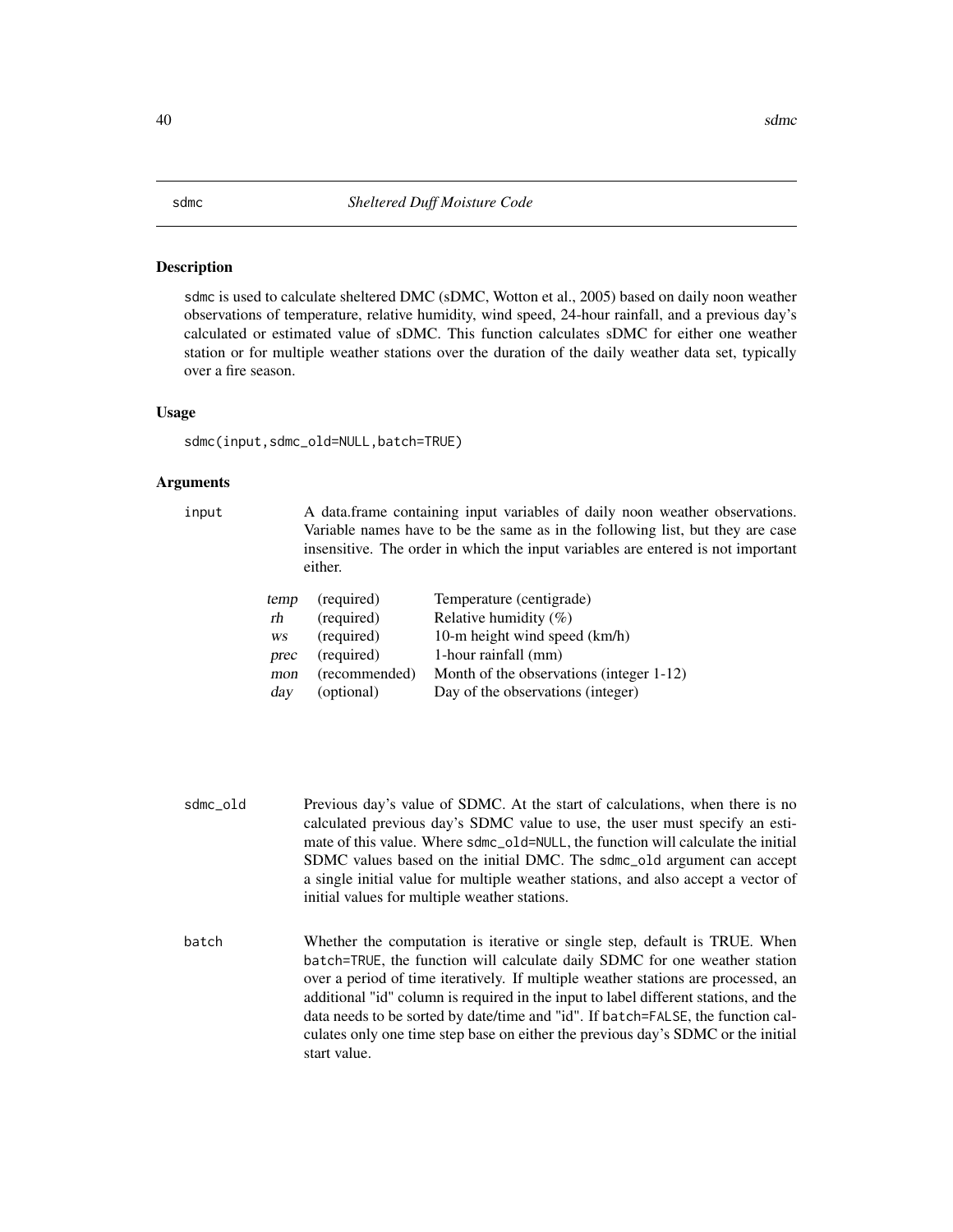#### <span id="page-40-0"></span> $\sinh(41)$

# Details

The Duff Moisture Code (DMC) component of the Canadian Forest Fire Weather Index (FWI) System tracks moisture content of the forest floor away from the sheltering influences of overstory trees. This sheltered Duff Moisture Code (sDMC) was developed to track moisture in the upper 5 cm of the organic layer in the rain sheltered areas near  $(<0.5 \text{ m})$  the boles of overstory trees (Wotton et al. 2005), an area where lightning strikes usually ignite the forest floor when they run to ground. The sDMC is very similar in structure (and identical in data requirements) to the DMC. The sDMC, like all the FWI System moisture codes, is a bookkeeping system that tracks gain and loss of moisture from day-to-day; thus an estimate of the previous day's sDMC value is needed to provide a starting point for each day's moisture calculation. Like the other moisture codes in the FWI System the sDMC is converted from a moisture content value to an outputted CODE value which increases in value with decreasing moisture content.

#### Value

sdmc returns either a single value or a vector of SDMC values.

#### Author(s)

Xianli Wang, Mike Wotton, Alan Cantin, and Mike Flannigan

#### References

Wotton, B.M., B.J. Stocks, and D.L. Martell. 2005. An index for tracking sheltered forest floor moisture within the Canadian Forest Fire Weather Index System. International Journal of Wildland Fire, 14, 169-182.

#### See Also

[fwi](#page-19-1)

# Examples

```
library(cffdrs)
data("test_sdmc")
#order the data:
test_sdmc<-test_sdmc[with(test_sdmc,order(yr,mon,day)),]
# (1)Default of sdmc, calculate sdmc for a chronical period
# of time.
# Because sdmc_old is better to be calculated, we normally
# ignore this option:
test_sdmc$SDMC<-sdmc(test_sdmc)
# (2) multiple weather stations:
# Batch process with multiple stations (2 stations) assuming
# they are from the same month:
test_sdmc$mon<-7
test_sdmc$day<-rep(1:24,2)
test_sdmc$id<-rep(1:2,each=24)
# Sort the data by date and weather station id:
test_sdmc<-test_sdmc[with(test_sdmc,order(yr,mon,day,id)),]
```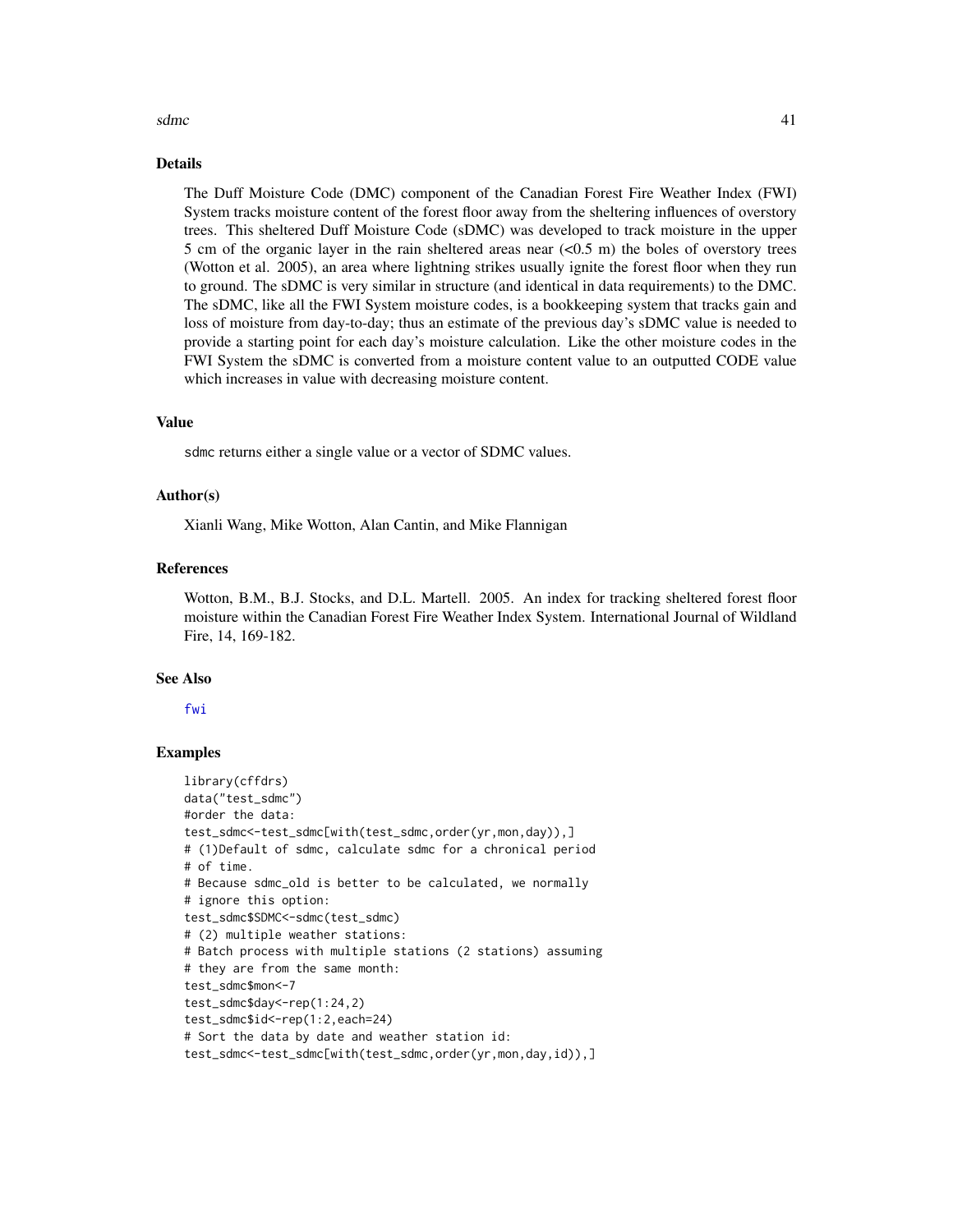```
# Apply the function
test_sdmc$SDMC_mult_stn<-sdmc(test_sdmc,batch=TRUE)
# Assuming each record is from a different weather station, and
# calculate only one time step:
  foo<-sdmc(test_sdmc,batch=FALSE)
```
test\_fbp *Fire Behaviour Prediction Sample Data Set*

# Description

This data set is a set of input data for each of the test cases in the publication supplied below.

# Usage

data(test\_fbp)

# Format

A data frame containing 24 columns, 21 rows, including 1 header line

#### Source

<http://cfs.nrcan.gc.ca/pubwarehouse/pdfs/31414.pdf>

# References

1. Wotton, B.M., Alexander, M.E., Taylor, S.W. 2009. Updates and revisions to the 1992 Canadian forest fire behavior prediction system. Nat. Resour. Can., Can. For. Serv., Great Lakes For. Cent., Sault Ste. Marie, Ontario, Canada. Information Report GLC-X-10, 45p.

test\_fwi *Fire Weather Index Sample Input Data Set*

# Description

This data set is the sample input data that was used in original FWI program calibration.

# Usage

```
data(test_fwi)
```
# Format

A data frame containing 9 columns and 49 rows, with 1 header line

<span id="page-41-0"></span>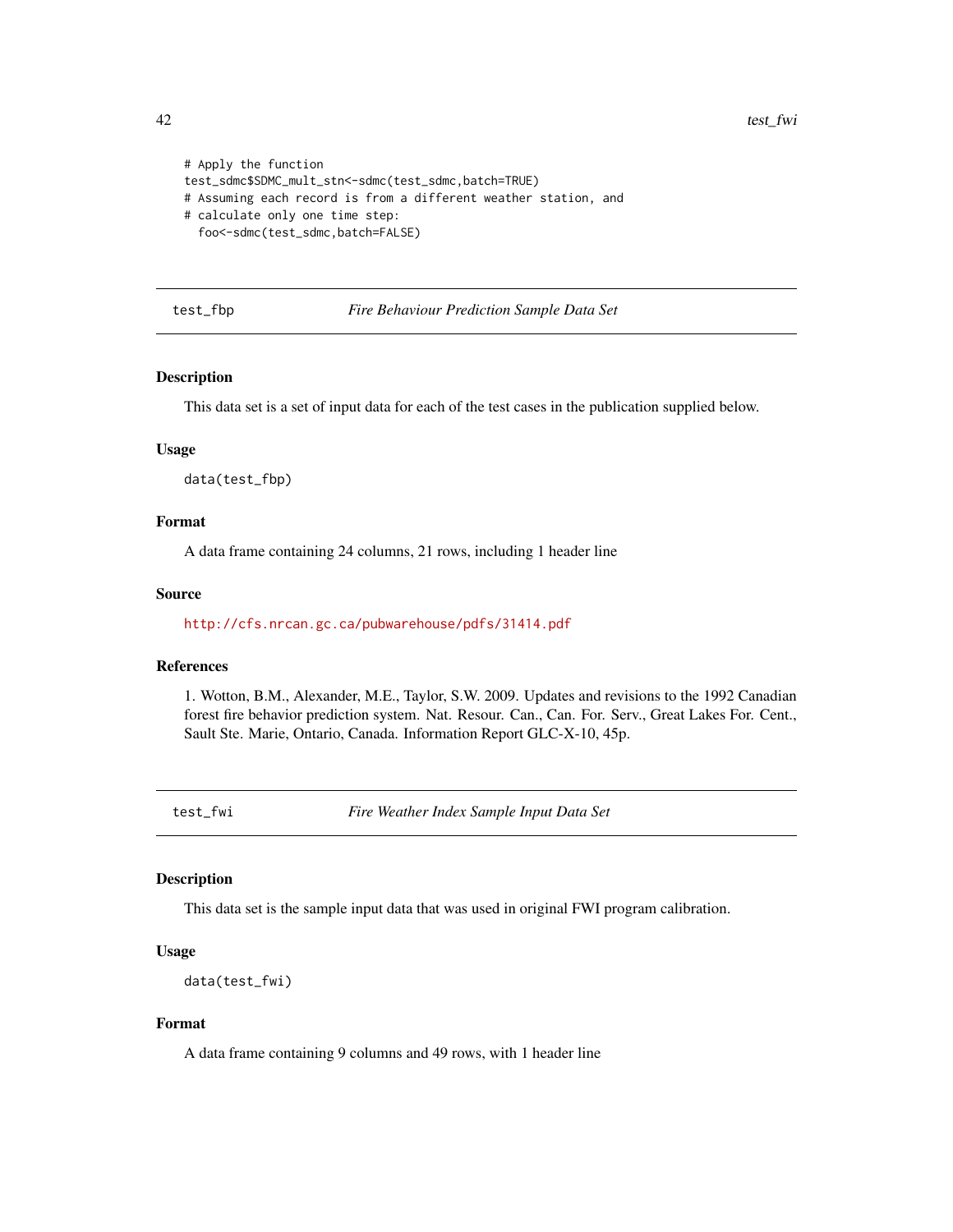#### <span id="page-42-0"></span>test\_gfmc 43

# Source

<http://cfs.nrcan.gc.ca/pubwarehouse/pdfs/19973.pdf>

# References

1. Van Wagner, CE. and T.L. Pickett. 1985. Equations and FORTRAN program for the Canadian Forest Fire Weather Index System. Can. For. Serv., Ottawa, Ont. For. Tech. Rep. 33. 18 p.

test\_gfmc *Grass Fuel Moisture Code Sample Input Data Set*

# Description

This data set is the sample input data that was used in original FWI program calibration.

# Usage

```
data(test_gfmc)
```
#### Format

A data frame containing 9 columns and 199 rows, with 1 header line

test\_hffmc *Hourly Fine Fuel Moisture Code Sample Input Data Set*

# Description

Sample dataset for use with the hffmc function.

# Usage

data(test\_hffmc)

# Format

A data frame containing 8 columns and 481 rows, including 1 header line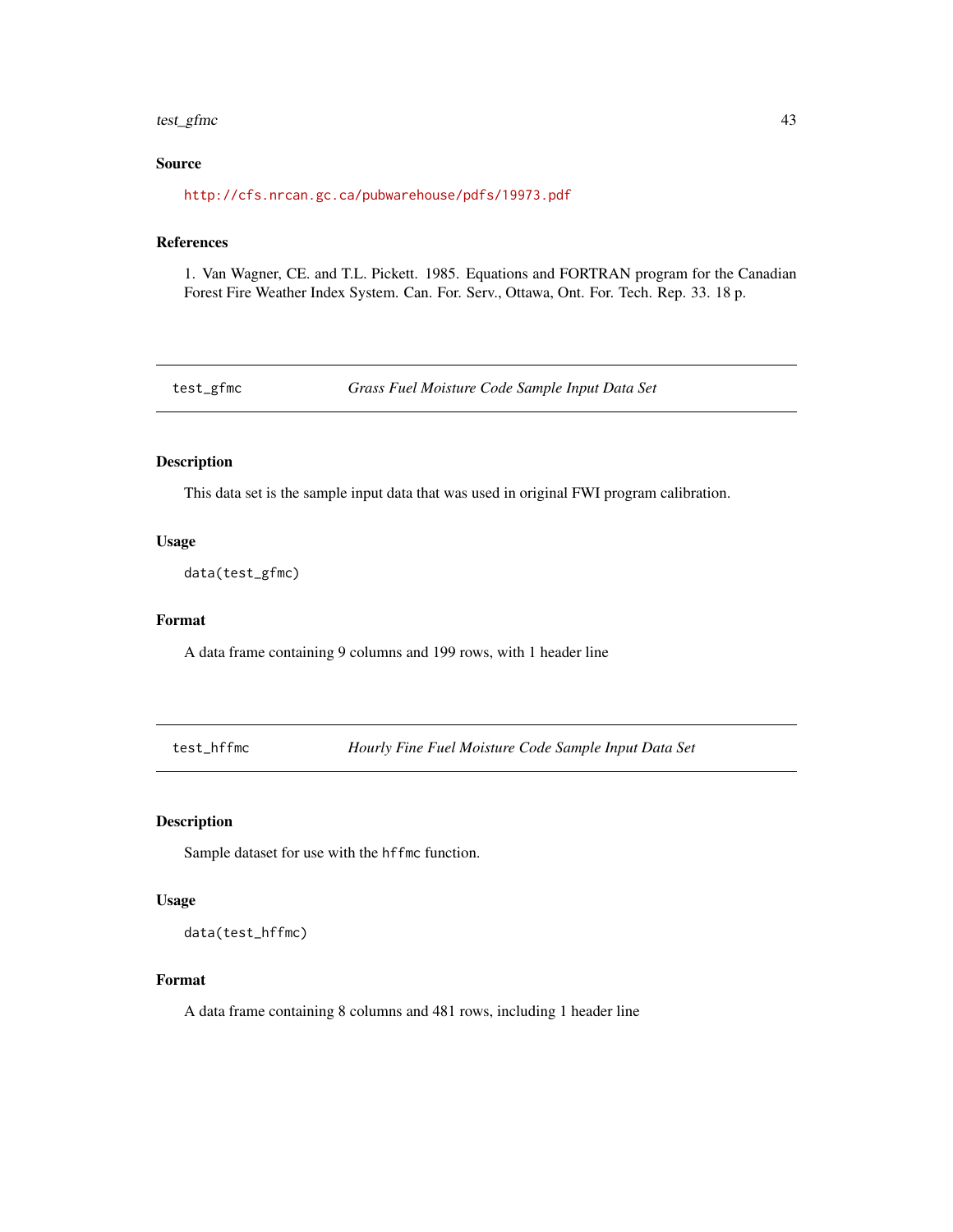<span id="page-43-0"></span>

# Description

This is a set of input data to test the lros function.

# Usage

```
data(test_lros)
```
#### Format

A data frame containing 8 columns, 4 rows, including 1 header line.

#### Source

no source

# References

1. Simard, A.J., Eenigenburg, J.E., Adams, K.B., Nissen, R.L., Deacon, and Deacon, A.G. 1984. A general procedure for sampling and analyzing wildland fire spread.

2. Byram, G.M. 1959. Combustion of forest fuels. In: Davis, K.P. Forest Fire Control and Use. McGraw-Hill, New York.

3. Curry, J.R., and Fons, W.L. 1938. Rate of spread of surface fires in the Ponderosa Pine Type of California. Journal of Agricultural Research 57(4): 239-267.

4. Simard, A.J., Deacon, A.G., and Adams, K.B. 1982. Nondirectional sampling wildland fire spread. Fire Technology: 221-228.

test\_pros *Point-based Simard function Sample Data Set*

# Description

This is a set of input data to test the pros function.

# Usage

```
data(test_pros)
```
# Format

A data frame containing 9 columns, 4 rows, including 1 header line.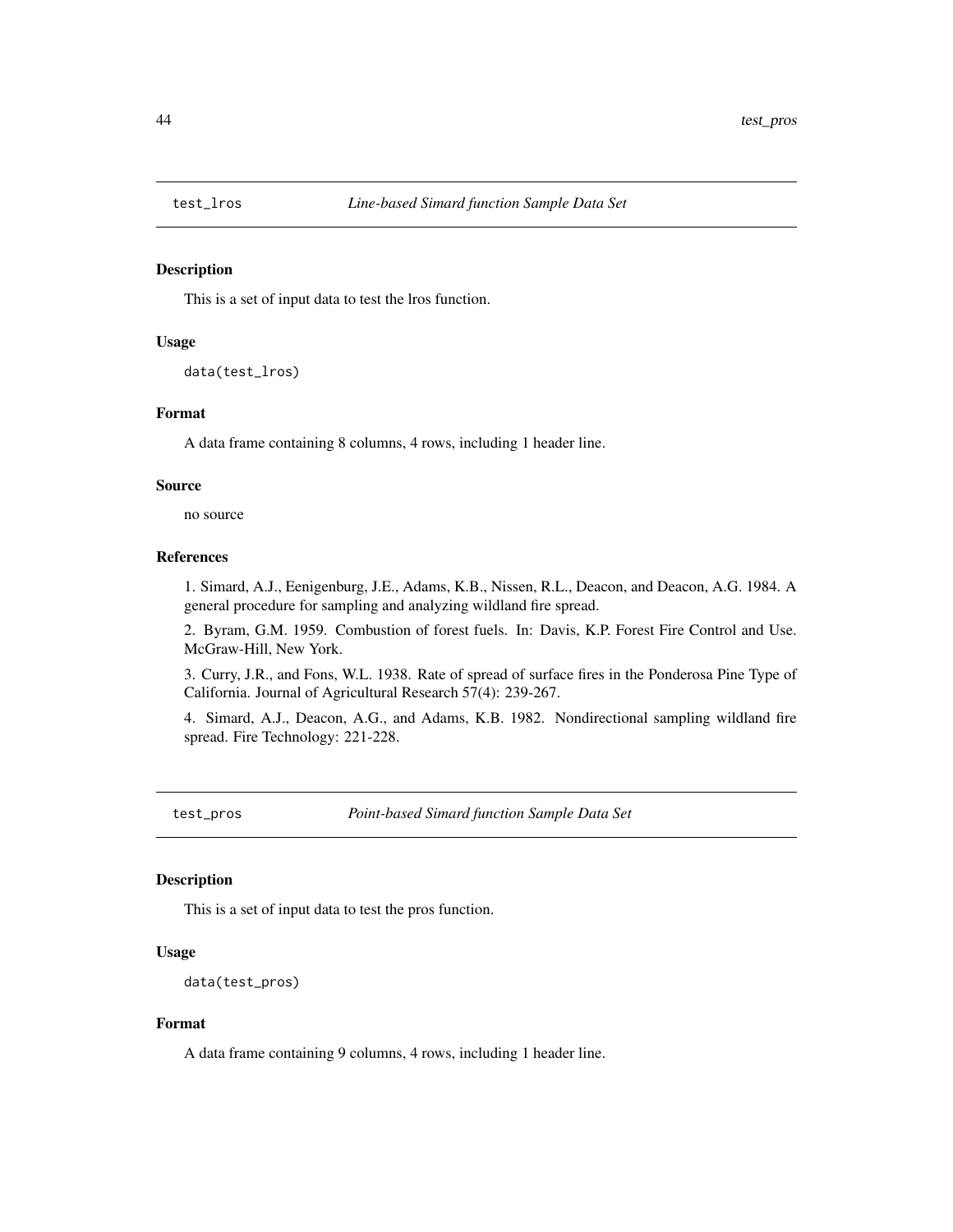#### <span id="page-44-0"></span>test\_sdmc 45

# Source

no source

# References

1. Simard, A.J., Eenigenburg, J.E., Adams, K.B., Nissen, R.L., Deacon, and Deacon, A.G. 1984. A general procedure for sampling and analyzing wildland fire spread.

2. Byram, G.M. 1959. Combustion of forest fuels. In: Davis, K.P. Forest Fire Control and Use. McGraw-Hill, New York.

3. Curry, J.R., and Fons, W.L. 1938. Rate of spread of surface fires in the Ponderosa Pine Type of California. Journal of Agricultural Research 57(4): 239-267.

4. Simard, A.J., Deacon, A.G., and Adams, K.B. 1982. Nondirectional sampling wildland fire spread. Fire Technology: 221-228.

test\_sdmc *Sheltered Duff Moisture Code Sample Input Data Set*

#### Description

This data set is the sample input data that was used in original FWI program calibration, but with an initial dmc value populated.

# Usage

data(test\_fwi)

# Format

A data frame containing 10 columns and 49 rows, including 1 header line

#### Source

<http://cfs.nrcan.gc.ca/pubwarehouse/pdfs/19973.pdf>

# References

1. Van Wagner, CE. and T.L. Pickett. 1985. Equations and FORTRAN program for the Canadian Forest Fire Weather Index System. Can. For. Serv., Ottawa, Ont. For. Tech. Rep. 33. 18 p.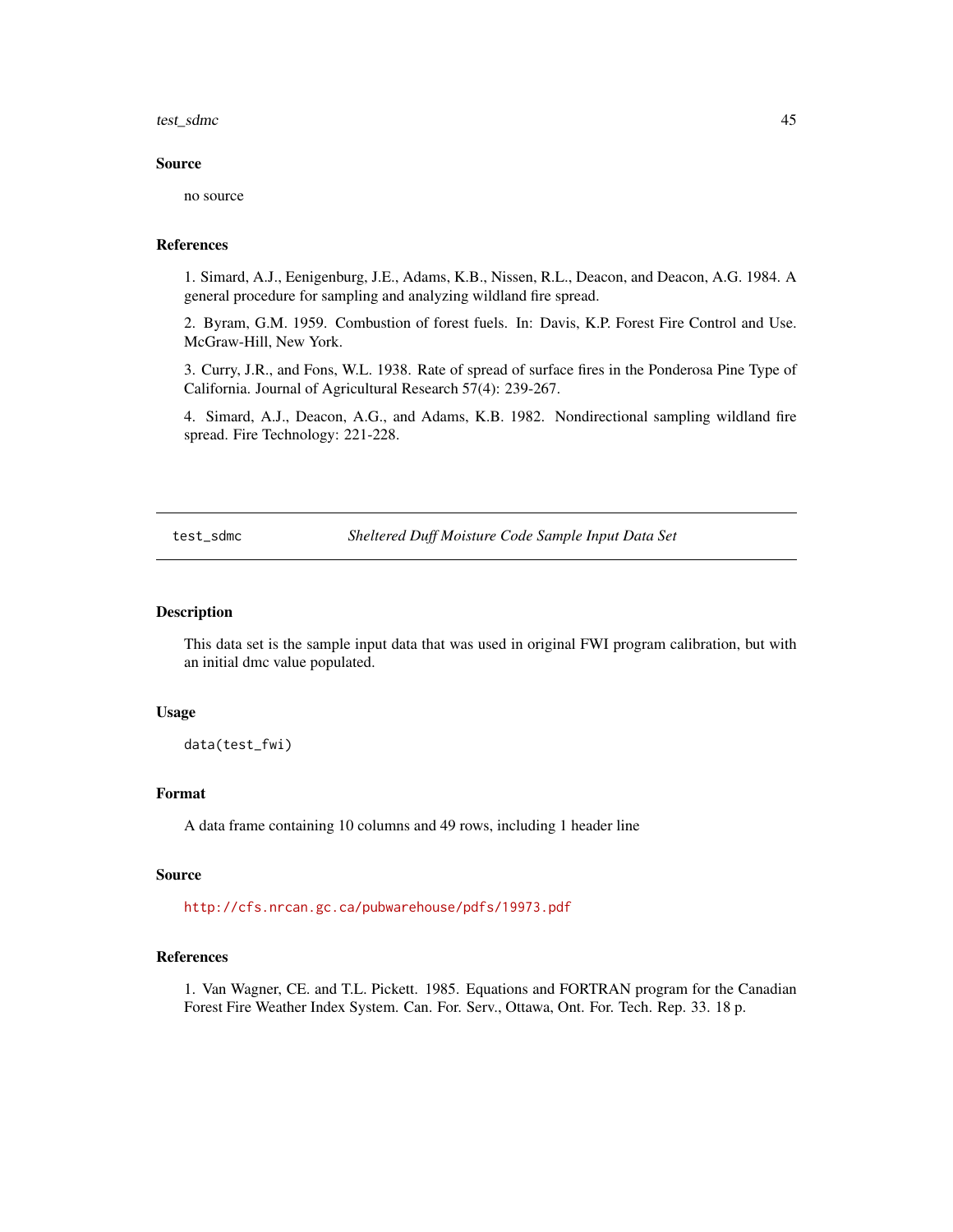<span id="page-45-0"></span>

# Description

This dataset has 2 ID values (weather stations), and each have 2 sequential years. This data can be used as an example to calculated overwintered DC. There are 10 columns and 1463 rows, including 1 header row.

# Usage

data(test\_wDC)

# Format

A data frame containing 10 columns and 1463 rows, including 1 header line

test\_wDC\_fs *Fire Season Dataset to test Overwinter Drought Code*

# Description

This dataset has pre-set start and end dates to the fire season for 2 weather stations. The point of this dataset is to demonstrate that a data frame of start and end dates for the fire season can be calculated and applied to the program.

# Usage

data(test\_wDC\_fs)

# Format

A data frame containing 7 columns and 9 rows, including 1 header line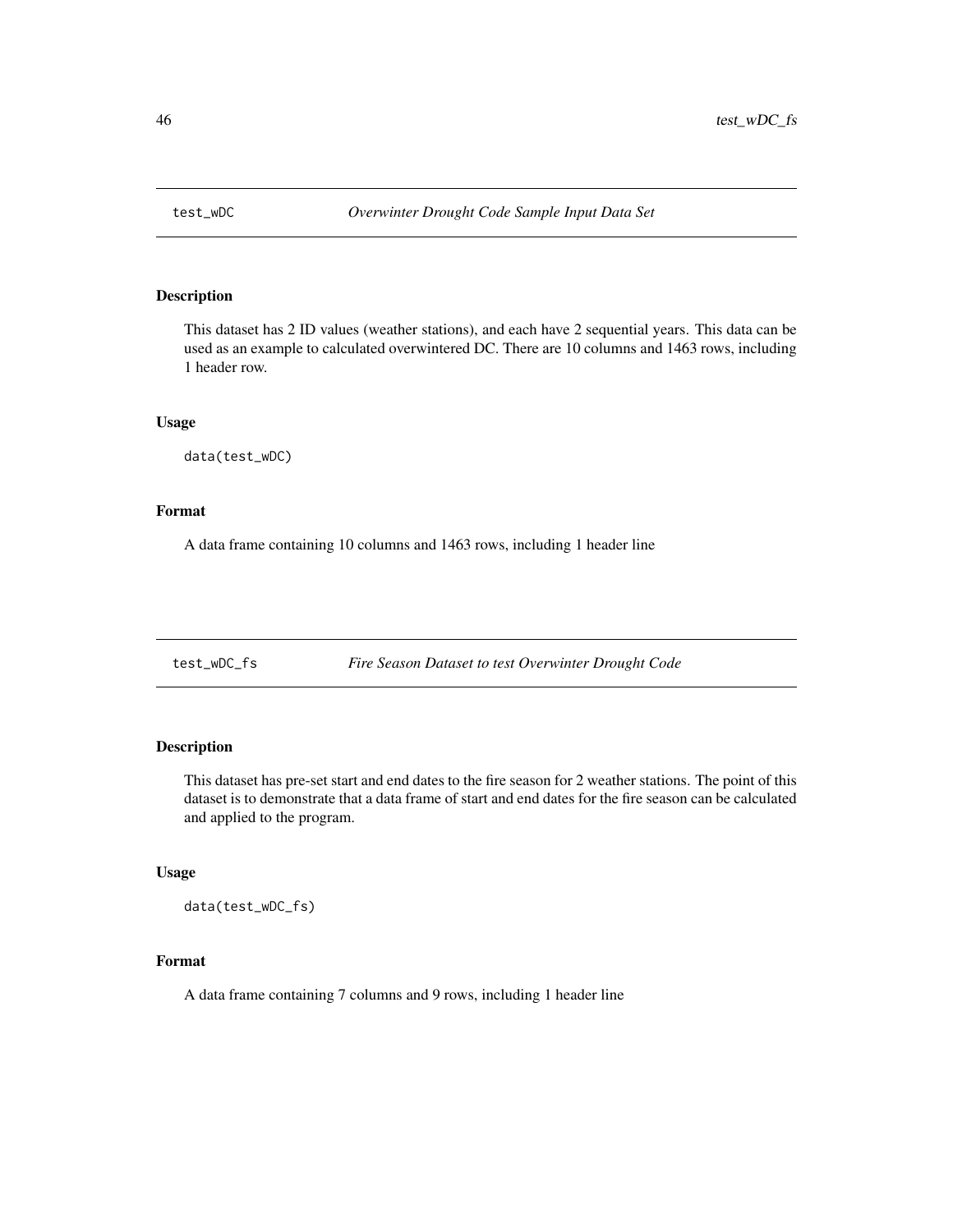#### <span id="page-46-1"></span><span id="page-46-0"></span>Description

wDC calculates an initial or season starting Drought Code (DC) value based on a standard method of overwintering the Drought Code (Lawson and Armitage 2008). This method uses the final DC value from previous year, over winter precipitation and estimates of how much over-winter precipitation 'refills' the moisture in this fuel layer. This function could be used for either one weather station or for multiple weather stations.

# Usage

wDC(DCf=100,rw=200,a=0.75,b=0.75)

#### Arguments

| DCf | Final fall DC value from previous year                                                                                                    |  |
|-----|-------------------------------------------------------------------------------------------------------------------------------------------|--|
| rw  | Winter precipitation (mm)                                                                                                                 |  |
| a   | User selected values accounting for carry-over fraction (view table below)                                                                |  |
| b   | User selected values accountain for wetting efficiency fraction (view table be-<br>low)                                                   |  |
|     | User-selected values and criteria for constants a and b, overwintering the Drought<br>Code. Source: Lawson and Armitage (2008) - Table 9. |  |

| Constant                                                                                | Value | Criteria                          |
|-----------------------------------------------------------------------------------------|-------|-----------------------------------|
| Carry-over fraction of last fall's moisture (a)                                         |       | Daily DC calculated up to 1 Nov   |
|                                                                                         | 0.75  | Daily DC calculations stopped b   |
|                                                                                         | 0.5   | Forested areas subject to long pe |
| Effectiveness of winter precipitation in recharging moisture reserves in spring (b) 0.9 |       | Poorly drained, boggy sites with  |
|                                                                                         | 0.75  | Deep ground frost does not occu   |
|                                                                                         | 0.5   | Chinook-prone areas and areas st  |
|                                                                                         |       |                                   |

# Details

Of the three fuel moisture codes (i.e. FFMC, DMC and DC) making up the FWI System, only the DC needs to be considered in terms of its values carrying over from one fire season to the next. In Canada both the FFMC and the DMC are assumed to reach moisture saturation from overwinter precipitation at or before spring melt; this is a reasonable assumption and any error in these assumed starting conditions quickly disappears. If snowfall (or other overwinter precipitation) is not large enough however, the fuel layer tracked by the Drought Code may not fully reach saturation after spring snow melt; because of the long response time in this fuel layer (53 days in standard conditions) a large error in this spring starting condition can affect the DC for a significant portion of the fire season. In areas where overwinter precipitation is 200 mm or more, full moisture recharge occurs and DC overwintering is usually unnecessary. More discussion of overwintering and fuel drying time lag can be found in Lawson and Armitage (2008) and Van Wagner (1985).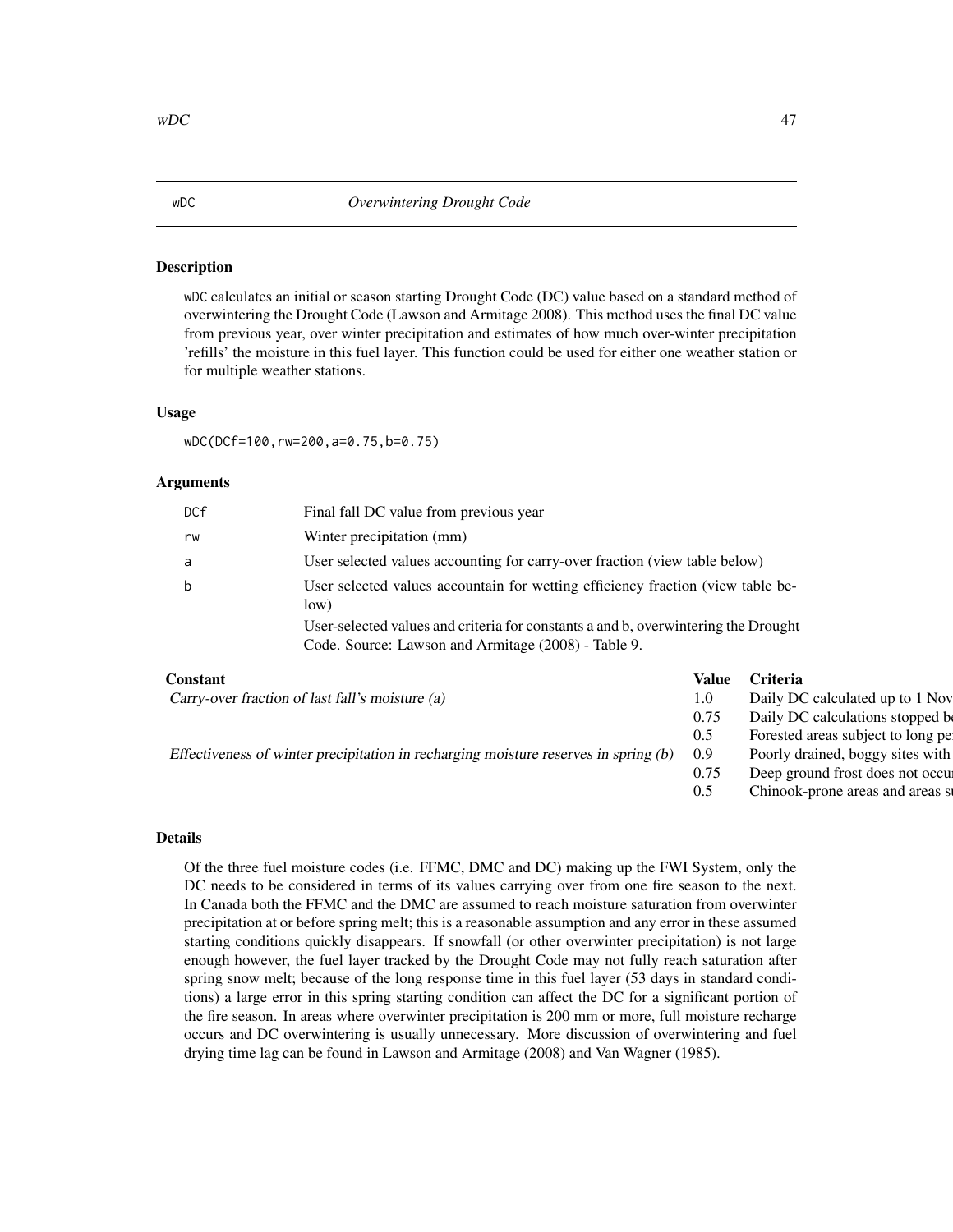# <span id="page-47-0"></span>Value

wDC returns either a single value or a vector of wDC values.

# Author(s)

Xianli Wang, Mike Wotton, Alan Cantin, and Mike Flannigan

# References

Lawson B.D. and Armitage O.B. 2008. Weather Guide for the Canadian Forest Fire Danger Rating System. Natural Resources Canada, Canadian Forest Service, Northern Forestry Centre, Edmonton, Alberta. 84 p. <http://cfs.nrcan.gc.ca/pubwarehouse/pdfs/29152.pdf>

Van Wagner, C.E. 1985. Drought, timelag and fire danger rating. Pages 178-185 in L.R. Donoghue and R.E. Martin, eds. Proc. 8th Conf. Fire For. Meteorol., 29 Apr.-3 May 1985, Detroit, MI. Soc. Am. For., Bethesda, MD. <http://cfs.nrcan.gc.ca/pubwarehouse/pdfs/23550.pdf>

# See Also

[fwi](#page-19-1), [fireSeason](#page-16-1)

# Examples

```
library(cffdrs)
# The standard test data:
data("test_wDC")
# (1) Simple case previous fall's DC was 300, overwinter
# rain 110mm
winter_DC <- wDC(DCf=300,rw=110)
winter_DC
#(2) modified a and b parameters. Find table values in listed
# reference for Lawson and Armitage, 2008.
winter_DC <- wDC(DCf=300,rw=110,a=1.0,b=0.9)
winter_DC
#(3)with multiple inputs:
winter_DC <- wDC(DCf=c(400,300,250), rw=c(99,110,200),
                   a=c(0.75,1.0,0.75), b=c(0.75,0.9,0.75))
winter_DC
#(4) A realistic example:
#precipitation accumulation and date boundaries
input <- test_wDC
#order data by ID and date
input <- with(input,input[order(id,yr,mon,day),])
input$date <- as.Date(as.POSIXlt(paste(input$yr,"-",input$mon,"-",input$day,sep="")))
#select id value 1
input.2 \leq input[input$id==2,]#Explicitly defined fire start and end dates.
data("test_wDC_fs")
print(test_wDC_fs)
#Set date field
test_wDC_fs$date <- as.Date(as.POSIXlt(paste(test_wDC_fs$yr,"-",test_wDC_fs$mon,"-",
                                              test_wDC_fs$day,sep="")))
```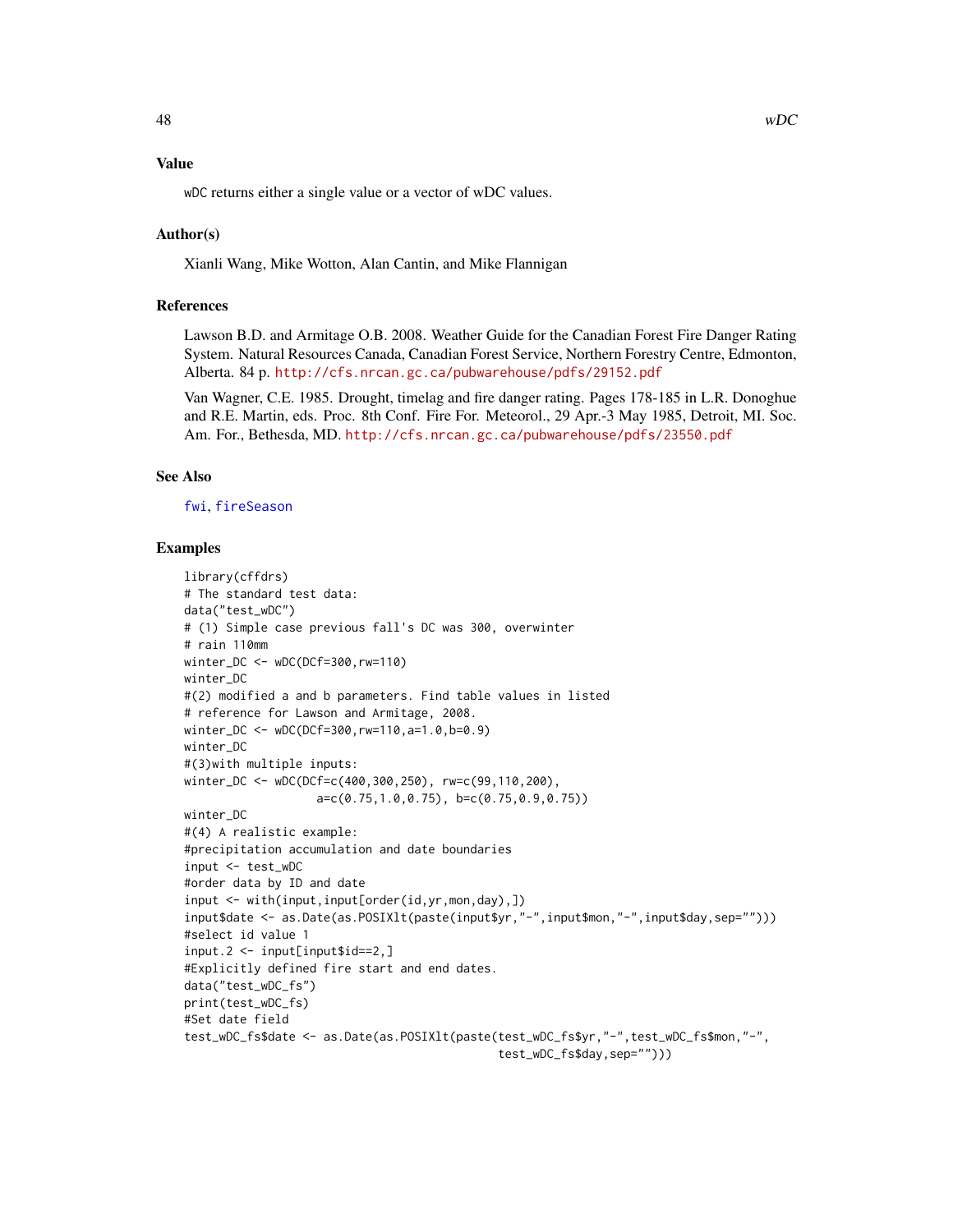# $wDC$  49

```
#match to current id value
input.2.fs <- test_wDC_fs[test_wDC_fs$id==2,]
#assign start of winter date (or end of fire season date)
winterStartDate <- input.2.fs[2,"date"]
#assign end of winter date (or start of new fire season date)
winterEndDate <- input.2.fs[3,"date"]
#Accumulate overwinter precip based on chosen dates
curYr.prec <- sum(input.2[(input.2$date>winterStartDate & input.2$date < winterEndDate),]$prec)
#Assign a fall DC value
fallDC <- 500
#calculate winter DC
winter_DC <- wDC(DCf=fallDC,rw=curYr.prec)
winter_DC
#Assign a different fall DC value
fallDC <- 250
#calculate winter DC
winter_DC <- wDC(DCf=fallDC,rw=curYr.prec,a=1.0)
winter_DC
```